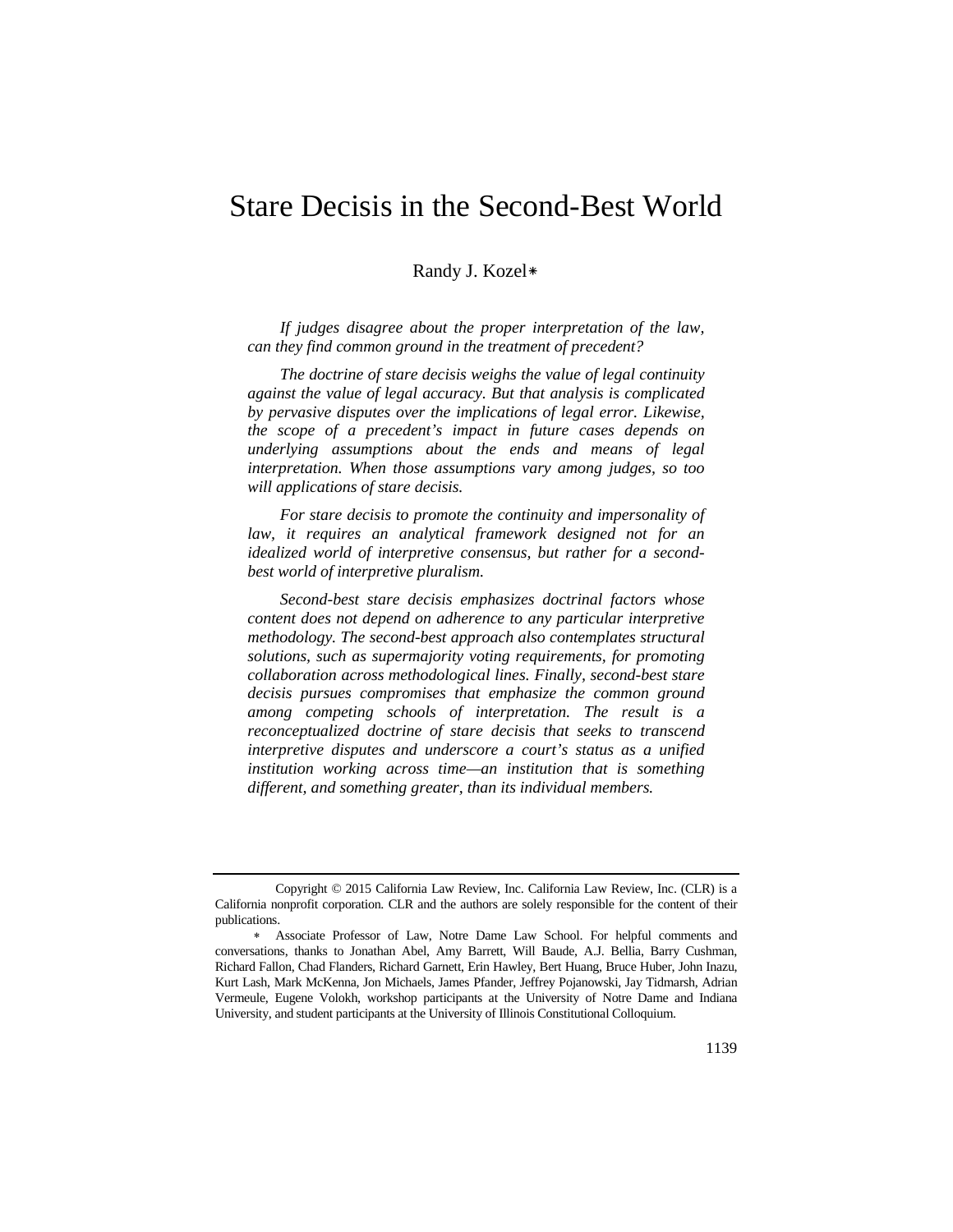1140 *CALIFORNIA LAW REVIEW* [Vol. 5:1139

| A.                                                            | Interpretive Theory and Precedential Strength  1146    |  |
|---------------------------------------------------------------|--------------------------------------------------------|--|
| $\mathbf{B}$ .                                                |                                                        |  |
| C.                                                            |                                                        |  |
|                                                               |                                                        |  |
| $\mathbf{A}$ .                                                |                                                        |  |
| <b>B.</b>                                                     |                                                        |  |
| $\mathcal{C}$                                                 |                                                        |  |
|                                                               |                                                        |  |
| IV. Second-Best Stare Decisis and Precedential Strength  1160 |                                                        |  |
| $A_{-}$                                                       |                                                        |  |
|                                                               | 1.                                                     |  |
|                                                               | 2.                                                     |  |
|                                                               | 3.                                                     |  |
|                                                               | $\overline{4}$ .                                       |  |
|                                                               | 5.                                                     |  |
|                                                               | б.                                                     |  |
|                                                               | Constructing the Second-Best Doctrine 1176<br>7.       |  |
| <b>B.</b>                                                     |                                                        |  |
|                                                               | 1.                                                     |  |
|                                                               | 2.                                                     |  |
|                                                               | 3.                                                     |  |
| $C_{\cdot}$                                                   | Comparing the Doctrinal and Structural Approaches 1182 |  |
| V. Second-Best Stare Decisis and Precedential Scope  1182     |                                                        |  |
| $\mathsf{A}$ .                                                |                                                        |  |
| $\bf{B}$ .                                                    |                                                        |  |
| $C_{\cdot}$                                                   |                                                        |  |
| D.                                                            |                                                        |  |
|                                                               |                                                        |  |
| А.                                                            |                                                        |  |
| <b>B.</b>                                                     |                                                        |  |
|                                                               |                                                        |  |

# **INTRODUCTION**

Before judges can interpret the law, they must decide what it means to interpret. What is the proper methodology for extracting meaning from a legal source? And what normative bases justify the use of that methodology instead of another? These are deep and complex questions, and jurists have reached different answers. Justice Antonin Scalia recently called it "sort of an embarrassment" that the Justices of the U.S. Supreme Court are not "in agreement on the basic question of what we think we're doing when we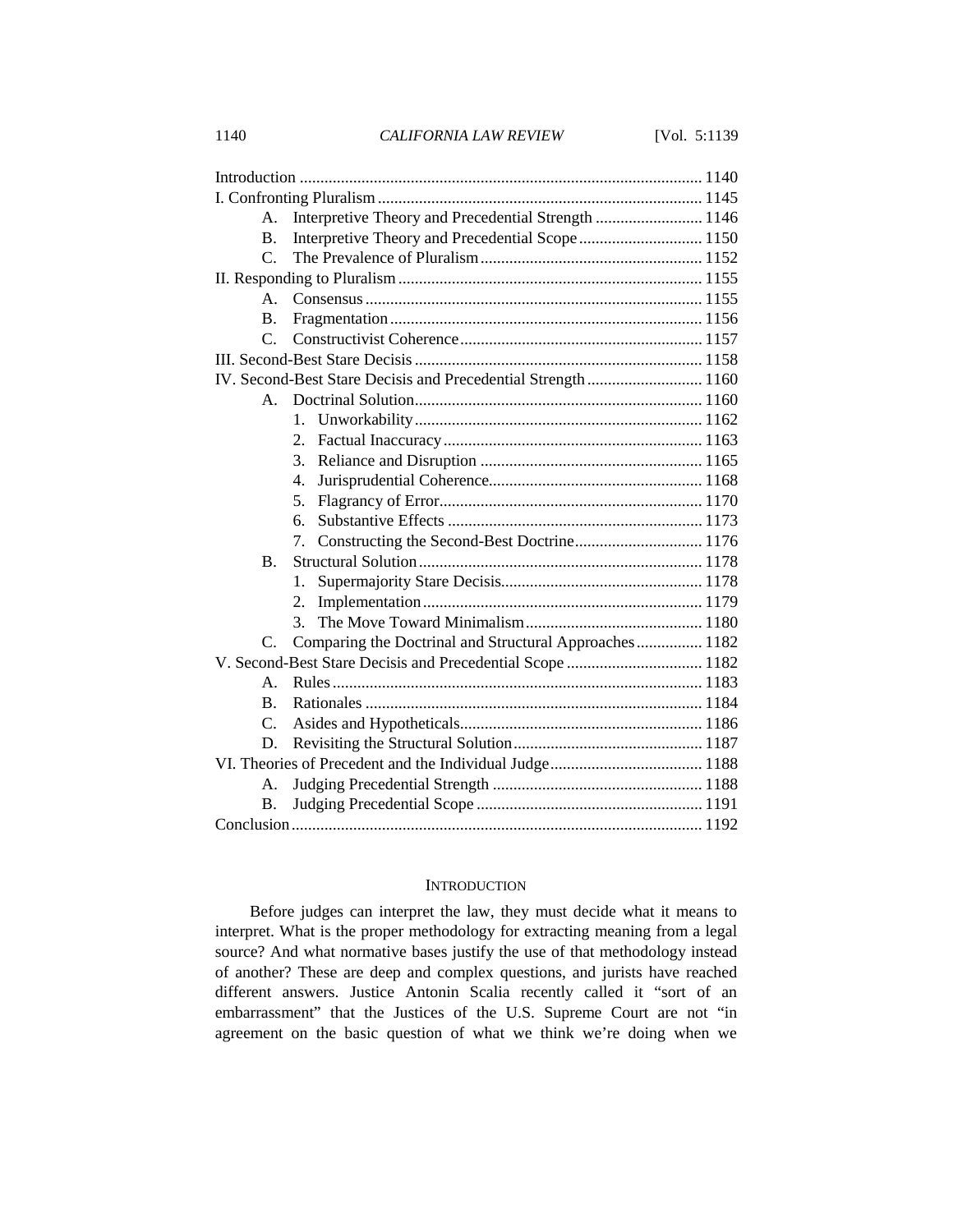interpret the Constitution."<sup>[1](#page-2-0)</sup> Whether or not Justice Scalia's normative assessment is correct, his factual predicate—that different judges are engaged in very different interpretive undertakings—is sound.

For all their theoretical disagreements, judges of past and present have managed to coalesce around numerous doctrinal and procedural frameworks. Some of the frameworks are issue specific, such as the test for determining whether defamatory speech is constitutionally protected.<sup>[2](#page-2-1)</sup> Other frameworks guide the practice of the courts at a higher level of generality, cutting across substantive lines. Prominent within this latter category is the doctrine of stare decisis.

The Supreme Court has made clear that the doctrine of stare decisis encompasses several discrete considerations, albeit considerations that are applied loosely and flexibly. As for the doctrine's general objectives, the basic idea is to determine whether it is more important for the law to be settled or right.<sup>[3](#page-2-2)</sup> Although judges continue to disagree over the proper application of stare decisis in individual cases, both the doctrinal structure and the animating tension between legal continuity and legal correctness are familiar features of modern jurisprudence.

Yet neither reciting the established stare decisis factors nor acknowledging the choice between continuity and correctness is sufficient to achieve consistent treatment of precedent. The threshold problem is that the value of getting the law right is a deeply controversial proposition. The problem is particularly acute in the realm of constitutional law. Some might ground the value of constitutional correctness in moral or practical considerations. Others might draw on principles of popular sovereignty or the rule of law. These debates carry profound implications for the treatment of precedent because they determine what is at stake in tolerating an interpretive error.

One response is to conceptualize the issue of stare decisis using a particular methodological lens. Such an approach seeks to explain how a judge should treat precedent if she is an originalist, or a common law constitutionalist, or a pragmatist, and so on. That type of analysis is crucial for understanding how precedent operates within various methodological schools. It helps judges (and scholars) who are considering a particular methodology to analyze its panoply of implications and operations. It can also inform arguments for why one methodology is superior to its competitors.

This Article pursues a different sort of project. It contemplates a doctrine of stare decisis designed for judges who disagree with each other on matters of

<span id="page-2-0"></span><sup>1.</sup> Jennifer Senior, *In Conversation: Antonin Scalia*, N.Y. MAG. (Oct. 6, 2013), http://nymag.com/news/features/antonin-scalia-2013-10.

<sup>2.</sup> *See* N.Y. Times Co. v. Sullivan, 376 U.S. 254 (1964).

<span id="page-2-2"></span><span id="page-2-1"></span><sup>3.</sup> *See* Burnet v. Coronado Oil & Gas Co., 285 U.S. 393, 406 (1932) (Brandeis, J., dissenting).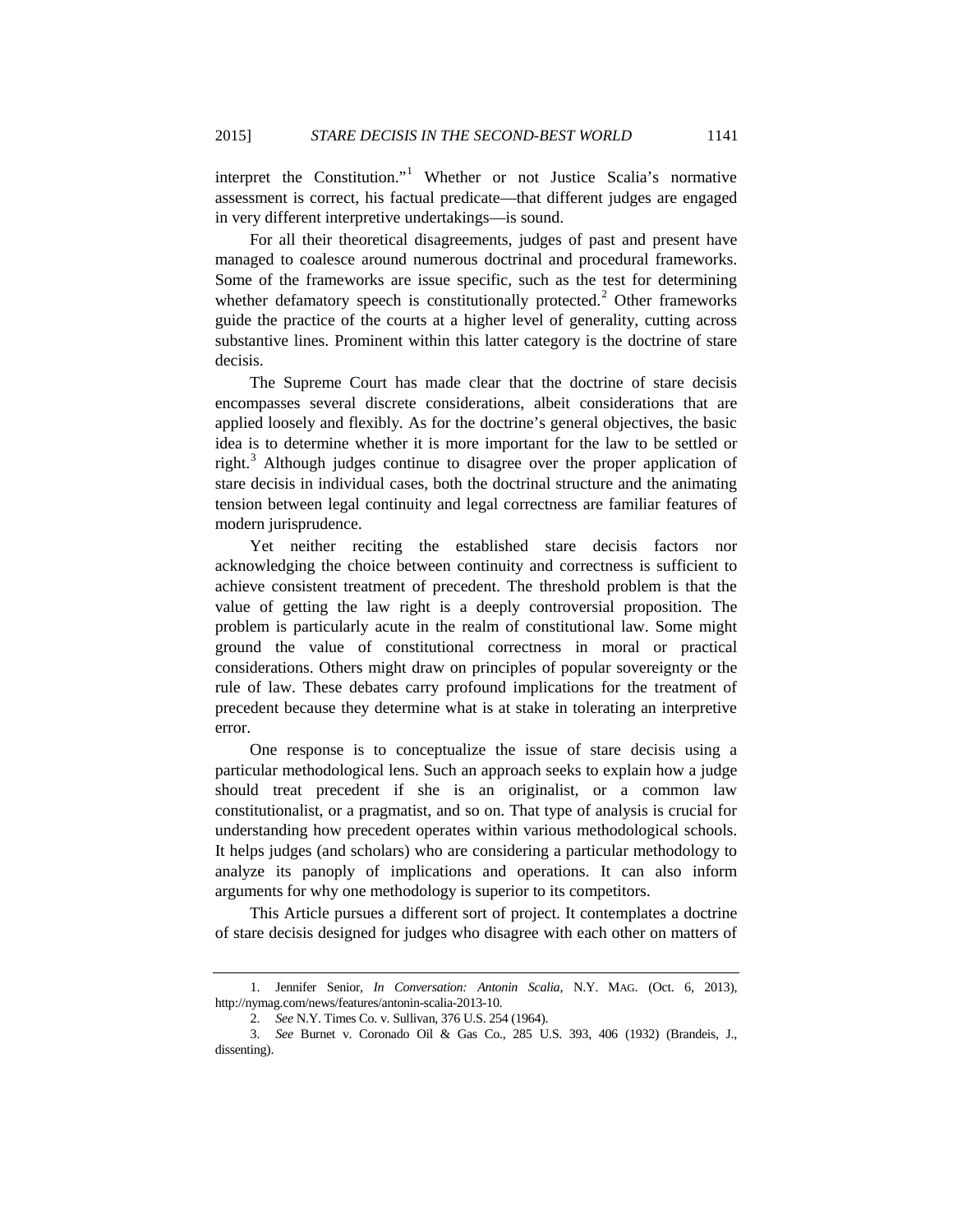interpretive philosophy. The objective is to tailor the doctrine of stare decisis to our second-best world of interpretive disagreement.<sup>[4](#page-3-0)</sup>

<span id="page-3-6"></span>Without a second-best accommodation, applications of stare decisis reflect deeper disputes over interpretive philosophy. In many cases these disputes remain submerged, as judges focus on elements of stare decisis doctrine that do not depend on assumptions about interpretive methodology.<sup>[5](#page-3-1)</sup> But in other instances, interpretive premises and normative commitments bubble up to the surface. The Supreme Court concluded that retaining a precedent that failed to protect same-sex intimate conduct would "demean[] the lives of homosexual persons."[6](#page-3-2) Years later, the Court warned that to continue withholding constitutional protection from corporate electioneering would be to validate a "brooding governmental power" at odds with "confidence and stability in civic discourse."<sup>[7](#page-3-3)</sup> That same case produced a concurrence that chronicles various problems the Court has alleviated through its willingness to depart from precedent.<sup>[8](#page-3-4)</sup> Included on the list is the Court's most heralded reversal-of-course—its repudiation of racial segregation in *Brown v. Board of Education*[9](#page-3-5) —which is so widely lauded precisely because the Justices sought to eradicate an insidious harm.

In a world of interpretive consensus, determining the relevance of legal harms would not pose a conceptual problem for the doctrine of stare decisis. Given their agreement about interpretive theory, judges would possess a uniform metric for evaluating precedents' effects. All judges would deem precedents harmful based on some prespecified criterion, be it morality, popular sovereignty, welfare maximization, or otherwise. The judges might not always reach the same conclusions, but they would be speaking the same language.

In the real world of interpretive disagreement, stare decisis operates differently. The proliferation of competing interpretive methodologies makes reaching consensus about the relevance of legal harms more difficult for judges. The prospect of consensus is slimmer still when the judiciary is viewed as an enduring institution whose composition changes over time. By tethering a decision's continued vitality to the perceived gravity of its offenses—a perception that will vary from judge to judge and court to court—the prevailing

<span id="page-3-0"></span><sup>4.</sup> I am using the term "second-best" in relation to the operation of stare decisis itself. In other words, a world of interpretive pluralism creates challenges for the doctrine of stare decisis that do not arise in a world of interpretive consensus.

<span id="page-3-2"></span><span id="page-3-1"></span><sup>5.</sup> *See* Randy J. Kozel, *Settled Versus Right: Constitutional Method and the Path of Precedent*, 91 TEX. L. REV. 1843, 1875–78 (2013).

<sup>6.</sup> Lawrence v. Texas, 539 U.S. 558, 575 (2003).

<sup>7.</sup> *See* Citizens United v. FEC, 558 U.S. 310, 349 (2010).

<span id="page-3-5"></span><span id="page-3-4"></span><span id="page-3-3"></span><sup>8.</sup> *See id.* at 920 (Roberts, C.J., concurring) (noting that if stare decisis were an absolute rule, "segregation would be legal, minimum wage laws would be unconstitutional, and the Government could wiretap ordinary criminal suspects without first obtaining warrants").

<sup>9.</sup> 347 U.S. 483 (1954).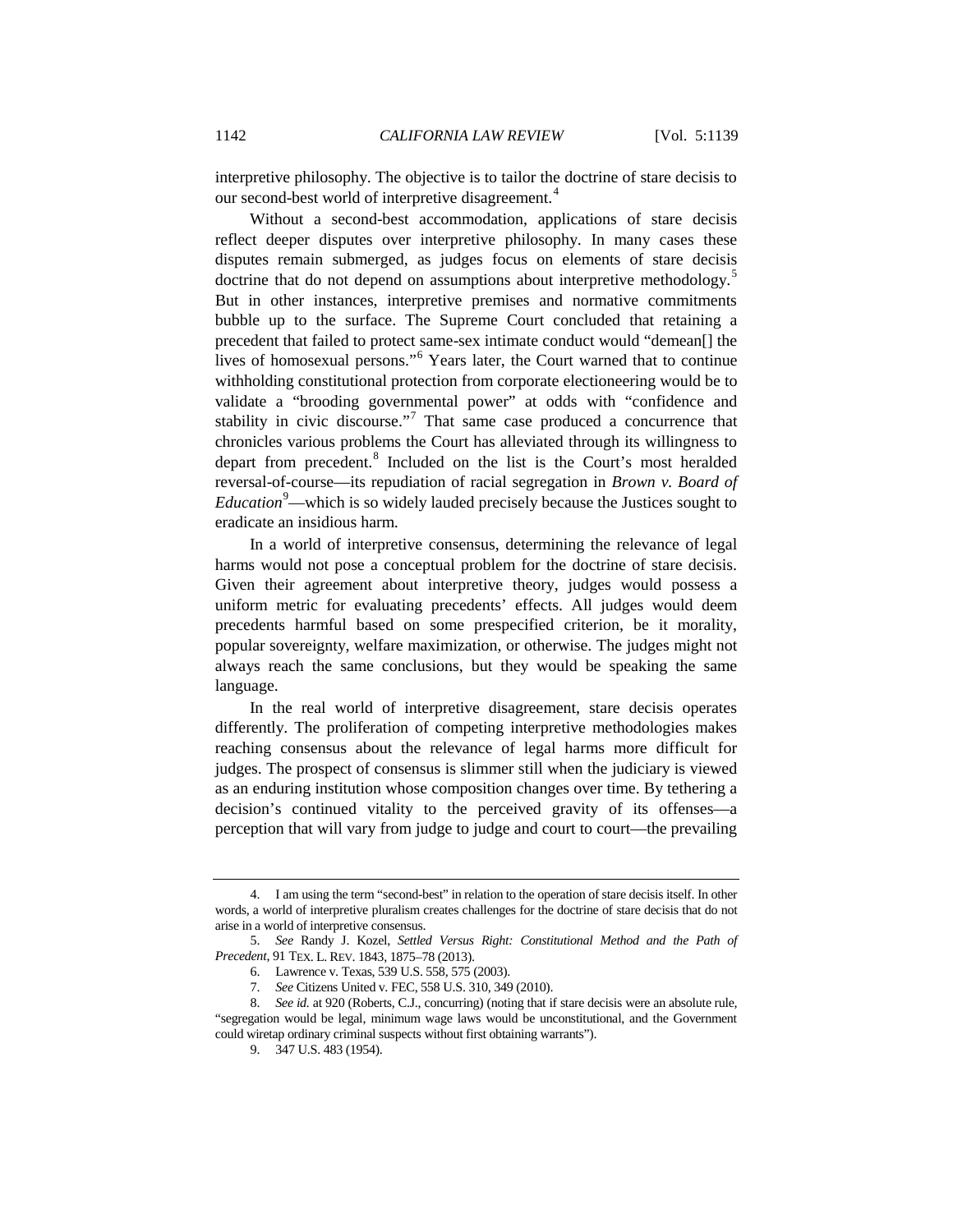<span id="page-4-2"></span>approach to stare decisis robs precedents of independent value beyond their attractiveness on the merits. The same phenomena of interpretive pluralism and "reasonable disagreement"<sup>[10](#page-4-0)</sup> that threaten the durability of particular decisions serve to destabilize the doctrine of stare decisis in its current form.

The foregoing discussion relates to the issue of *precedential strength*, meaning the degree of deference that a judicial precedent commands. Problems of pluralism also affect the law's evolution in another way. Before a court considers whether a precedent should be overruled, it must determine whether the precedent applies to the case at hand. That inquiry is one of *precedential scope*, which refers to the aspects of a decision that warrant deference in future cases. Though precedential scope is often described in terms of binding "holdings" and dispensable "dicta,"<sup>[11](#page-4-1)</sup> the situation on the ground is more complex. Divisive questions include whether a precedent should receive deference for its articulated rule as well as its application of that rule, what to make of judicial asides, and how future judges should treat an earlier court's expression of its rationale. The answers depend on underlying assumptions about the competence, institutional role, and constitutional authority of the courts. In turn, establishing a consistent account of precedential scope requires doctrinal accommodations that can avoid or overcome interpretive disputes.

This Article proposes an approach to stare decisis that responds to the challenges of interpretive pluralism. In a world of interpretive consensus, all the consequences associated with a flawed precedent could potentially be relevant to its continued vitality. Likewise, consensus about interpretive theory might lead to a stable and uniform definition of precedential scope. But that is not our world. Ours is a world of interpretive disagreement, which calls for a doctrine of stare decisis that takes explicit account of the challenges that methodological disputes pose—"second-best stare decisis," for short. The emphasis is on doctrinal revisions designed to alleviate the problems of interpretive disagreement.

Second-best stare decisis begins by drawing on existing jurisprudence. The essence of stare decisis is a preference for keeping faith with the past, so it is appropriate to take established law as a starting point. Further, by building from current practice, second-best stare decisis avoids the need to create a new doctrine out of whole cloth. At the same time, the second-best approach identifies revisions and accommodations designed to insulate stare decisis from disputes over interpretive philosophy.

On the issue of precedential strength, second-best analysis offers two mechanisms for addressing the challenges of pluralism. The first solution

<span id="page-4-0"></span><sup>10.</sup> *See* Richard H. Fallon, Jr., *Foreword: Implementing the Constitution*, 111 HARV. L. REV. 54, 109 (1997) ("The phenomenon of reasonable disagreement provides a potent reason for maintaining the principle of stare decisis in constitutional adjudication.").

<span id="page-4-1"></span><sup>11.</sup> *See, e.g.*, BLACK'S LAW DICTIONARY 1102 (8th ed. 2004) (defining obiter dictum as a "judicial comment . . . that is unnecessary to the decision in the case and therefore not precedential").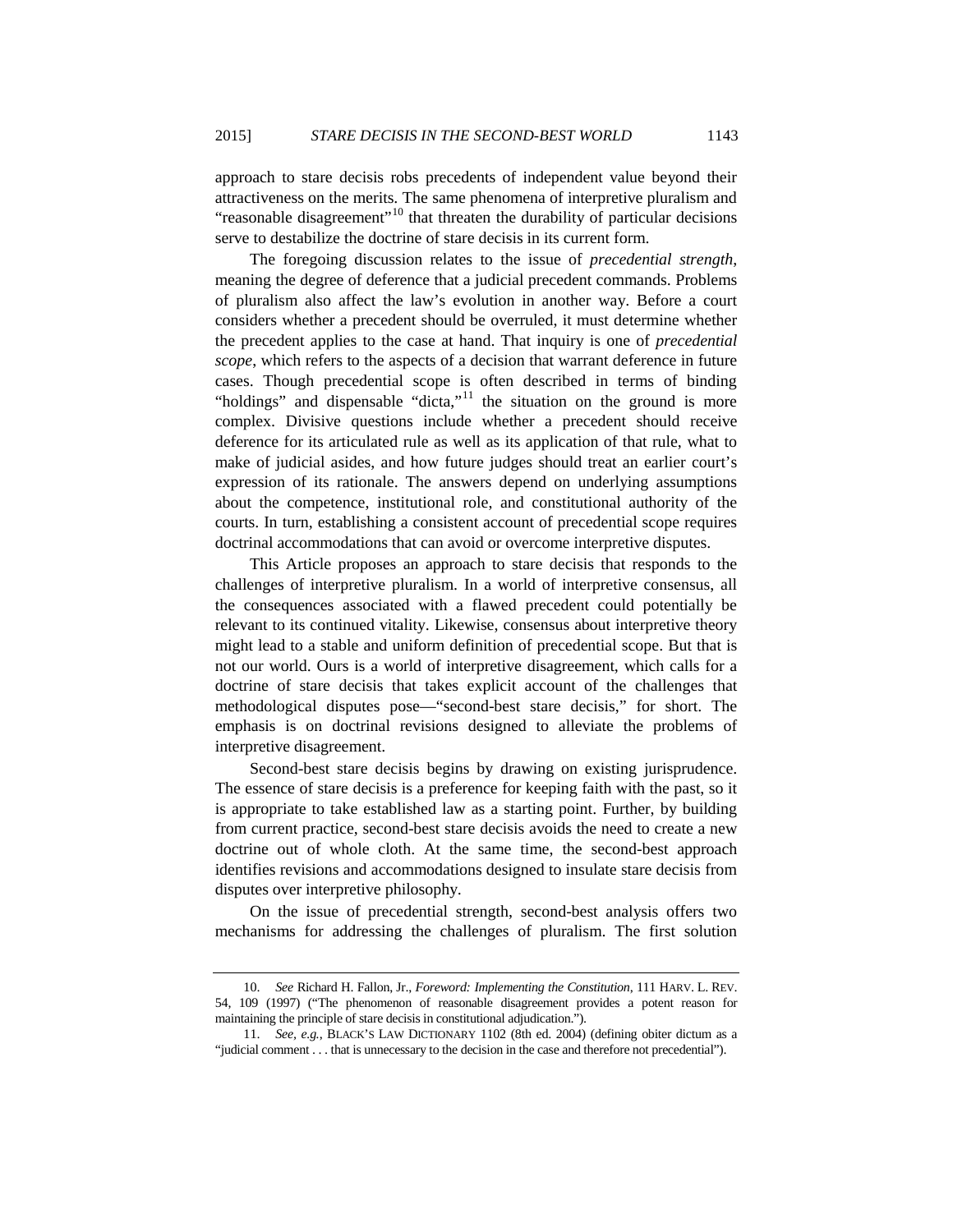focuses on the content of stare decisis *doctrine* by reconstructing it around considerations that operate independently of interpretive methodology. Familiar considerations such as procedural workability, factual accuracy, and reliance expectations can be redefined to reduce their dependence on interpretive theory, making them suitable for judges across the methodological spectrum.<sup>[12](#page-5-0)</sup> At the same time, the second-best approach recognizes that some factors which might be relevant under conditions of interpretive consensus including jurisprudential coherence, flagrancy of error, and a precedent's perceived harmfulness—cannot function against the backdrop of pluralism.

<span id="page-5-1"></span>As an alternative to this doctrinal approach, second-best analysis offers a *structural* response to pluralism: a requirement that overrulings receive support from a supermajority of judges on a given court. The structural response increases the likelihood that decisions to overrule will rest on factors that bridge methodological divides; the greater the number of votes required to achieve a particular result, the better the chances that some votes must come from judges who disagree with one another on matters of interpretive theory. Unlike the doctrinal version of second-best stare decisis, the supermajority requirement does not promote judicial impersonality by encouraging a judge to subordinate her views to those of her predecessors. Nevertheless, the simplicity of the supermajority requirement makes it worthy of consideration by those who see value in legal continuity but who have reservations about the efficacy or wisdom of altering the content of stare decisis doctrine.

Second-best stare decisis also suggests a revised approach to defining a precedent's scope of applicability. Existing practice supports the principle that judicially articulated rules of decision warrant deference in future cases. Much the same is true of the principle that judicial asides and hypotheticals do *not* warrant deference. Given their widespread acceptance, these norms can help define precedential scope in the second-best world. As for an opinion's stated rationale for reaching a particular result, second-best stare decisis counsels an intermediate response that infuses reasoning with binding force, but only to the extent that it illuminates the opinion's rule of decision. The goal of this compromise is to emphasize areas of common ground and reduce the impact of interpretive disagreement in determining a precedent's forward-looking effect.

The Article begins in Part I by examining the implications of interpretive disagreement for the doctrine of stare decisis. Part II considers three potential responses to pluralism but suggests that none is suited to the challenges of pluralism in the specialized context of stare decisis. In Part III, I introduce a theory of second-best stare decisis for a pluralistic world. Part IV considers the issue of precedential strength. It starts by proposing a doctrinal revision

<span id="page-5-0"></span><sup>12.</sup> *Cf.* Amy Coney Barrett, *Precedent and Jurisprudential Disagreement*, 91 TEX. L. REV. 1711, 1737 (2013) (recognizing the value of stare decisis in facilitating "reasoned conversation over time between justices—and others—who subscribe to competing methodologies of constitutional interpretation").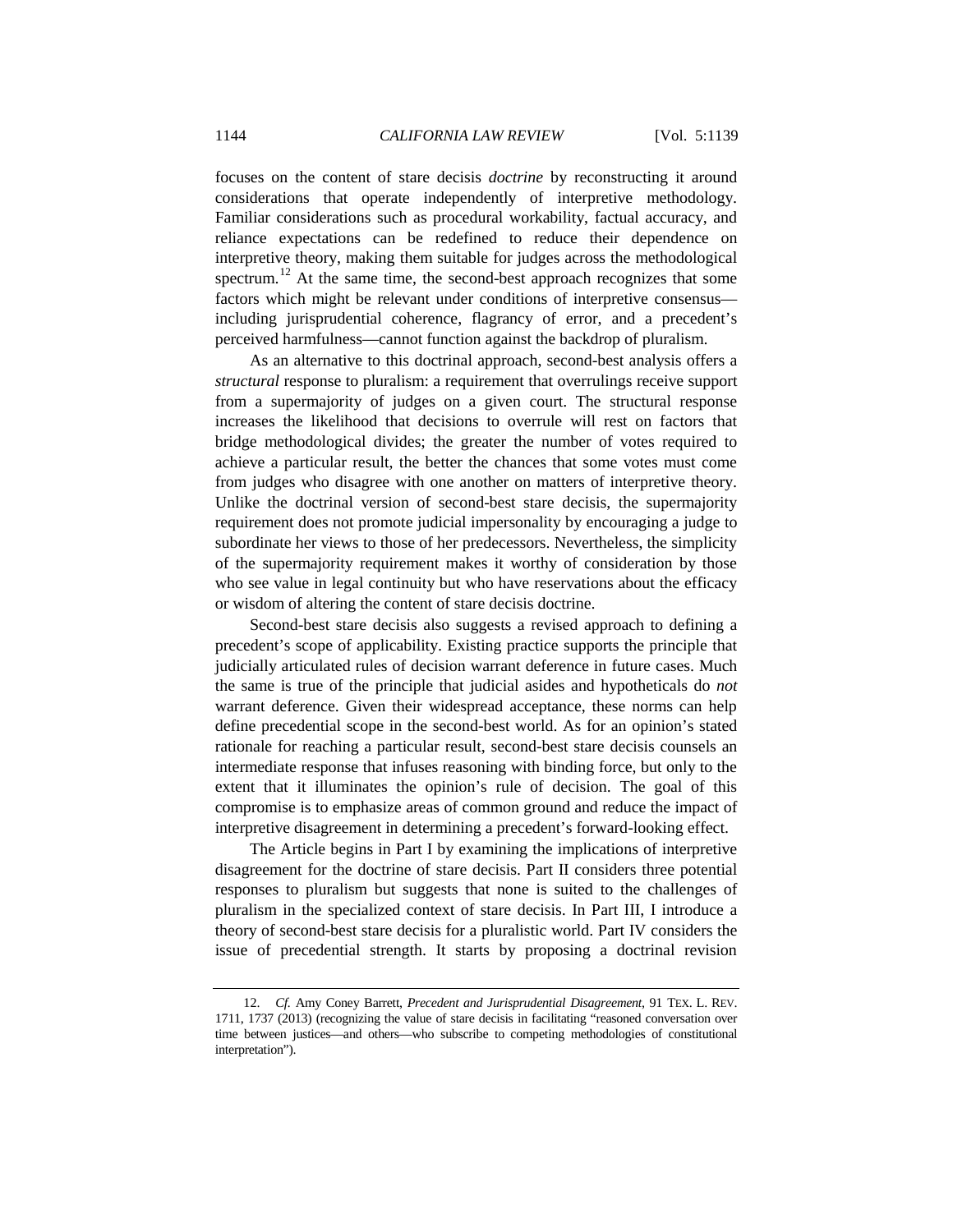designed to minimize the influence of factors that are enmeshed with debates over interpretive philosophy. As an alternative, it evaluates a structural approach to precedential strength whereby no overruling can occur without a supermajority vote. Though the two alternatives differ dramatically in their approach, their common objective is limiting the role of interpretive philosophy in triggering the reconsideration of established law. Part V extends this secondbest analysis to the definition of precedential scope by identifying areas of common ground within the existing practice and suggesting areas for compromise where no common ground exists. Given that a court is both a unified institution and an aggregation of individuals, Part VI describes the reasons why any judge might be willing to apply second-best stare decisis, especially when it requires retaining a precedent she finds to be problematic.

Along the way, my focus will be the U.S. Supreme Court. I have chosen to feature the Supreme Court due to the extensive attention its approach to precedent has received (and continues to receive) in the case law and academic literature. Notwithstanding that focus, much of my analysis can extend to any court that recognizes a rebuttable presumption in favor of following its own precedents.

My analysis will also be targeted in another respect: it will revolve around precedents in constitutional cases. Disputes over the role of precedent have been particularly salient within the Supreme Court's constitutional docket. This focus owes in part to the magnitude of those disputes and in part to the Court's hesitancy to reconsider its statutory rulings.<sup>[13](#page-6-0)</sup> Even so, the field of statutory law resembles the field of constitutional law in spawning debates about interpretive methodologies.[14](#page-6-1) Common law adjudication can generate comparable debates about the nature and goals of judicial authority. Second-best analysis thus has resonance for statutory and common-law precedents as well as constitutional precedents.

# <span id="page-6-3"></span>I.

# CONFRONTING PLURALISM

Modern American jurisprudence admits of no unified theory of stare decisis. By this I do not mean that judges always abide by a decision despite misgivings about its merits. To the contrary, I take judges at their word when they hold up stare decisis as a potentially constraining force,<sup>[15](#page-6-2)</sup> and I am

<span id="page-6-0"></span><sup>13.</sup> The Supreme Court has described statutory precedents as (usually) entitled to a heightened degree of deference relative to constitutional decisions. *See, e.g.*, Patterson v. McLean Credit Union, 491 U.S. 164, 172–73 (1989).

<span id="page-6-1"></span><sup>14.</sup> *See, e.g.*, Abbe R. Gluck, *The States as Laboratories of Statutory Interpretation: Methodological Consensus and the New Modified Textualism*, 119 YALE L.J. 1750, 1762–64 (2010) (discussing statutory textualism and statutory purposivism).

<span id="page-6-2"></span><sup>15.</sup> *See, e.g.*, Richard H. Fallon, Jr., *Constitutional Precedent Viewed Through the Lens of Hartian Positivist Jurisprudence*, 86 N.C. L. REV. 1107, 1150 (2008) (arguing that while "tacit norms of constitutional practice leave a large ambit for Supreme Court Justices to exercise ideologically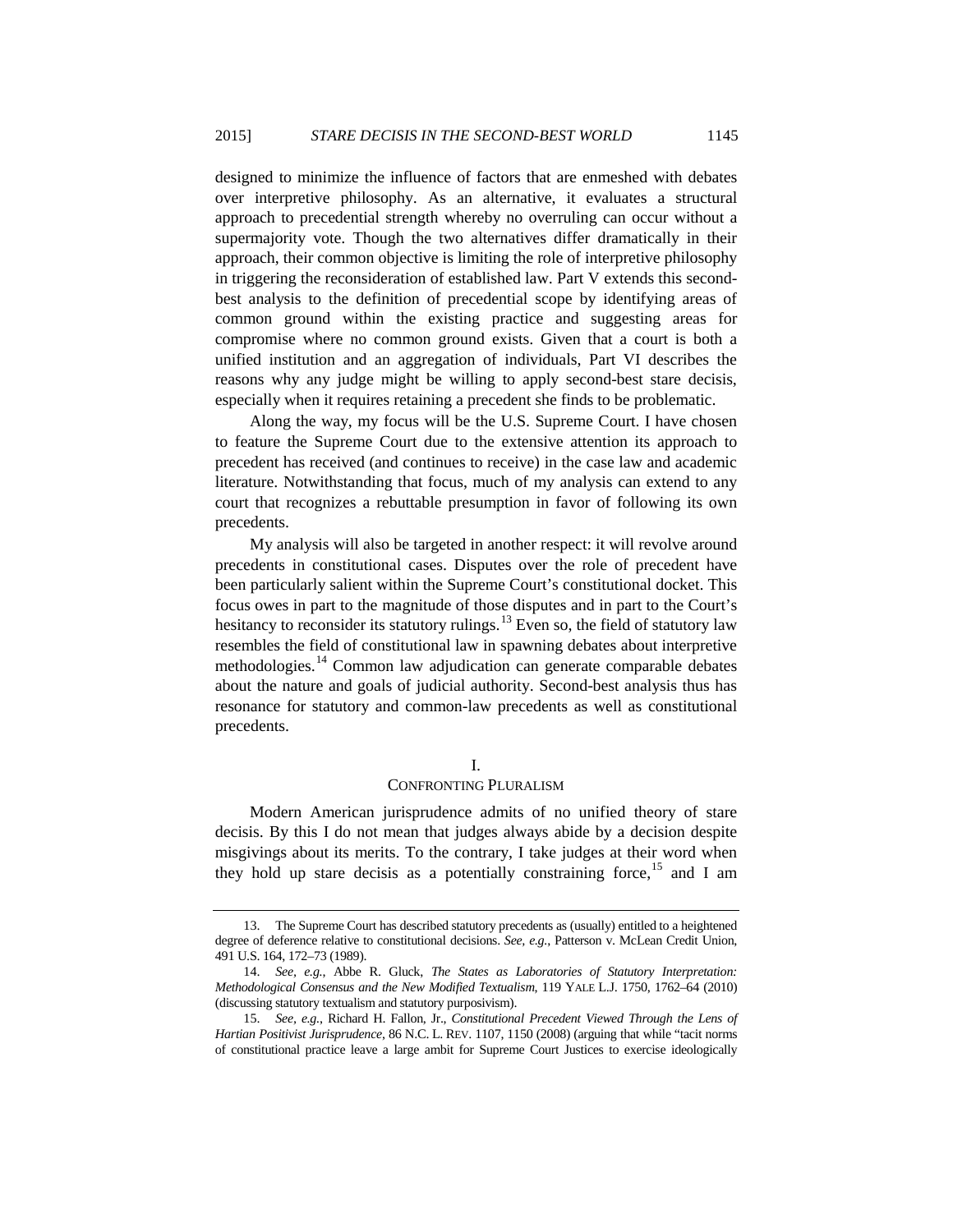persuaded there is evidence of this constraint in landmark decisions as well as less prominent ones.<sup>[16](#page-7-0)</sup> What I mean in saying there is no unified theory of stare decisis is that the existing doctrine is not an independent, predefined concept. Instead, stare decisis is interwoven with, and dependent upon, the broader interpretive philosophy that a particular judge embraces.

This Part begins by discussing the connection between interpretive philosophy and the strength of deference that a precedent receives. I then turn to the relationship between interpretive philosophy and a precedent's scope of applicability.

## *A. Interpretive Theory and Precedential Strength*

In 1932, Justice Brandeis noted the tension between the law being "settled" and being "settled right."<sup>[17](#page-7-1)</sup> Supreme Court Justices continue to echo Justice Brandeis's statement while adding that too little attention to continuity could "threaten to substitute disruption, confusion, and uncertainty for necessary legal stability."<sup>[18](#page-7-2)</sup> This distinction between legal correctness and legal continuity guides the inquiry into precedential strength, which refers to the degree of deference that precedents receive.

There is no problem with Justice Brandeis's sentiment in the abstract. It is perfectly sensible that evaluating a precedent's durability should account for competing interests in accuracy and stability. Yet the value of interpreting the law correctly turns out to be deeply complex. The crux of the matter is that there is no established currency for determining how important it is to get the law right. Rather, the value of correct interpretation draws its content from the interpretive methodology a particular judge adopts.

influenced judgment," it remains true that "precedent matters to their decisionmaking, binding them in some cases and empowering them in others to extend a precedent's reach").

<span id="page-7-0"></span><sup>16.</sup> *See, e.g.*, McDonald v. City of Chicago, 561 U.S. 742, 758 (2010) ("For many decades, the question of the rights protected by the Fourteenth Amendment against state infringement has been analyzed under the Due Process Clause of that Amendment and not under the Privileges or Immunities Clause. We therefore decline to disturb the *Slaughter-House* [*Cases*, 16 Wall. 36 (1873)] holding."); Dickerson v. United States, 530 U.S. 428, 443 (2000) ("Whether or not we would agree with *Miranda*  [*v. Arizona*, 384 U.S. 436 (1966)]'s reasoning and its resulting rule, were we addressing the issue in the first instance, the principles of *stare decisis* weigh heavily against overruling it now."); Planned Parenthood of Se. Pa. v. Casey, 505 U.S. 833, 861 (1992) (describing the argument for retaining *Roe v. Wade*, 410 U.S. 113 (1973), on grounds of stare decisis as overcoming "whatever degree of personal reluctance any of us may have"); Quill Corp. v. North Dakota, 504 U.S. 298, 311 (1992) (retaining a precedent while noting that "contemporary Commerce Clause jurisprudence might not dictate the same result were the issue to arise for the first time today"); *cf.* West Lynn Creamery, Inc. v. Healy, 512 U.S. 186, 210 (1994) (Scalia, J., concurring in the judgment) (noting that he "will, on *stare decisis* grounds, enforce a self-executing 'negative' Commerce Clause" in certain situations).

<sup>17.</sup> Burnet v. Coronado Oil & Gas Co., 285 U.S. 393, 406 (1932) (Brandeis, J., dissenting).

<span id="page-7-2"></span><span id="page-7-1"></span><sup>18.</sup> John R. Sand & Gravel Co. v. United States, 552 U.S. 130, 139 (2008); *see also* Citizens United v. FEC, 558 U.S. 310, 378 (2010) (Roberts, C.J., concurring) (describing the Court's duty to "balance the importance of having constitutional questions *decided* against the importance of having them *decided right*").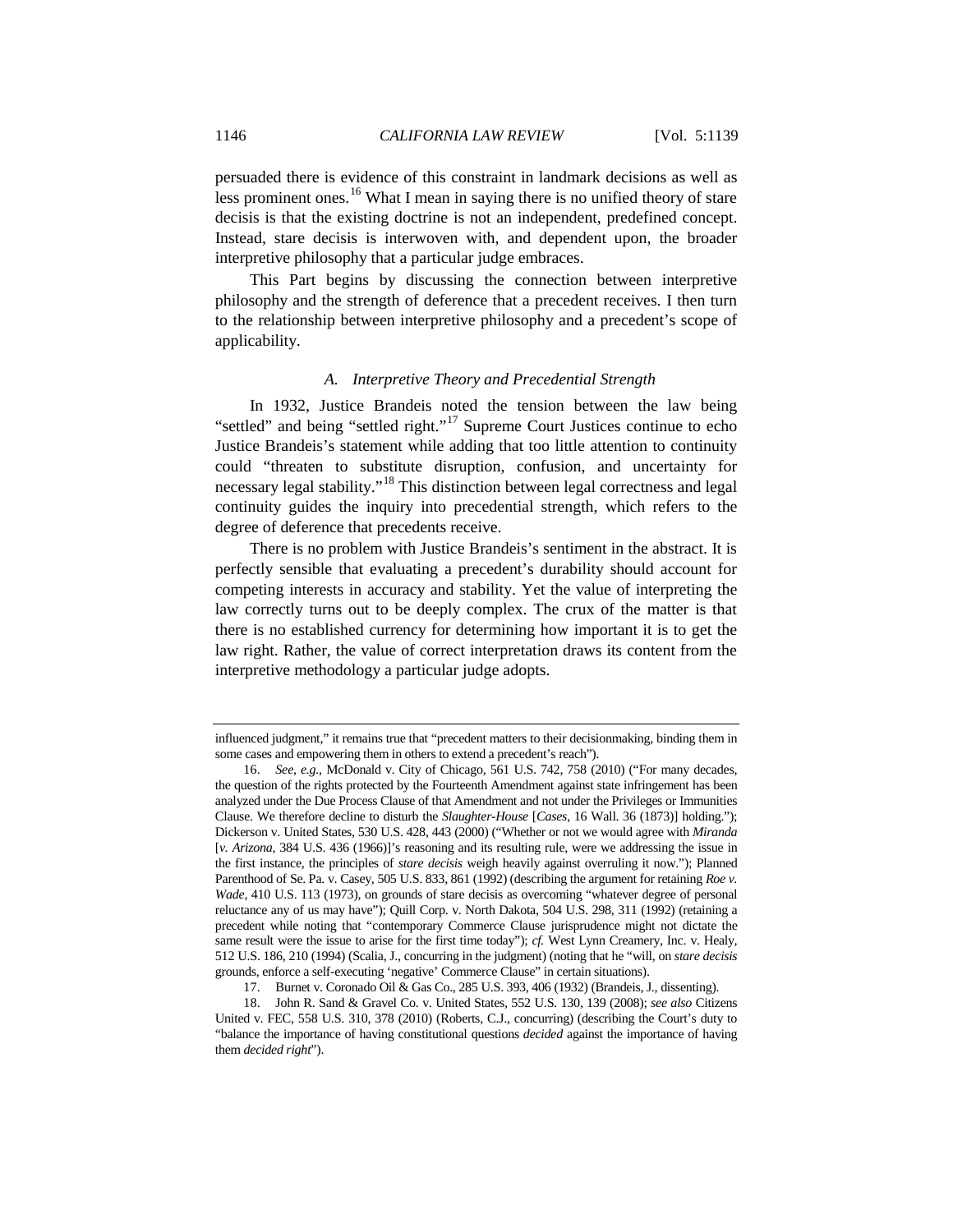<span id="page-8-0"></span>To illustrate, consider the position of an originalist judge who believes that the supremacy of the Constitution forbids deference to judicial precedents that deviate from the document's original meaning.<sup>[19](#page-8-1)</sup> For such an originalist, the value of correct interpretation will be paramount in every constitutional case. No set of circumstances can justify consciously retaining an erroneous precedent, which would subvert the Constitution's rightful status as the supreme law of the land. Instead, every constitutional mistake requires correction.<sup>[20](#page-8-2)</sup>

<span id="page-8-6"></span><span id="page-8-5"></span>But the value of correct interpretation will look very different to those who reject originalism in favor of other methodologies. Common law constitutionalists may view certain types of interpretive mistakes as especially troubling based on moral judgments, notwithstanding their commitment to respect for precedent and their preference for measured change. $^{21}$  $^{21}$  $^{21}$ Constitutional pragmatists likewise may take moral considerations into account while emphasizing the primacy of a precedent's practical effects. $22$  These examples are meant to introduce a simple but central point: the perceived importance of applying the law correctly depends on one's theory of constitutional interpretation. An originalist, a common law constitutionalist, and a pragmatist might all apply their theories of stare decisis in a principled manner, yet they might reach different results based on their respective views about which consequences are constitutionally salient.

Even fellow travelers within a given methodological school can adopt varying approaches to precedent based on their respective normative commitments. Consider a judge who prizes popular sovereignty, understood in basic terms as the authority of the people to govern themselves. One way to pursue that ideal is through an originalist methodology, on the rationale that fidelity to the Constitution's original meaning ensures that the mandate of the

<span id="page-8-1"></span><sup>19.</sup> *See* Gary Lawson, *The Constitutional Case Against Precedent*, 17 HARV. J.L. & PUB. POL'Y 23, 27–28 (1994); Michael Stokes Paulsen, *The Intrinsically Corrupting Influence of Precedent*, 22 CONST. COMMENT. 289, 289, 291 (2005). Professors Lawson and Paulsen do not limit their arguments regarding the unconstitutionality of precedent to the context of originalism. Still, for present purposes, originalism provides a useful lens to begin the inquiry into the connection between precedent and interpretive methodology.

<span id="page-8-2"></span><sup>20.</sup> *See* Paulsen, *supra* note [19,](#page-8-0) at 291 (arguing that if one accepts the Constitution's supremacy, "courts must apply the correct interpretation of the Constitution, *never* a precedent inconsistent with the correct interpretation").

<span id="page-8-3"></span><sup>21.</sup> *See* DAVID A. STRAUSS, THE LIVING CONSTITUTION 43 (2010) ("Reasoning from precedent, with occasional resort to basic notions of fairness and good policy, is what judges and lawyers do."); *id.* at 45 ("The common law approach explicitly envisions that judges will be influenced by their own views about fairness and social policy.").

<span id="page-8-4"></span><sup>22.</sup> STEPHEN BREYER, MAKING OUR DEMOCRACY WORK: A JUDGE'S VIEW 150 (2010) (defending the Court's decision to overrule *Plessy v. Ferguson*, 163 U.S. 537 (1896), because, among other things, "it was clear . . . that *Plessy*'s rule had worked incalculable harm. . . . It was impossible to see how a racially segregated nation could become a nation that equally respected all its citizens"); *see also id.* at 149–50 (noting the relevance of whether the "passage of time" has shown "that the earlier case is harmful").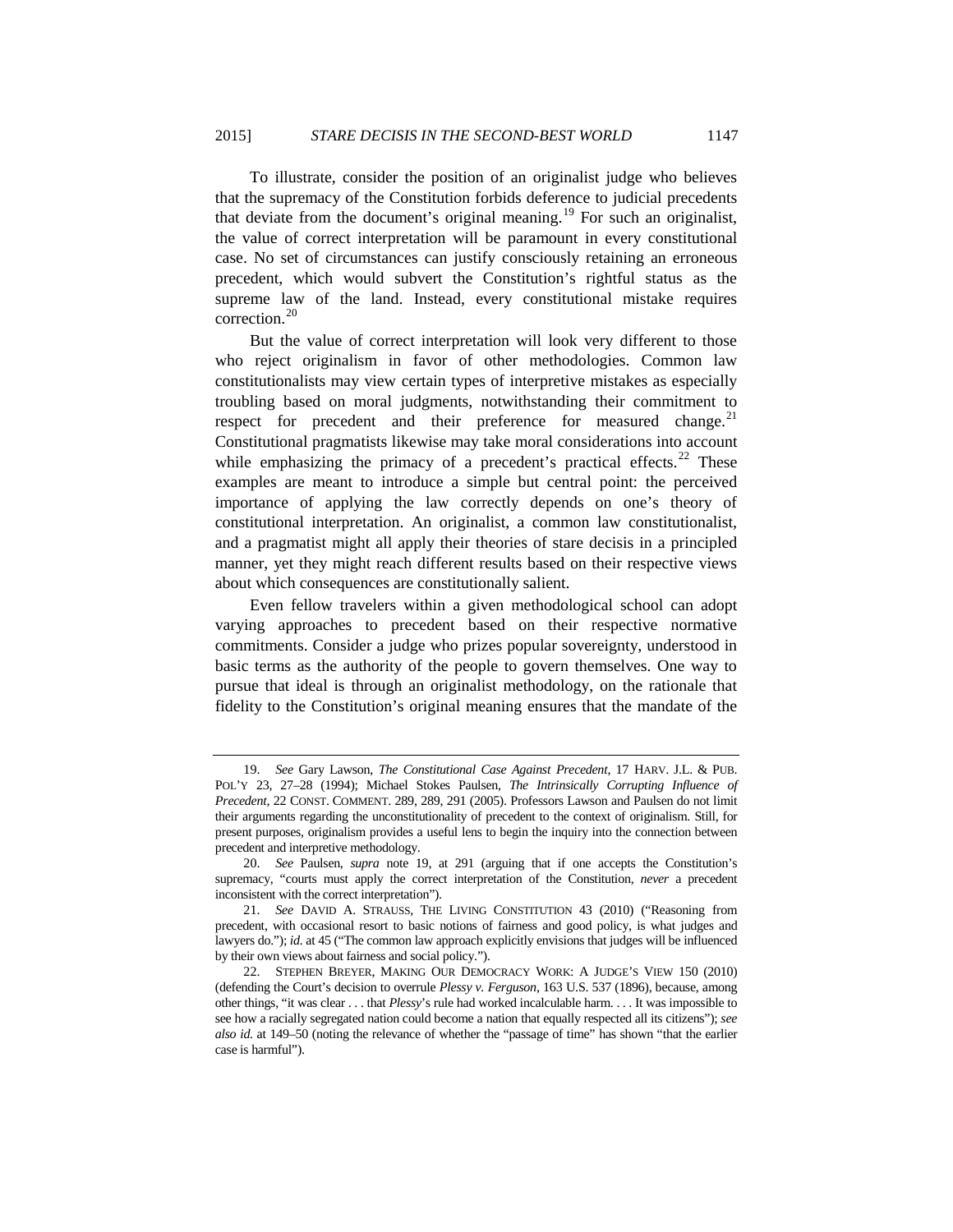<span id="page-9-7"></span>people constrains public officials.<sup>[23](#page-9-0)</sup> Such a popular-sovereignty originalist might favor implementing the Constitution's original meaning while leaving open the possibility that certain precedents should be retained even if decided on nonoriginalist grounds—so long as those precedents do not severely impair the sovereignty of the people.<sup>[24](#page-9-1)</sup> For example, a Supreme Court decision that fails to protect a constitutional right might legitimately be reaffirmed if the people retain the power to correct the Court's mistake through ordinary legislation. $^{25}$  $^{25}$  $^{25}$ 

<span id="page-9-8"></span>Other originalists take a different view of precedent's proper role. That category includes the theorists described above who view departures from original meaning as intolerable due to the Constitution's hierarchical superiority to case law.<sup>[26](#page-9-3)</sup> It also includes consequentialists who ground their commitment to originalism in the benefits that they describe as flowing from the Constitution's supermajoritarian enactment process.<sup>[27](#page-9-4)</sup> For consequentialists, it is not the case that every deviation from the Constitution's original meaning is so harmful as to warrant immediate rectification. Nor should the flagrancy of constitutional mistakes be defined by their impairment of popular sovereignty. Rather, consequentialists seek to "use the original meaning when it produces greater net benefits than precedent and to use precedent when the reverse holds true."<sup>[28](#page-9-5)</sup> They focus on welfare against a background assumption that faithfully applying the Constitution's original meaning tends to be desirable in light of the supermajority support required for ratification.<sup>[29](#page-9-6)</sup>

In this way, each strand of originalism yields a particular view of stare decisis. The same goes for other interpretive methodologies. Some skeptics of originalism emphasize the power of precedent to limit judicial overreaching by

<span id="page-9-0"></span><sup>23.</sup> *See, e.g.*, KEITH E. WHITTINGTON, CONSTITUTIONAL INTERPRETATION: TEXTUAL MEANING, ORIGINAL INTENT, AND JUDICIAL REVIEW 3 (1999) (arguing that "originalism is the method most consistent with the judicial effort to interpret the written constitutional text and that an originalist jurisprudence facilitates the realization of a political system grounded on popular sovereignty").

<span id="page-9-1"></span><sup>24.</sup> *See* Kurt T. Lash, *Originalism, Popular Sovereignty, and* Reverse *Stare Decisis*, 93 VA. L. REV. 1437, 1442 (2007) ("The cost of judicial error increases with the severity of the intrusion into the democratic process, and this accordingly increases the need for strong pragmatic justifications if precedent is to control.").

<span id="page-9-2"></span><sup>25.</sup> *See id.* at 1443 ("Cases where the Court erroneously fails to intervene generally allow the continued functioning of the political process and thus impose lower costs in terms of popular sovereignty.").

<sup>26.</sup> *See generally* Lawson, *supra* not[e 19;](#page-8-0) Paulsen, *supra* not[e 19.](#page-8-0)

<span id="page-9-4"></span><span id="page-9-3"></span><sup>27.</sup> *See* JOHN O. MCGINNIS & MICHAEL B. RAPPAPORT, ORIGINALISM AND THE GOOD CONSTITUTION 19 (2013) (arguing that "passing a constitution through a strict supermajoritarian process provides the best method for discovering and enacting a good constitution").

<sup>28.</sup> *Id.* at 177.

<span id="page-9-6"></span><span id="page-9-5"></span><sup>29.</sup> *See id.* at 189 ("[T]he strong reasons for following the original meaning generally preclude a presumption in favor of precedent.").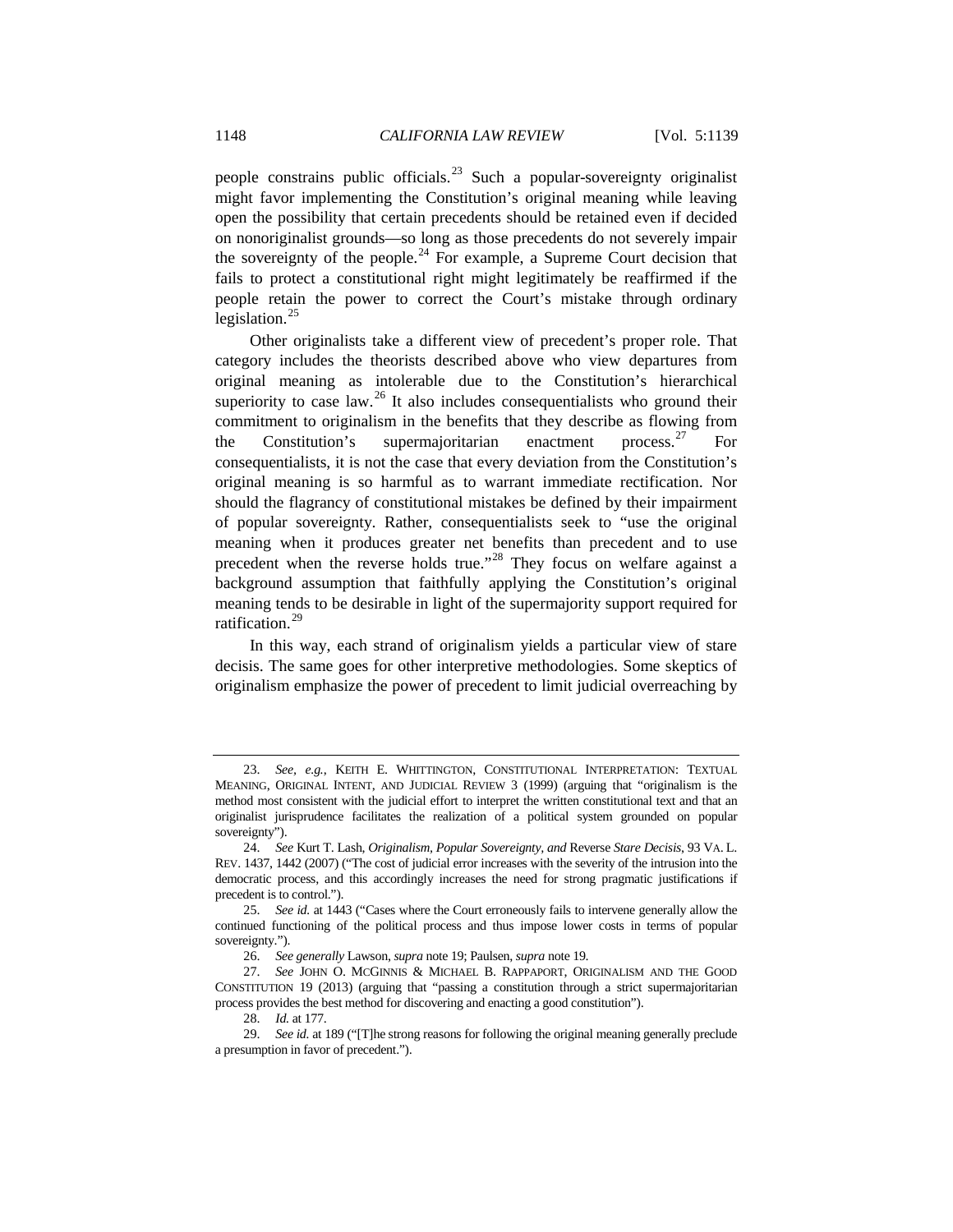<span id="page-10-8"></span>entrenching a systemic preference for incremental change.<sup>[30](#page-10-0)</sup> Others assert the need for judges to "distance themselves from the framework of prior judicial decisions" to "set[] out in a fresh jurisprudential direction."<sup>[31](#page-10-1)</sup> The different emphases will lead to different conclusions about the salience and severity of erroneous decisions—and, ultimately, conflicting conclusions about whether certain precedents should be overruled.<sup>[32](#page-10-2)</sup>

These debates are more than theoretical; they are relevant to the application of stare decisis in practice. If a Justice determines that the Supreme Court veered off course in withholding from corporations the right to endorse political candidates, how should she assess the harm that would result from leaving the offending precedent on the books?<sup>[33](#page-10-3)</sup> Is it a matter of consequentialist analysis? Does it depend on the precedent's implications for popular sovereignty? Do moral judgments have some role to play? Questions like these are crucial to determining the implications of a constitutional mistake, yet they admit of no answer until connected with a deeper interpretive theory.[34](#page-10-4)

<span id="page-10-9"></span>If a judge's interpretive methodology gives primacy to factors such as freedom from governmental oppression, a case like *Plessy v. Ferguson* will be in urgent need of overruling.[35](#page-10-5) But a case like *Miranda v. Arizona*, even if deemed incorrect, is much more difficult to view as oppressive to individuals.<sup>[36](#page-10-6)</sup> Any argument for overruling would need to invoke other considerations. Alternatively, if a judge's interpretive methodology is grounded in promoting popular sovereignty, the denial of a constitutional right "to nondiscriminatory treatment by a private employer" might be tolerable; in theory, the political process can provide legislative protections against employment discrimination where the courts have improperly failed to act.<sup>[37](#page-10-7)</sup> Yet the same denial could be problematic for theories that revolve around principles such as individual fairness or equal protection.

Similar questions attend the reconsideration of countless other precedents. For example:

<span id="page-10-0"></span><sup>30.</sup> *See* David A. Strauss, *Originalism, Precedent, and Candor*, 22 CONST. COMMENT. 299, 300 (2005) ("[M]any constitutional principles that are morally appealing are simply off limits, because of precedent.").

<span id="page-10-1"></span><sup>31.</sup> *See* Justin Driver, *The Significance of the Frontier in American Constitutional Law*, 2011 SUP. CT. REV. 345, 351; *see also id.* at 349 (arguing that the type of common law constitutionalism urged by Professor Strauss "unduly diminishes living constitutionalism's greatest virtue: its capacity for judicial innovation").

<sup>32.</sup> *See* Kozel, *supra* not[e 5,](#page-3-6) at 1863–74.

<sup>33.</sup> *See* Citizens United v. FEC, 558 U.S. 310 (2010).

<span id="page-10-7"></span><span id="page-10-6"></span><span id="page-10-5"></span><span id="page-10-4"></span><span id="page-10-3"></span><span id="page-10-2"></span><sup>34.</sup> *See* Kurt T. Lash, *The Cost of Judicial Error: Stare Decisis and the Role of Normative Theory*, 89 NOTRE DAME L. REV. 2189, 2205 (2014) ("Given that different members of the Court embrace different normative theories of constitutional interpretation and judicial power, it is to be expected that different majorities would emphasize different costs and strike different balances.").

<sup>35.</sup> 163 U.S. 537 (1896).

<sup>36.</sup> 384 U.S. 436 (1966).

<sup>37.</sup> Lash, *supra* not[e 24,](#page-9-7) at 1459.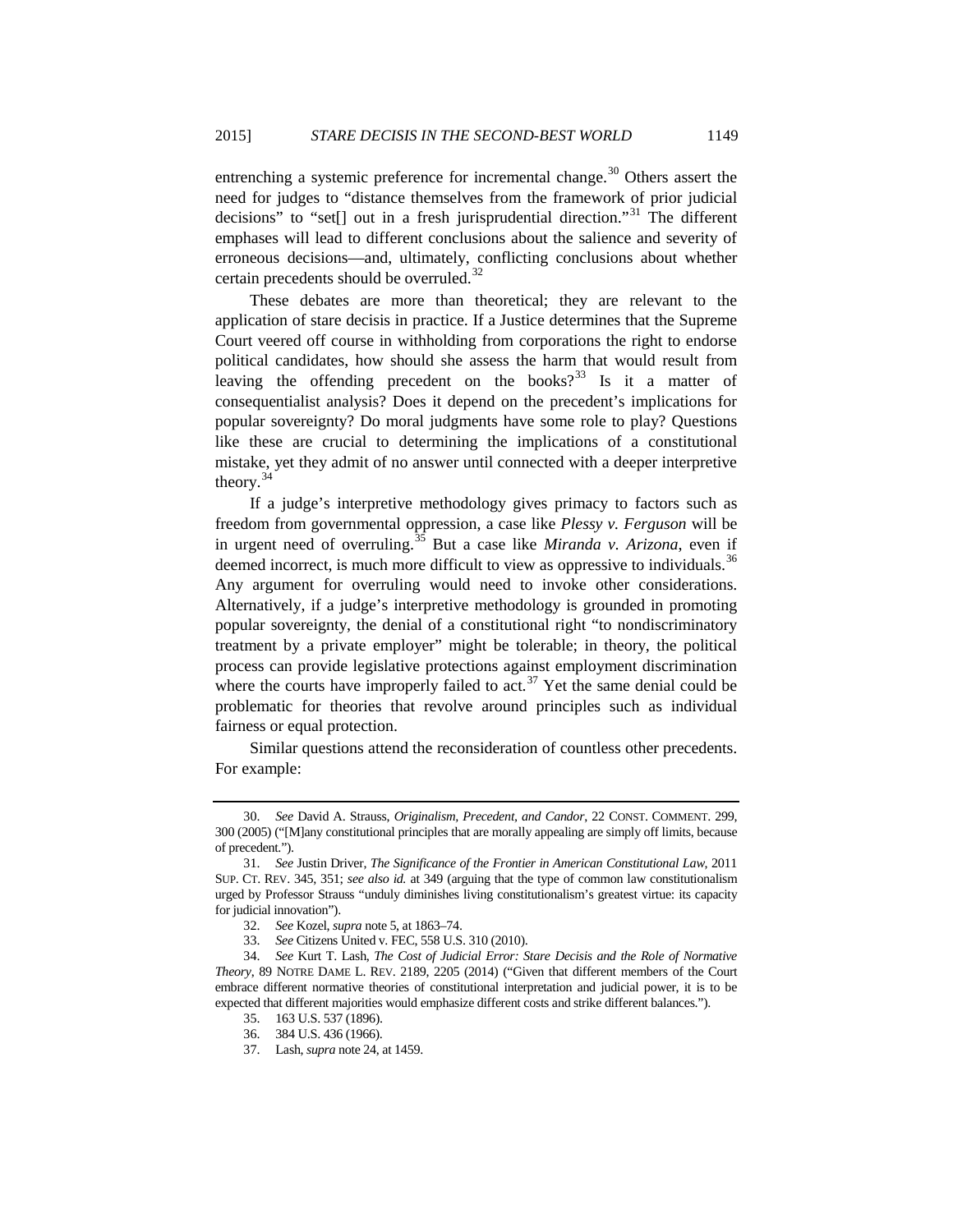- $\triangleright$  If a Justice believes that the Supreme Court ruled incorrectly in withholding constitutional protection from intimate conduct between same-sex couples, what metric should she use to evaluate the harmfulness of leaving the erroneous precedent on the books?<sup>[38](#page-11-1)</sup>
- $\triangleright$  If a Justice believes that states possess broad powers to impose tax-collection obligations on out-of-state retailers, how should she evaluate the harm caused by retaining a precedent that unduly limits those powers?<sup>[39](#page-11-2)</sup>
- If a Justice believes that *Roe v. Wade* was mistaken in recognizing a constitutional right to abortion, how should she identify and assess the relevant implications of retaining  $Roe?^{40}$  $Roe?^{40}$  $Roe?^{40}$

It is impossible to answer these questions without consulting an organizing theory that determines which impacts of precedent are legally salient.

# <span id="page-11-0"></span>*B. Interpretive Theory and Precedential Scope*

The previous Section addressed the interplay between interpretive theory and the determination of precedential strength. Before a court considers a precedent's strength, it must decide whether the precedent even applies to the case at hand. That inquiry is one of precedential scope: defining the universe of propositions for which a precedent constitutes binding authority.<sup>[41](#page-11-4)</sup>

<span id="page-11-10"></span>Discussions about the scope of precedent are often couched in terms of "holdings" and "dicta," with the former treated as presumptively binding and the latter treated as dispensable. Separating the two categories is a famously vexing enterprise.<sup>[42](#page-11-5)</sup> It is debatable whether a precedent's binding effect should extend to broad statements of rules and generalized doctrinal frameworks.<sup>[43](#page-11-6)</sup> It is likewise debatable whether deference attaches to a court's explanation of its rationale or is limited to the opinion's application to concrete facts.<sup>[44](#page-11-7)</sup> For its part, the Supreme Court has often adopted a capacious view of precedential scope as including doctrinal frameworks (think incorporation of the Bill of Rights via the Fourteenth Amendment)<sup>[45](#page-11-8)</sup> and elaborate requirements that sweep far beyond the precedent case (think *Miranda* warnings).<sup>[46](#page-11-9)</sup> The Court has even

<sup>38.</sup> *See* Lawrence v. Texas, 539 U.S. 558 (2003).

<sup>39.</sup> *See* Quill Corp. v. North Dakota, 504 U.S. 298 (1992).

<sup>40.</sup> *See* Planned Parenthood of Se. Pa. v. Casey, 505 U.S. 833 (1992).

<sup>41.</sup> *See* Randy J. Kozel, *The Scope of Precedent*, 113 MICH. L. REV. 179 (2014).

<span id="page-11-9"></span><span id="page-11-8"></span><span id="page-11-7"></span><span id="page-11-6"></span><span id="page-11-5"></span><span id="page-11-4"></span><span id="page-11-3"></span><span id="page-11-2"></span><span id="page-11-1"></span><sup>42.</sup> *Cf.* NEIL DUXBURY, THE NATURE AND AUTHORITY OF PRECEDENT 68 (2008) ("The greater the effort devoted to distinguishing what is the *ratio* and what is *obiter*, . . . the more likely it will seem that no such meta-rules could ever exist.").

<sup>43.</sup> *See* Kozel, *supra* not[e 41.](#page-11-0)

<sup>44.</sup> *See id.*

<sup>45.</sup> *See* McDonald v. City of Chicago, 561 U.S. 742 (2010).

<sup>46.</sup> Miranda v. Arizona, 384 U.S. 436 (1966).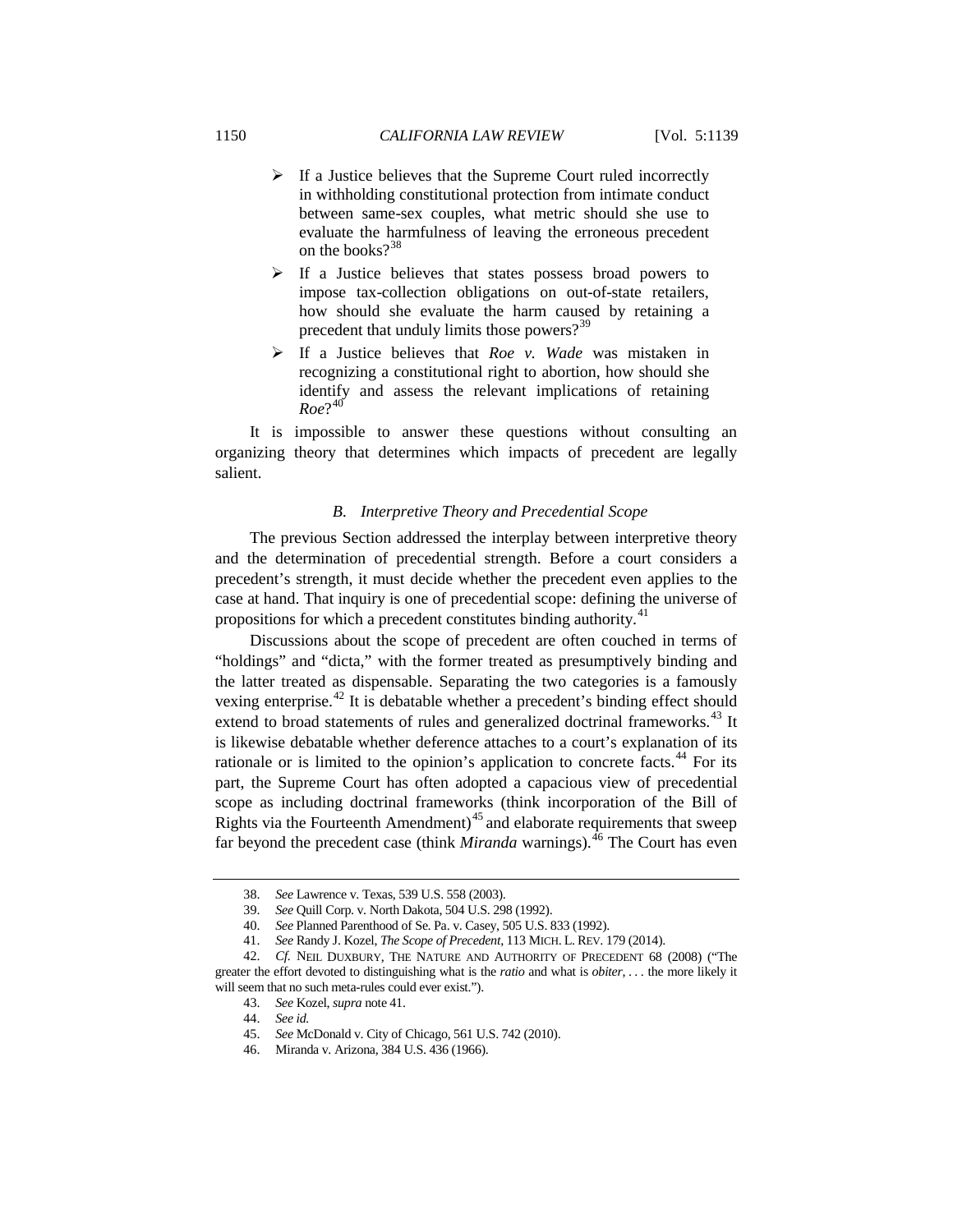indicated that some types of unmistakable dicta may be entitled to deference.<sup>[47](#page-12-0)</sup> At other times, however, the Court has insisted on maintaining the holding/dicta divide.<sup>[48](#page-12-1)</sup>

Lurking beneath these distinctions are methodological choices and value judgments that inform a precedent's scope of applicability. Certain interpretive methodologies suggest a particular conception of precedential scope. Consider the example of common law constitutionalism. Given its reliance on case law as a meaningful check on judicial innovation, common law constitutionalism is most compatible with the view that precedents should be construed broadly.<sup>[49](#page-12-2)</sup> An approach that limited the binding effect of precedents to their narrow core—for instance, to the prior court's legal ruling as applied to concrete facts but not to its articulated rationale or doctrinal framework—would fall short of furnishing the requisite guidance and constraint. While common law constitutionalism permits deviations from precedent in light of considerations such as morality and sound policy, it suggests a broad rendering of precedents' threshold applicability to future cases.<sup>[50](#page-12-3)</sup> By contrast, some versions of originalism are skeptical of invocations of precedent that displace the Constitution's original meaning. That skepticism implies a narrow view of precedential scope, which reduces the extent to which judicial pronouncements can draw the spotlight away from constitutional text and history.<sup>[51](#page-12-4)</sup>

The scope of precedent may also depend on competing understandings of constitutional structure. A judge might construe Supreme Court precedents broadly based on his view of the Court's role as the judiciary's manager, or his commitment to national uniformity.<sup>[52](#page-12-5)</sup> A different judge might construe precedents narrowly based on her understanding of Article III's conception of the "judicial Power" or her concerns about unanticipated results when courts paint with too broad a brush.<sup>[53](#page-12-6)</sup> If approaches to precedential scope depend on underlying interpretive commitments and constitutional understandings, and if those commitments and understandings vary from judge to judge, it becomes difficult to settle upon a consistent approach to precedential scope.<sup>[54](#page-12-7)</sup>

<span id="page-12-8"></span><sup>47.</sup> *See* Kappos v. Hyatt, 132 S. Ct. 1690, 1698–99 (2012).

<sup>48.</sup> *See, e.g.*, Kirtsaeng v. John Wiley & Sons, 133 S. Ct. 1351, 1368 (2013).

<sup>49.</sup> *See* Kozel, *supra* not[e 41,](#page-11-0) at 212–13.

<span id="page-12-3"></span><span id="page-12-2"></span><span id="page-12-1"></span><span id="page-12-0"></span><sup>50.</sup> *Cf.* STRAUSS, *supra* not[e 21,](#page-8-5) at 40 ("The working presumption in a common law system is that judges should follow precedent. But this is not an inflexible rule. . . . [T]here is no doubt that judgments about fairness and social policy enter into the picture, although again in a limited way.").

<sup>51.</sup> *See* Kozel, *supra* not[e 41,](#page-11-0) at 212–13.

<span id="page-12-5"></span><span id="page-12-4"></span><sup>52.</sup> *See, e.g.*, United States v. Bloom, 149 F.3d 649, 653 (7th Cir. 1998) ("The Supreme Court often articulates positions through language that an unsympathetic audience might dismiss as dictum . . . and it expects these formulations to be followed.").

<span id="page-12-7"></span><span id="page-12-6"></span><sup>53.</sup> *See, e.g.*, Pierre N. Leval, *Judging Under the Constitution: Dicta About Dicta*, 81 N.Y.U. L. REV. 1249, 1259 (2006) (arguing that "judicial lawmaking through dictum" is inconsistent with "the powers and duties of courts prescribed by the Constitution" and "common sense and sound judicial practice").

<sup>54.</sup> *See* Kozel, *supra* not[e 41,](#page-11-0) at 225–27.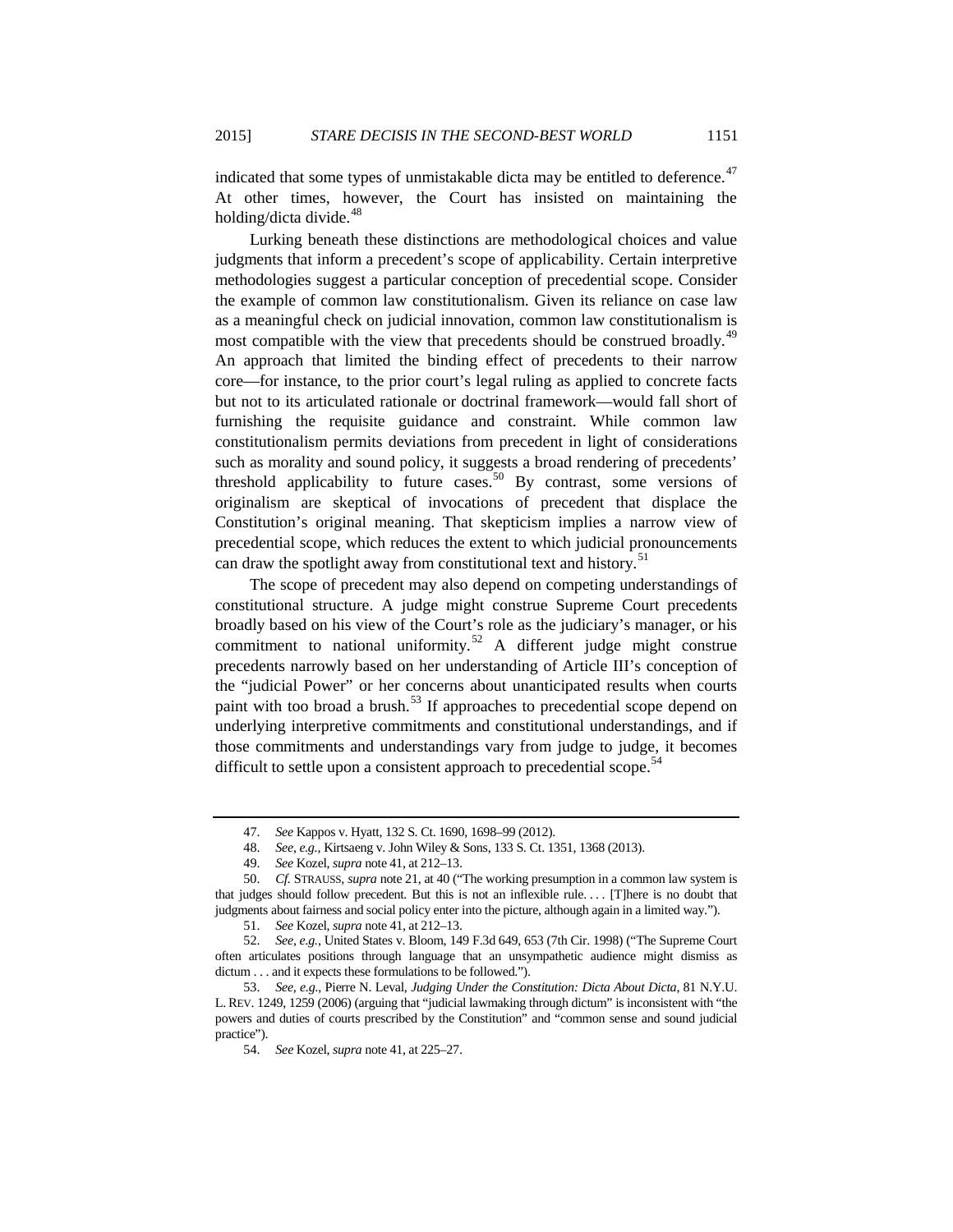# *C. The Prevalence of Pluralism*

In a world of methodological and normative consensus, the relationship between precedent and interpretive theory would be relatively straightforward. Judges (and academic theorists) would use their agreed-upon interpretive methods and normative premises as the framework for considering the implications of precedent. That framework would provide an established definition of the scope of precedent, eliminating uncertainty about whether deference extends to reasons as well as results, and to dicta as well as holdings. It would also furnish a metric for assessing the importance of applying the law correctly. For instance, if pragmatic soundness were the key criterion in evaluating the severity of interpretive error, the durability of a case like *Miranda v. Arizona* (assuming that today's Supreme Court viewed the case as incorrect on the merits) would depend on its practical consequences. If, by comparison, popular sovereignty were the accepted currency for measuring the effects of error, the central question would be whether *Miranda* represents a serious impairment of the will of the people—perhaps because it constitutionalizes certain rights that the people cannot remove through the ordinary political process.<sup>[55](#page-13-0)</sup> Whatever metric was established for assessing the costs of erroneous decisions, it would be stable and predetermined, thus facilitating coordinated discussion and deliberation.

<span id="page-13-5"></span>In reality, there is nothing approaching consensus about the appropriate methodological and normative referents of legal interpretation, including constitutional interpretation.<sup>[56](#page-13-1)</sup> The Supreme Court does not pledge its allegiance to any single theory of interpretation. Instead, it employs a variety of different approaches.<sup>[57](#page-13-2)</sup> Some arguments are conceptual in their reasoning.<sup>[58](#page-13-3)</sup> Others are steeped in tradition.<sup>[59](#page-13-4)</sup> Still others draw heavily on original

<span id="page-13-0"></span><sup>55</sup>*. Cf.* Lash, *supra* not[e 24,](#page-9-7) at 1443 (arguing that "errors of intervention that involve issues of immunity (constitutional rights) generally remove the subject from majoritarian action" and "impose the highest costs in terms of popular sovereignty").

<span id="page-13-1"></span><sup>56.</sup> *See, e.g.*, Adrian Vermeule, *The Judiciary Is A They, Not An It: Interpretive Theory and the Fallacy of Division*, 14 J. CONTEMP. LEGAL ISSUES 549, 556 (2005) ("The history of interpretive theory in American courts is, above all, a history of persistent and deep disagreements among judges and courts about the proper methods and sources of legal interpretation.").

<span id="page-13-2"></span><sup>57.</sup> *See* Cass R. Sunstein, *Foreword: Leaving Things Undecided*, 110 HARV. L. REV. 4, 14 (1996).

<span id="page-13-3"></span><sup>58.</sup> *See, e.g.*, Ariz. Free Enter. Club's Freedom Club PAC v. Bennett, 131 S. Ct. 2806, 2826 (2011) ("The First Amendment embodies our choice as a Nation that, when it comes to [campaignrelated] speech, the guiding principle is freedom—the 'unfettered interchange of ideas'—not whatever the State may view as fair." (quoting Buckley v. Valeo, 424 U.S. 1, 14 (1976) (per curiam))).

<span id="page-13-4"></span><sup>59.</sup> *See, e.g.*, Town of Greece v. Galloway, 134 S. Ct. 1811, 1819 (2014) ("The Court's inquiry . . . must be to determine whether the prayer practice in the town of Greece fits within the tradition long followed in Congress and the state legislatures.").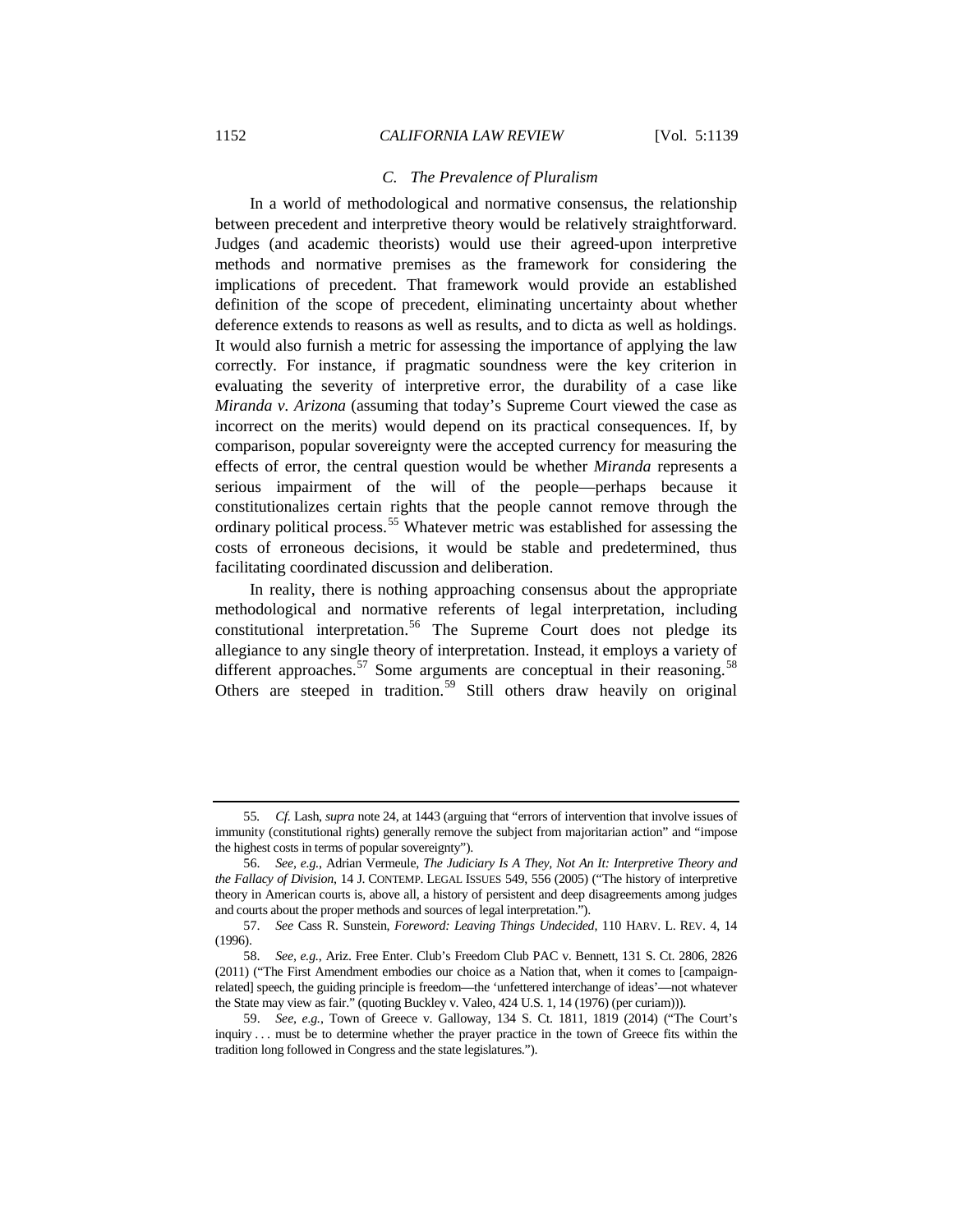understandings.<sup>[60](#page-14-0)</sup> When it comes to adjudication at the Supreme Court, pluralism is the order of the day.

It is important to be precise in defining this concept of interpretive pluralism. In particular, we should bear in mind that accepting the legitimacy of multiple sources of constitutional meaning does not, without more, amount to pluralism. To illustrate, imagine a Justice who adopts a theory of constitutional pragmatism characterized by an emphasis on "purposes and related consequences."[61](#page-14-1) Notwithstanding her devotion to pragmatism as a unifying constitutional theory, our Justice may employ varying argument types. She may closely scrutinize the Constitution's text. $62$  She may also devote considerable attention to issues of social policy.<sup>[63](#page-14-3)</sup> But whichever argument type she employs in a particular instance, pragmatism serves as the Justice's touchstone. Her reasoning is guided by the overarching goal of achieving desirable results in pragmatic terms.

The example of pragmatism is only a starting point. Other interpretive philosophies also contemplate an array of argument types. Prominent examples include Jack Balkin's theory of "living originalism," which contends that fidelity to constitutional text can work hand-in-hand with judicial efforts to respect contemporary "political and cultural values."[64](#page-14-4) David Strauss's theory of common law constitutionalism draws heavily on both precedent and moral intuitions, among other considerations.<sup>[65](#page-14-5)</sup> Further, Richard Fallon describes the interaction of several decisional factors that inform and shape one another.<sup>[66](#page-14-6)</sup> And Richard Primus contends that judges should employ multiple argument types while paying close attention to the underlying values being served.<sup>[67](#page-14-7)</sup>

None of these approaches is pluralistic in the sense I am invoking. As I use the term here, pluralism refers to the embrace of different tools of interpretation without articulating or consulting an overarching theory that explains why a particular type of argument is appropriate for a given case.

Within the judiciary, one reason for pluralism's prevalence is the fact that the Supreme Court, like the federal appellate courts, consists of multiple members. And not just multiple members, but members of varying judicial philosophies and interpretive sympathies. Yet pluralism can also be

<span id="page-14-0"></span><sup>60.</sup> *See, e.g.*, District of Columbia v. Heller, 554 U.S. 570, 625–26 (2008) (adopting the "original understanding of the Second Amendment," though suggesting that such adoption might be complicated if there had been judicial precedents supporting a different result).

<sup>61.</sup> BREYER, *supra* not[e 22,](#page-8-6) at 81.

<sup>62.</sup> *See id.* at 80–81.

<span id="page-14-3"></span><span id="page-14-2"></span><span id="page-14-1"></span><sup>63.</sup> *See id.* at 81 ("The judges must seek an interpretation that helps the textual provision work well now to achieve its basic statutory or constitutional objectives.").

<sup>64.</sup> JACK M. BALKIN, LIVING ORIGINALISM 300 (2011).

<sup>65.</sup> *See* Strauss, *supra* not[e 30,](#page-10-8) at 44–45.

<span id="page-14-6"></span><span id="page-14-5"></span><span id="page-14-4"></span><sup>66</sup>*. See* Richard H. Fallon, Jr., *A Constructivist Coherence Theory of Constitutional Interpretation*, 100 HARV. L. REV. 1189, 1193 (1987).

<span id="page-14-7"></span><sup>67.</sup> *See* Richard A. Primus, *When Should Original Meanings Matter?*, 107 MICH. L. REV. 165, 186 (2008).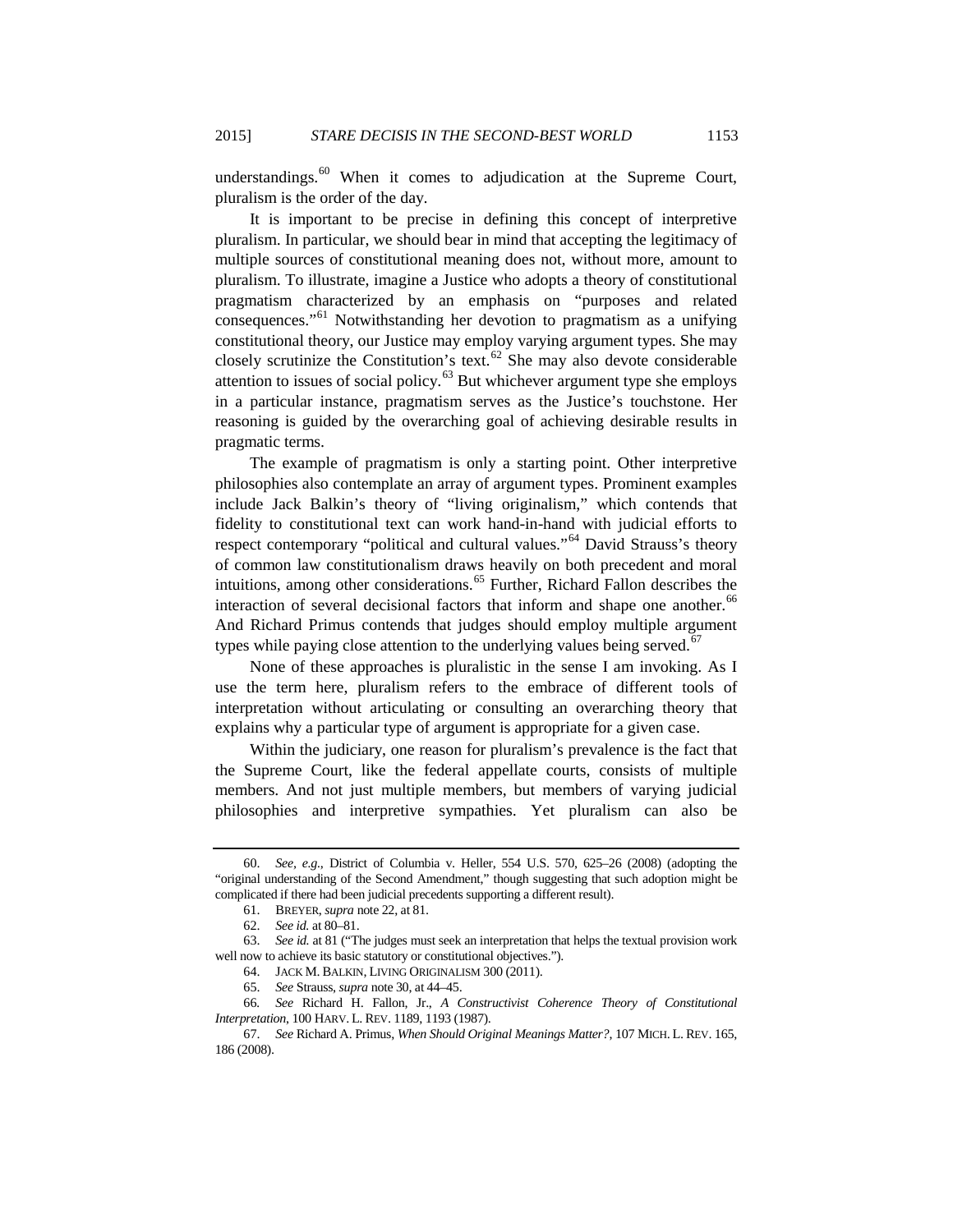<span id="page-15-0"></span>individualistic in its origins. A particular Justice may eschew constitutional theorizing in favor of proceeding pluralistically in her personal decisionmaking. For an illustration of this approach, we can look to the experience of Chief Justice Roberts, who noted during his Supreme Court confirmation hearing that "I have said I do not have an overarching judicial philosophy that I bring to every case, and I think that's true."[68](#page-15-2) Justice Kagan expressed similar sentiments during her confirmation hearing in stating that "judges should look to a variety of sources when they interpret the Constitution, and which take precedence in a particular case is really a case-by-case thing."<sup>[69](#page-15-3)</sup>

<span id="page-15-1"></span>The attractiveness of pluralism is easy to understand. It allows a judge to disavow precommitment to any interpretive theory, which is (one might contend) precisely the sort of open-mindedness and humility that is the judge's solemn duty to maintain.<sup>[70](#page-15-4)</sup> Moreover, endorsing a pluralistic approach does not foreclose a judge from expressing respect for precedent, as both Chief Justice Roberts and Justice Kagan have explained.<sup>[71](#page-15-5)</sup>

But regardless of whether an individual judge's dedication to interpretive pluralism is tenable as a general matter,  $^{72}$  $^{72}$  $^{72}$  it is an uneasy fit with the existing doctrine of stare decisis. To promote judicial constraint, the doctrine implies the need for consistency in defining a precedent's scope of applicability. It also requires a stable metric for assessing the harm that would result from preserving an erroneous decision. Pluralism impedes both objectives.<sup>[73](#page-15-7)</sup> Before

<span id="page-15-5"></span>71. *See* Roberts Confirmation Hearing, *supra* not[e 68,](#page-15-0) at 142 ("[T]he Founders appreciated the role of precedent in promoting evenhandedness, predictability, stability, and the appearance of integrity in the judicial process."); *id.* at 144 ("It is not enough that you may think the prior decision was wrongly decided."); Kagan Confirmation Hearing, *supra* note [69,](#page-15-1) at 125 ("I will follow stare decisis with respect to *Heller* and *McDonald*, as I would with any case.").

<span id="page-15-6"></span>72. *See* ROBERT H. BORK, THE TEMPTING OF AMERICA 136 (1990) ("[T]he facts of a case mean nothing until the judge supplies an organizing principle that leads him to a conclusion about their meaning."); *cf.* Richard H. Fallon, Jr., *How To Choose a Constitutional Theory*, 87 CALIF. L. REV. 535, 575 (1999) ("A judge or Justice can proceed case by case. . . . Nonetheless, a judge's work cannot be innocent of constitutional theory, nor can a judge escape obligations of theoretical consistency.").

<span id="page-15-7"></span>73. I take no position on the general desirability of pluralism in legal interpretation. Whether interpretive consensus would serve the ends of democracy is a complex question and one that need not detain us here. Irrespective of whether pluralism is desirable in the abstract, it creates serious challenges for the treatment of precedent.

<span id="page-15-2"></span><sup>68.</sup> *Confirmation Hearing on the Nomination of John G. Roberts, Jr., to be Chief Justice of the United States: Hearing Before the S. Comm. on the Judiciary*, 109th Cong. 159 (2005) [hereinafter Roberts Confirmation Hearing]; *see also id.* at 182 ("So the approaches do vary, and I don't have an overarching view.").

<span id="page-15-3"></span><sup>69.</sup> *Confirmation Hearing on the Nomination of Elena Kagan to be an Associate Justice of the Supreme Court of the United States: Hearing Before the S. Comm. on the Judiciary*, 111th Cong. 81 (2005) [hereinafter Kagan Confirmation Hearing].

<span id="page-15-4"></span><sup>70.</sup> *Cf.* Richard H. Fallon, Jr., *Constitutional Constraints*, 97 CALIF. L. REV. 975, 1013–14 (2009) ("[T]he justices might believe that although one or another constitutional theory comes closest to describing accurately the normative constraints to which they are subject, none does so perfectly, and that the tacit norms of constitutional adjudication thus actually constrain them from adopting any theory that might diverge from those tacit norms in possibly unforeseeable future cases.").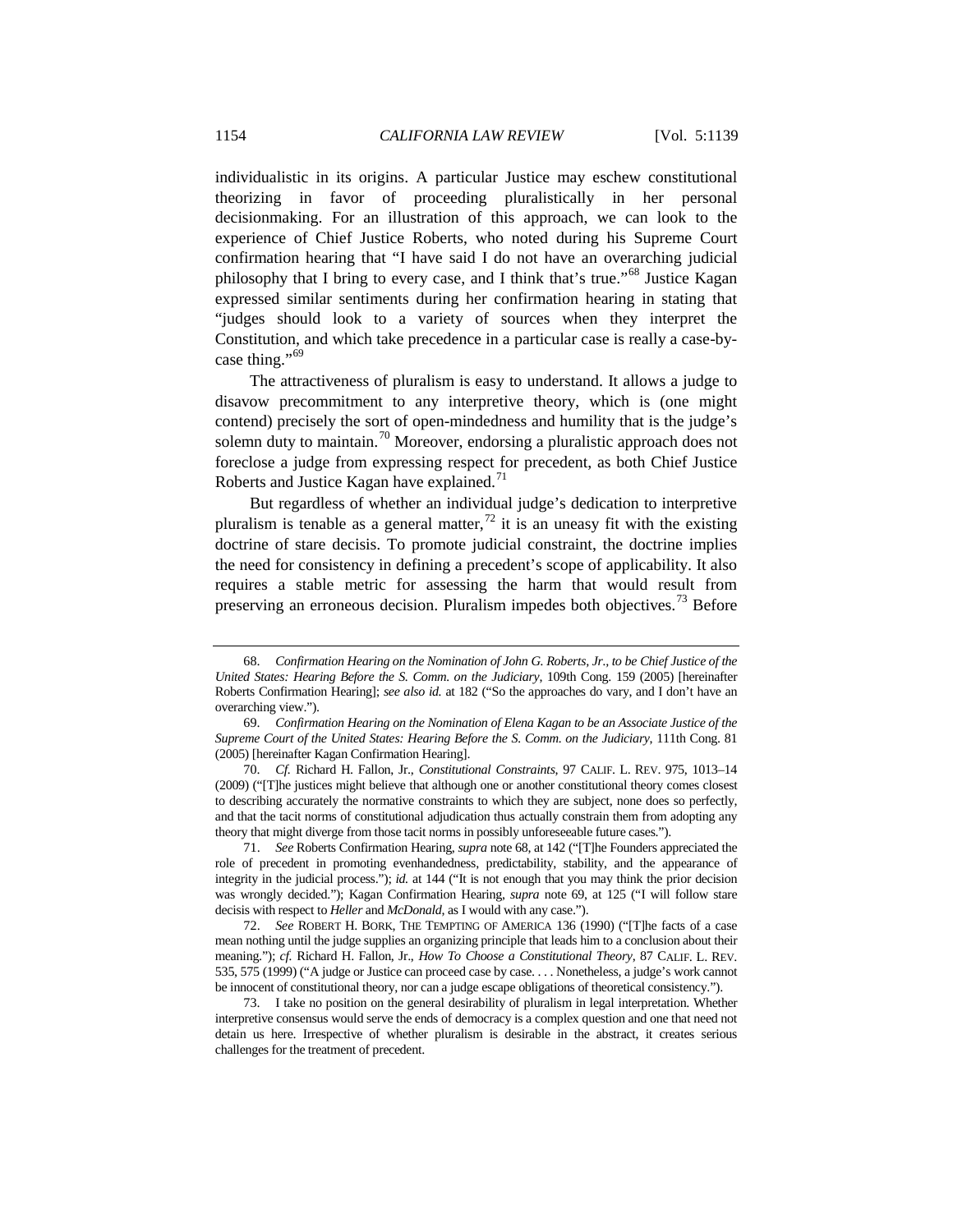there can be a well-functioning model of precedent, there must be an answer to the challenges of pluralism.

# II.

# RESPONDING TO PLURALISM

There are a variety of options for responding to interpretive pluralism. This Part examines three salient possibilities. The first entails redoubled efforts at achieving interpretive consensus. The second rejects any push toward consensus and encourages separate opinions that elucidate Supreme Court Justices' individual views. The third depicts different argument styles as interdependent rather than competing or mutually exclusive. While each of these approaches provides insights that can inform the consideration of precedent as deployed by multimember tribunals, I will suggest that none is suited to the distinctive problems posed by the modern doctrine of stare decisis. Later, I will propose an alternative approach: a theory of second-best stare decisis that is deliberately designed for operation in a world of interpretive disagreement.

## *A. Consensus*

The problems described in Part I would dissipate if pluralism were replaced with an enduring interpretive consensus. If every Supreme Court appointee agreed to a uniform set of interpretive and normative commitments, the Justices eventually could converge upon a consistent definition of precedential scope. They could also establish criteria for evaluating the importance of rectifying interpretive errors. Of course, assessing the significance of a given interpretive mistake could still prove challenging. So too could the subsequent step of weighing the value of correcting the mistake against the countervailing benefits of legal continuity. But there would be harmony among the Justices as to the appropriate metric for evaluating constitutional mistakes.

To achieve such harmony, the consensus among the Justices would need to be foundational. Adopting an interpretive theory such as originalism or common law constitutionalism would be a necessary step, but not a sufficient one. Even if every Supreme Court Justice pledged to interpret the Constitution in light of its original meaning, avoiding the problems of pluralism would require further agreement as to what makes originalism the proper method of interpretation: its promotion of the rule of law, its protection of popular sovereignty, its propensity for yielding consequentialist benefits, or something  $e^{i2^{74}}$  $e^{i2^{74}}$  $e^{i2^{74}}$  Specificity is crucial for determining which types of precedents may be retained notwithstanding their deviation from the Constitution's original meaning. Likewise, even if all the Justices were willing to abide by the

<span id="page-16-0"></span><sup>74.</sup> *See supra* Part I.A.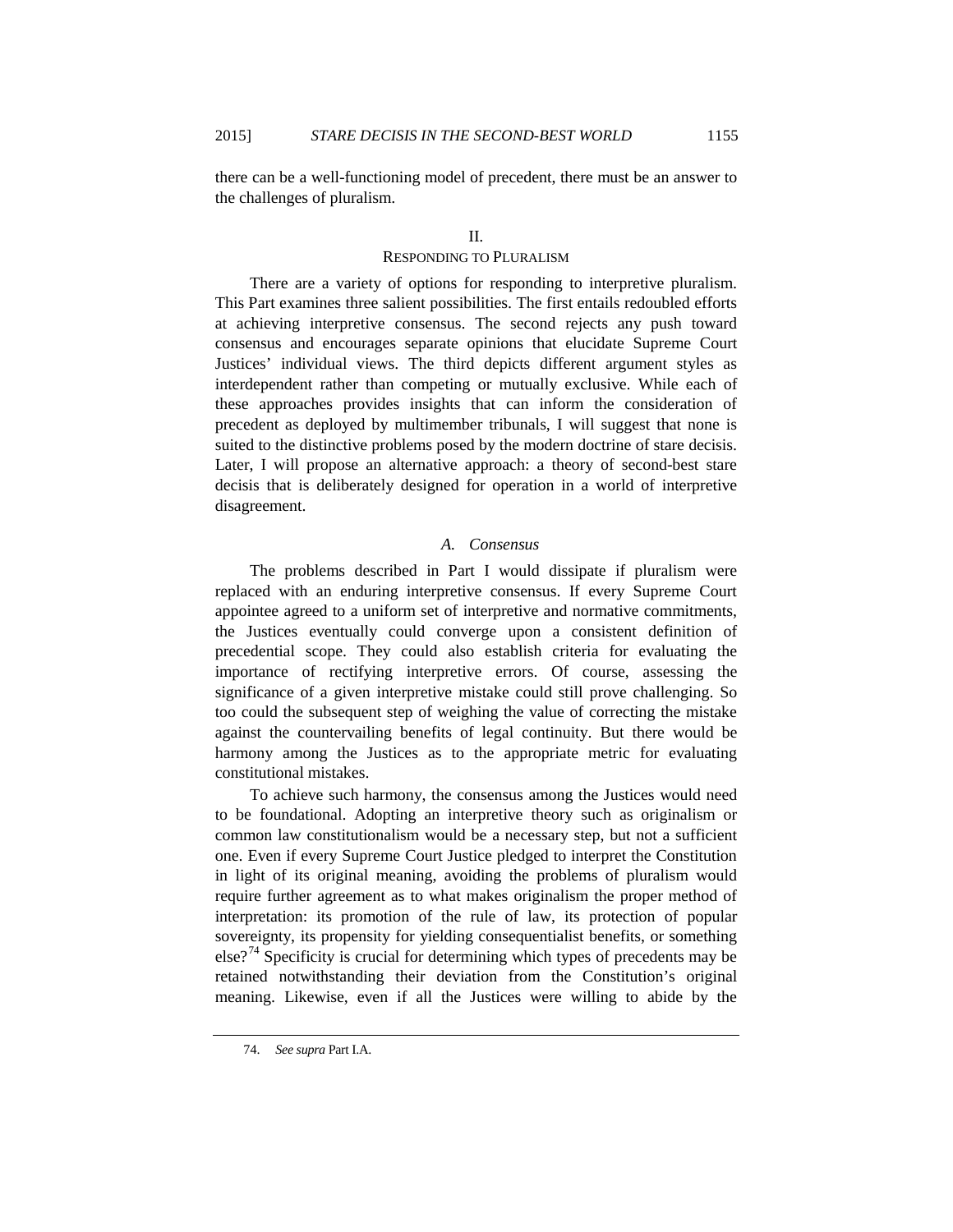principles of common law constitutionalism, they would still need to agree on issues such as the principles of morality that separate the tolerable interpretive mistakes from the intolerable ones.<sup>[75](#page-17-0)</sup>

It seems difficult to imagine the Justices reaching the depth of consensus needed to facilitate the consistent operation of stare decisis across cases. It is always possible that interpretive and normative consensus might emerge at the Supreme Court, at least among a majority of Justices. But from our present vantage point, that possibility seems remote. This is particularly true given the rejection by some recent appointees of the very idea of theory-based judging.<sup>[76](#page-17-1)</sup> In the event that methodological consensus emerged at a particular moment, there is no guarantee that it would last. The consensus might revert to the type of pluralism that characterizes the present era. Alternatively, a different methodological consensus might arise based on premises that the Court previously dismissed. Either scenario would create questions about how a newly appointed Justice should treat precedents grounded in an interpretive theory that she rejects. In other words, even if consensus momentarily emerged, the possibility of intertemporal pluralism would persist.

# *B. Fragmentation*

A second response to pluralism involves a deliberate choice to dispense with the need for consensus. Supreme Court Justices would willingly engage in methodological debates by publishing, as a matter of course, individual concurrences and dissents. In the most divisive cases, each Justice could write separately to explain how his or her interpretive theory affected the determinations of precedential scope and precedential strength. The Court's majority opinions would continue to indicate whether a precedent was controlling and whether it had been retained or overruled, but the Justices' deeper reasoning would emerge only through separate opinions.

<span id="page-17-3"></span>The virtues and vices of separate opinions have garnered scholarly attention for decades, and thoughtful commentators have lined up on both sides of the issue.<sup>[77](#page-17-2)</sup> For present purposes, there is no need to contemplate the merits of separate opinions as a categorical matter. It is enough to recognize that writing separately to explain one's personal methodological and normative commitments fits uneasily with the doctrine of stare decisis, at least if the doctrine's goals include promoting judicial unity and impersonality. When today's Justices defer to the decisions of their predecessors, they do not simply respect the past and promote continuity; they also reinforce the idea that even

<sup>75.</sup> *See supra* Part I.A.

<sup>76.</sup> *See supra* Part I.C.

<span id="page-17-2"></span><span id="page-17-1"></span><span id="page-17-0"></span><sup>77.</sup> *Compare* David L. Shapiro, *In Defense of Judicial Candor*, 100 HARV. L. REV. 731, 743 (1987) (suggesting that the "evils of [separate opinions] have been overstated"), *with* Henry Paul Monaghan, *Stare Decisis and Constitutional Adjudication*, 88 COLUM. L. REV. 723, 755 n.184 (1988) (criticizing the "tendency to submit individual views on the merits").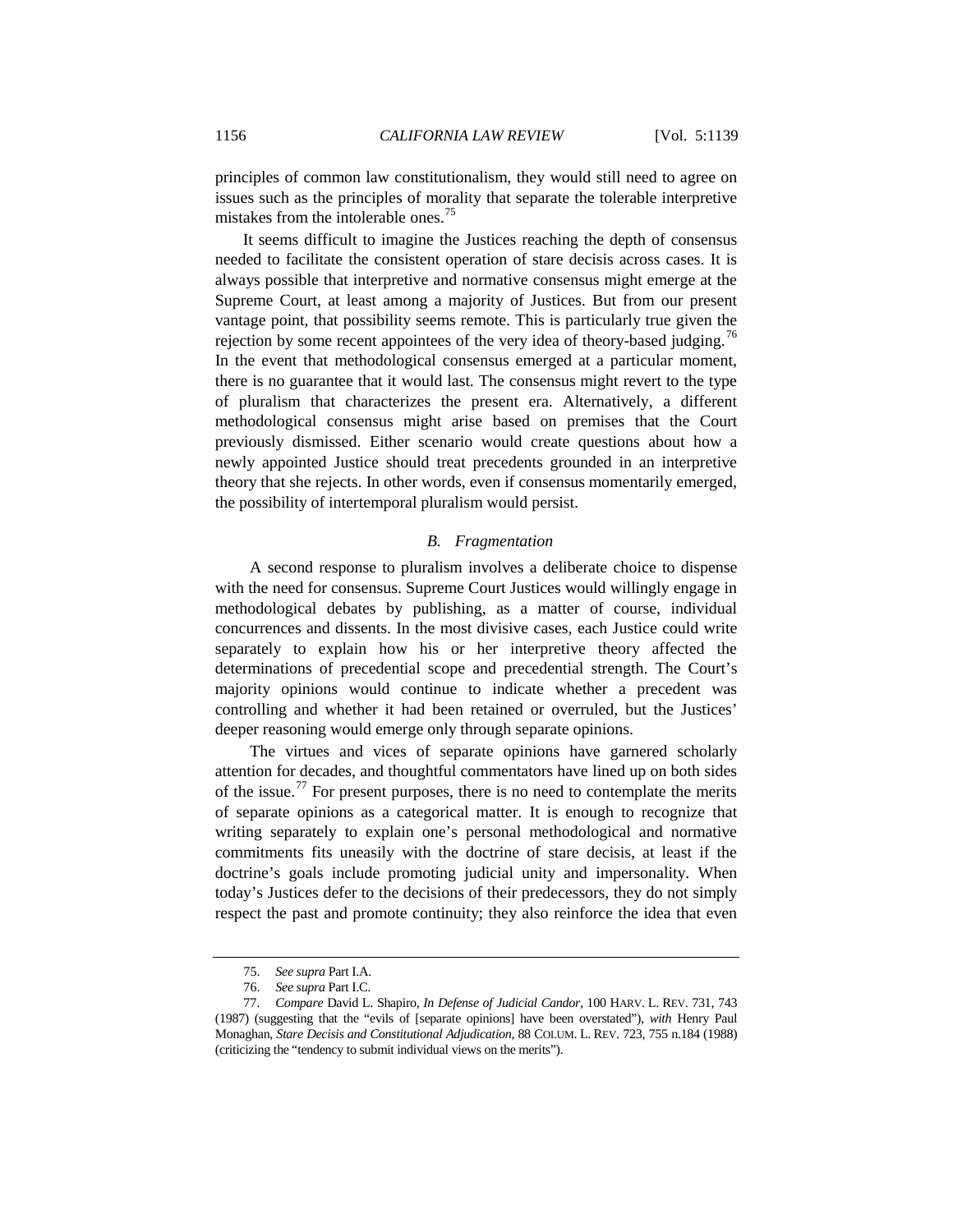as Justices come and go, the Court continues forward as an institution.[78](#page-18-0) As Archibald Cox observed, the rule of law might strain under a system of "[c]ontinuous fragmentation."[79](#page-18-1) Excessive fragmentation challenges the notion that the Justices speak as a unit rather than an assemblage of "individual monads that collide only in the process of voting."<sup>[80](#page-18-2)</sup>

The prospect of fragmentation becomes more palatable to the extent one is willing to sacrifice the role of stare decisis in promoting judicial impersonality. If stare decisis is concerned exclusively with legal stability, a fragmented approach can succeed so long as individual judges pay sufficient attention to preserving the status quo. But that diluted vision exacts a toll on the benefits that make stare decisis worth maintaining. At the very least, any decision to sacrifice the promotion of impersonality should be a last resort, becoming viable only after other responses to pluralism have proved inadequate.

# <span id="page-18-7"></span>*C. Constructivist Coherence*

I noted above that recognizing the validity of multiple sources of legal meaning, from text to purposes to practical consequences, does not amount to interpretive pluralism. As I use the term, pluralism is defined by the absence of an overarching theory that links together different styles of reasoning from case to case—an absence that impedes consistency in defining the salient effects of flawed precedents. Yet as I have noted, it is possible to encompass a variety of argument styles within a single, coherent philosophy.

Instructive in this regard is the work of Richard Fallon. Professor Fallon rejects the notion that various styles of constitutional argument are constantly competing for theoretical primacy.<sup>[81](#page-18-3)</sup> On his account, considerations such as constitutional text and theory are relevant, but so are judicial precedents and value arguments. $82$  What is more, these considerations often reinforce each other. For example, value arguments can affect conclusions about the meaning of constitutional text and the best reading of the relevant precedents.<sup>[83](#page-18-5)</sup> Mindful of this interdependence, Professor Fallon describes an approach of "constructivist coherence" that incorporates and validates multiple argument styles. $84$ 

<span id="page-18-0"></span><sup>78.</sup> *Cf.* Jeremy Waldron, *Stare Decisis and the Rule of Law: A Layered Approach*, 111 MICH. L. REV. 1, 25 (2012) (arguing that a present-day judge "must think of himself as acting in the name of the selfsame entity that decided the case that came before" previous judges).

<span id="page-18-2"></span><span id="page-18-1"></span><sup>79.</sup> Archibald Cox, *Foreword: Freedom of Expression in the Burger Court*, 94 HARV. L. REV. 1, 72 (1980).

<sup>80.</sup> Monaghan, *supra* not[e 77,](#page-17-3) at 755 n.184.

<sup>81.</sup> *See generally* Fallon, *supra* note 70.

<sup>82.</sup> *See id.* at 1238.

<sup>83.</sup> *Id.*

<span id="page-18-6"></span><span id="page-18-5"></span><span id="page-18-4"></span><span id="page-18-3"></span><sup>84.</sup> *See id.* at 1250 ("By accommodating the claims to interpretive authority of five factors of normative relevance, constructivist coherence theory respects the values underlying all of them.").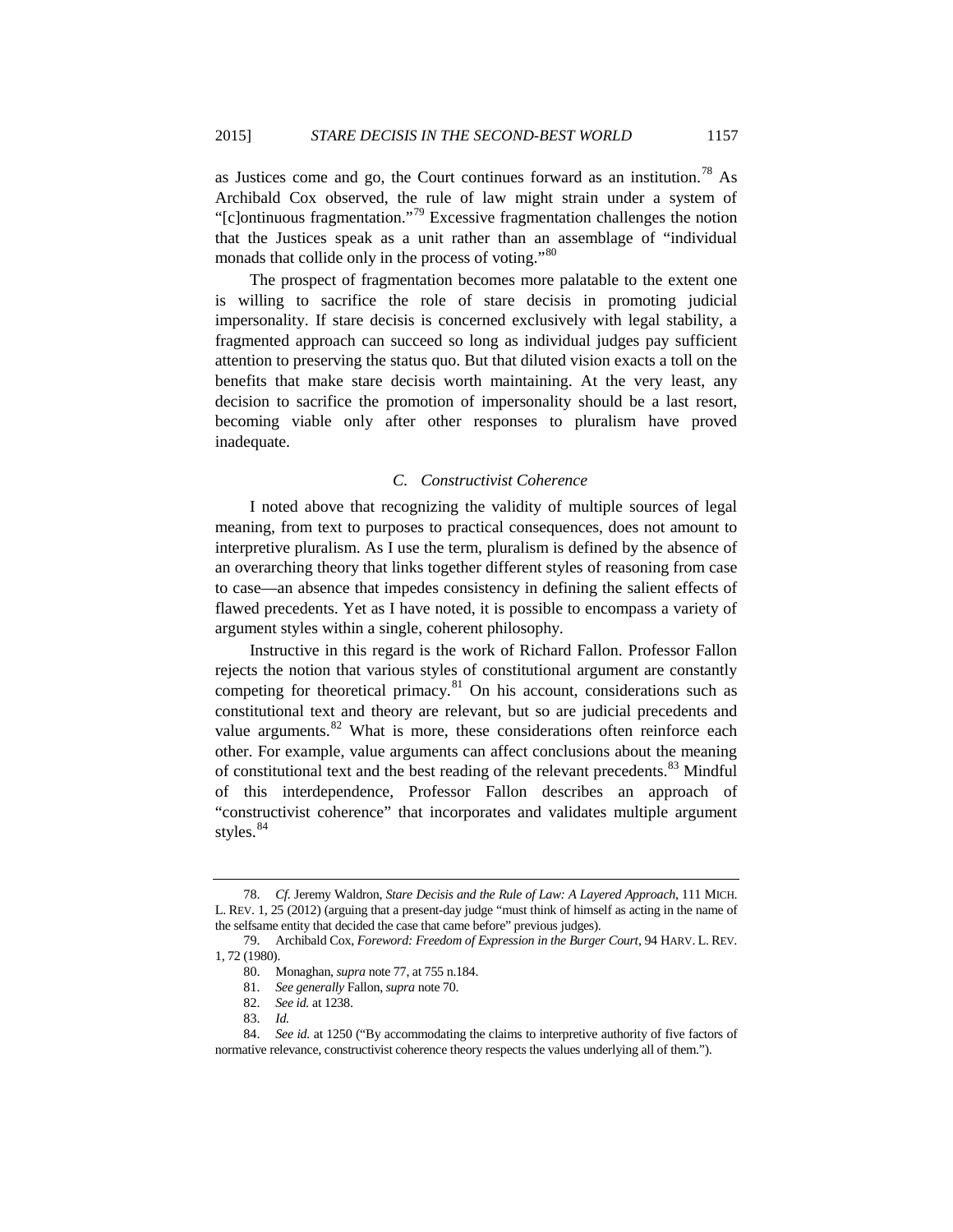Given its focus on accommodating various types of legal argumentation, constructivist coherence warrants consideration as a potential response to interpretive pluralism. The theory possesses significant descriptive force; as Professor Fallon notes, it is commonplace for judges and lawyers to describe different factors and approaches as pointing toward the same outcome.<sup>[85](#page-19-0)</sup> Yet despite its insights, I would submit that constructivist coherence is not suited to the problem of pluralism as it arises in the specific context of stare decisis. The reason is that constructivist coherence accepts the relevance of value judgments that differ from judge to judge. To use Professor Fallon's example, the theory has no objection to a Justice Brennan and a Justice Rehnquist invoking different "moral and political values" that "influence [their respective] perception of arguments," including arguments about the role of precedent.<sup>[86](#page-19-1)</sup> As I have explained, pluralism confounds a system of stare decisis in which a precedent's durability depends on the substantive harms it creates. If different judges devote themselves to different core values, they will lack a uniform basis for reconsidering the vitality of precedent. For the doctrine of stare decisis to transcend disagreements about which normative values are relevant to the enterprise of constitutional interpretation, the doctrine must proceed along a different path.

## III.

# SECOND-BEST STARE DECISIS

The previous Part discussed three options for addressing the dissonance between interpretive pluralism and stare decisis. I now turn to developing an alternative proposal: *second-best stare decisis*. Second-best stare decisis accepts interpretive pluralism as an enduring feature of the American constitutional landscape. At the same time, it concludes that the Supreme Court's current approach to precedent is only practicable in a world of interpretive and normative consensus.

Second-best stare decisis responds by seeking to mitigate the effects of methodological disagreement. Theoretically, the doctrine of stare decisis could encompass every issue that is potentially relevant to determining a precedent's scope and strength. In reality, some of those considerations do not cohere with interpretive pluralism.  $87$  That is where second-best stare decisis comes in. It seeks an approach to precedent that can work in a world of interpretive pluralism.  $^{88}$  $^{88}$  $^{88}$ 

<sup>85.</sup> *See id.* at 1193.

<sup>86.</sup> *Id.* at 1246–47.

<span id="page-19-2"></span><span id="page-19-1"></span><span id="page-19-0"></span><sup>87.</sup> *Cf.* Fallon, *supra* note [10,](#page-4-2) at 126 ("[A]n ideal of what would be first-best should not obscure the practical need for approaches that are second-best; second-best approaches are sometimes necessary, in practice, for the Constitution to be implemented reasonably successfully.").

<span id="page-19-3"></span><sup>88.</sup> *See* Lawrence B. Solum, *Constitutional Possibilities*, 83 IND. L.J. 307, 312 (2008) (describing "the idea of a constitutional second best" as recognizing that "certain choices or options are outside the set of choices that are feasible or possible"); *cf.* Cass R. Sunstein & Adrian Vermeule,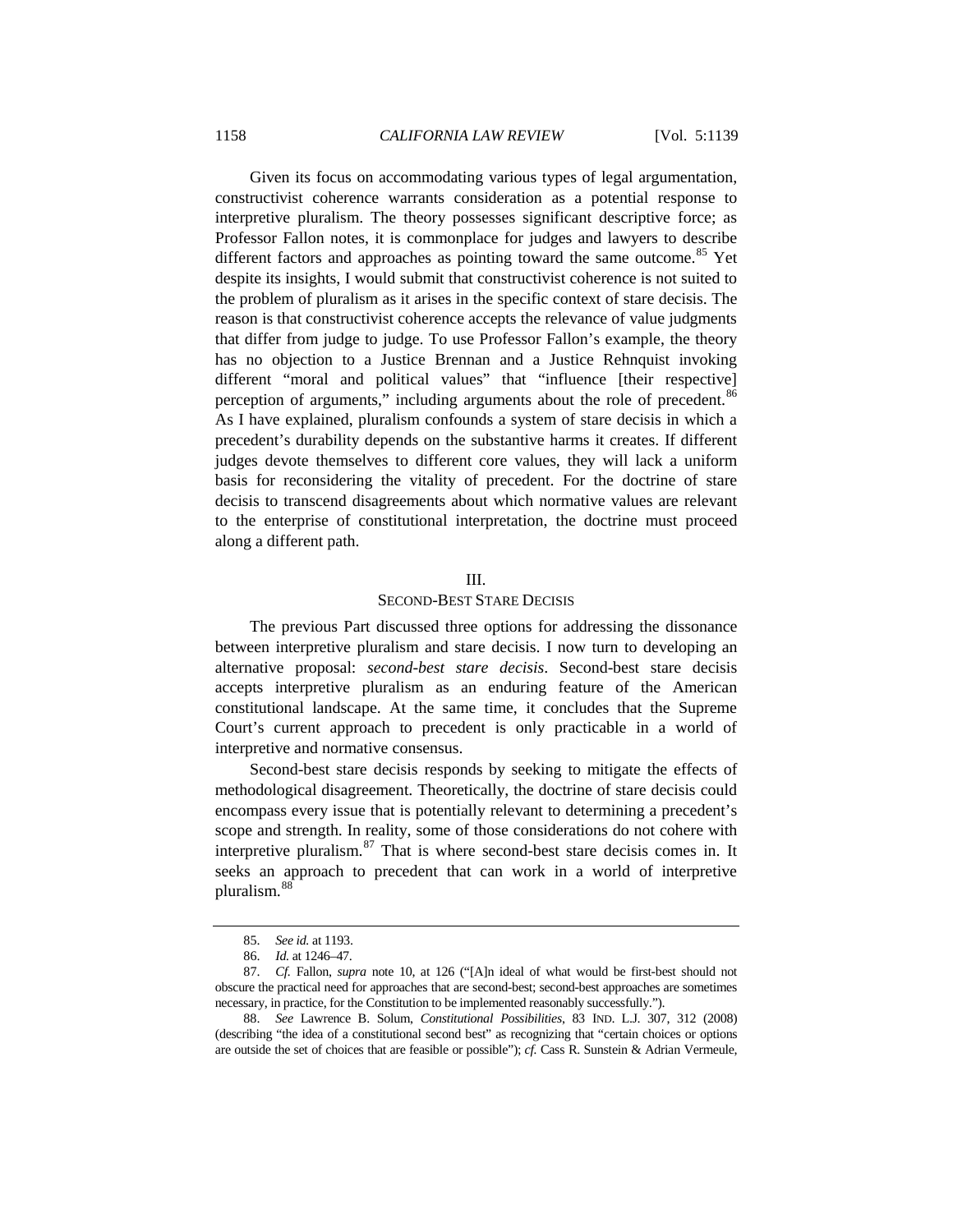Second-best stare decisis is methodologically neutral. It endorses an approach to precedent that does not depend on the validity of any particular interpretive theory. That feature makes it amenable to application by judges with differing methodological commitments. Yet second-best stare decisis also reflects value judgments of its own. The theory is founded on the principle that deference to precedent can generate significant benefits in terms of stability, continuity, and judicial impersonality. This principle finds support in the Supreme Court's explanations of the role of stare decisis. The Court has described deference to precedent as a mechanism for "maintaining public faith in the judiciary as a source of impersonal and reasoned judgments."[89](#page-20-0) It has depicted stare decisis as integral to "the very concept of the rule of law underlying our own Constitution," which "requires such continuity over time that a respect for precedent is, by definition, indispensable."<sup>[90](#page-20-1)</sup> And it has recognized stare decisis as promoting "the evenhanded, predictable, and consistent development of legal principles," while at the same time "foster[ing] reliance on judicial decisions" and "contribut[ing] to the actual and perceived integrity of the judicial process."[91](#page-20-2) Stare decisis "permits society to presume that bedrock principles are founded in the law rather than in the proclivities of individuals."<sup>[92](#page-20-3)</sup> In short, "[f]idelity to precedent" is "vital to the proper exercise of the judicial function."[93](#page-20-4) It is nothing less than a "foundation stone of the rule of law." $^{94}$  $^{94}$  $^{94}$ 

Parlance should match practice. Second-best stare decisis reflects the Court's descriptions of the virtues of continuity—and the costs of vacillation by recognizing a presumption of fidelity to precedent and by separating the treatment of precedent disagreements over interpretive philosophy.

Fidelity to precedent also has considerable normative appeal in its own right, quite apart from the Supreme Court's endorsements. Stare decisis gives the law a more stable core, reducing the contingency of its content. Legal rules come to enjoy some conceptual distance from the shifting winds of judicial appointments.<sup>[95](#page-20-6)</sup> When a judge defers to her predecessors despite reservations about the merits of their decisions, she reinforces the generality of law. Deference, particularly deference following changes in judicial personnel, sharpens the distinction between courts as institutions and courts as

<span id="page-20-3"></span><span id="page-20-2"></span><span id="page-20-1"></span><span id="page-20-0"></span>*Interpretation and Institutions*, 101 MICH. L. REV 885, 914 (2003) (arguing that "if an imperfect judge knows he will fall short of the standard of perfection defined by the reigning first-best account of interpretation, it is by no means clear that he should attempt to approximate or approach that standard as closely as possible").

<sup>89.</sup> Moragne v. States Marine Lines, Inc., 398 U.S. 375, 403 (1970).

<sup>90.</sup> Planned Parenthood of Se. Pa. v. Casey, 505 U.S. 833, 854 (1992).

<sup>91.</sup> Payne v. Tennessee, 501 U.S. 808, 827 (1991).

<span id="page-20-4"></span><sup>92.</sup> Vasquez v. Hillery, 474 U.S. 254, 265 (1986).

<sup>93.</sup> Citizens United v. FEC, 558 U.S. 310, 377 (2010) (Roberts, C.J., concurring).

<sup>94.</sup> Michigan v. Bay Mills Indian Cnty., 134 S. Ct. 2024, 2036 (2014).

<span id="page-20-6"></span><span id="page-20-5"></span><sup>95.</sup> *See, e.g.*, BENJAMIN N. CARDOZO, THE NATURE OF THE JUDICIAL PROCESS 150 (1921).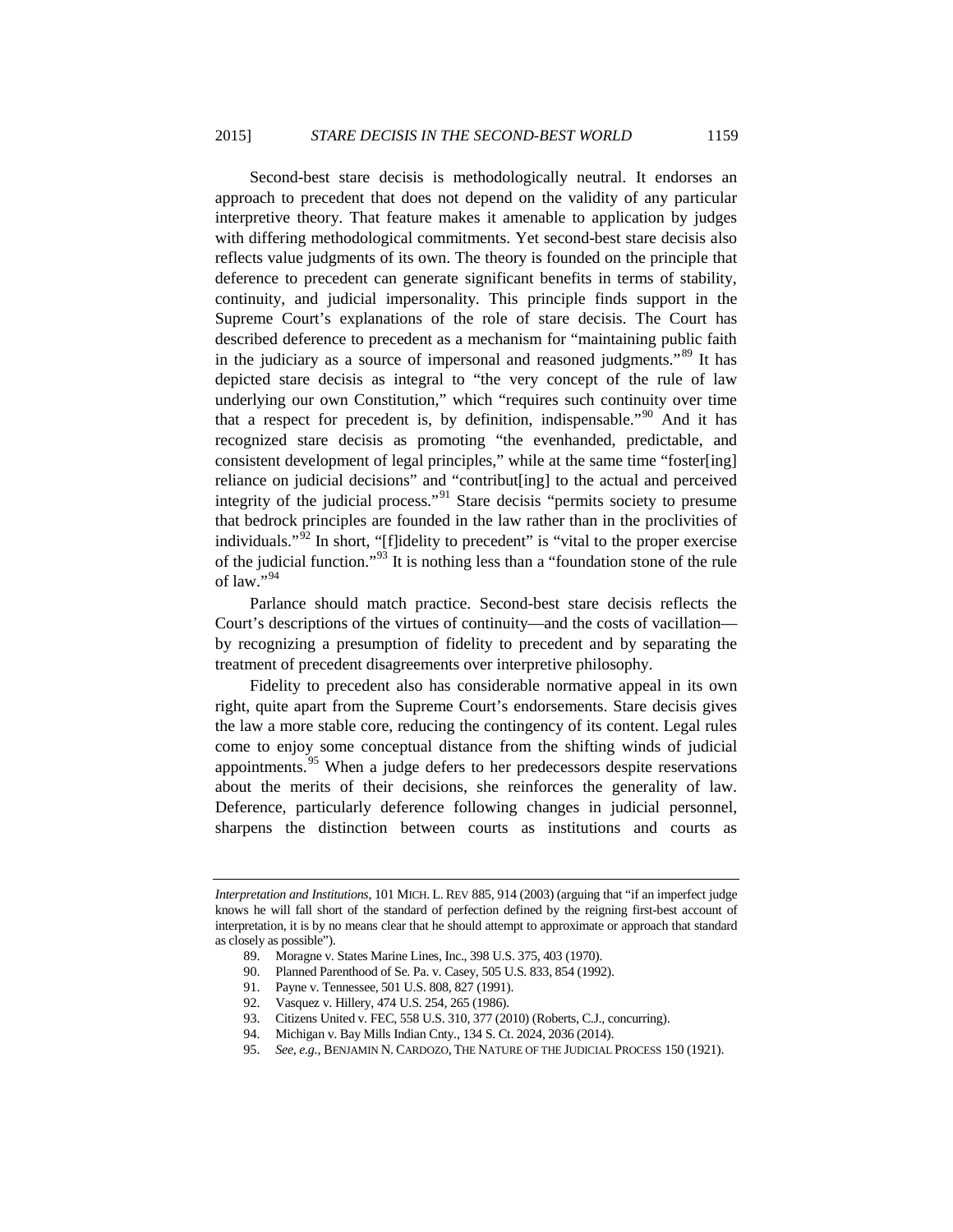assemblages of individuals. <sup>[96](#page-21-0)</sup> Fidelity to precedent helps to "transform<sup>[]</sup> the Court from an ever-changing collection of individual judges to an institution capable of building a continuing body of law rather than merely a succession of one-time rulings."[97](#page-21-1) It also underscores the distinction between the judiciary and the political branches, promoting a vision in which changing the law and changing the judge are very different things.<sup>[98](#page-21-2)</sup>

These are the objectives to which second-best stare decisis aspires. Disagreements over the role and content of interpretive theory are here to stay. But the doctrine of stare decisis need not be undermined by this fact. Untangled from debates over interpretive theory, second-best stare decisis can embody an overarching commitment to continuity and impersonality—a commitment to the rule of law rather than the rule of men and women.<sup>[99](#page-21-3)</sup>

#### IV.

## SECOND-BEST STARE DECISIS AND PRECEDENTIAL STRENGTH

I begin with the discussion of precedential strength, which contemplates a pair of second-best approaches: one dealing with the content of stare decisis *doctrine* and one directed at the *structure* of judicial voting procedures.

# *A. Doctrinal Solution*

In its first formulation, second-best stare decisis engages with the doctrine of precedent by seeking ways to separate a flawed decision's durability from debates over interpretive methodology. The objective is to imbue the law with a sense of continuity, stability, and impersonality even as judges come and go and interpretive philosophies ebb and flow.

Stare decisis recognizes that today's judges do not write on a clean slate. Respect for the past should also affect how we approach the doctrine of stare decisis itself. Stare decisis is an established component of American legal

<sup>96</sup>*. See id.*

<span id="page-21-1"></span><span id="page-21-0"></span><sup>97.</sup> Daniel A. Farber, *The Rule of Law and the Law of Precedents*, 90 MINN. L. REV. 1173, 1183 (2006).

<span id="page-21-2"></span><sup>98.</sup> *Cf.* Mitchell v. W.T. Grant Co., 416 U.S. 600, 636 (1974) (Stewart, J., dissenting) ("A basic change in the law upon a ground no firmer than a change in our membership invites the popular misconception that this institution is little different from the two political branches of the Government. No misconception could do more lasting injury to this Court and to the system of law which it is our abiding mission to serve.").

<span id="page-21-3"></span><sup>99.</sup> In shifting the doctrinal focus away from optimal, theory-rich solutions, second-best stare decisis bears structural parallels to Professor Schauer's defense of the use of plain meaning to interpret statutes. *See* Frederick Schauer, *Statutory Construction and the Coordinating Function of Plain Meaning*, 1990 SUP. CT. REV. 231, 232 ("The reliance on plain meaning, . . . as one form of a solution to a coordination problem, substitutes a second-best coordinating solution for a theoretically optimizing but likely self-defeating search for first-best solutions by multiple decisionmakers with different goals and different perspectives.").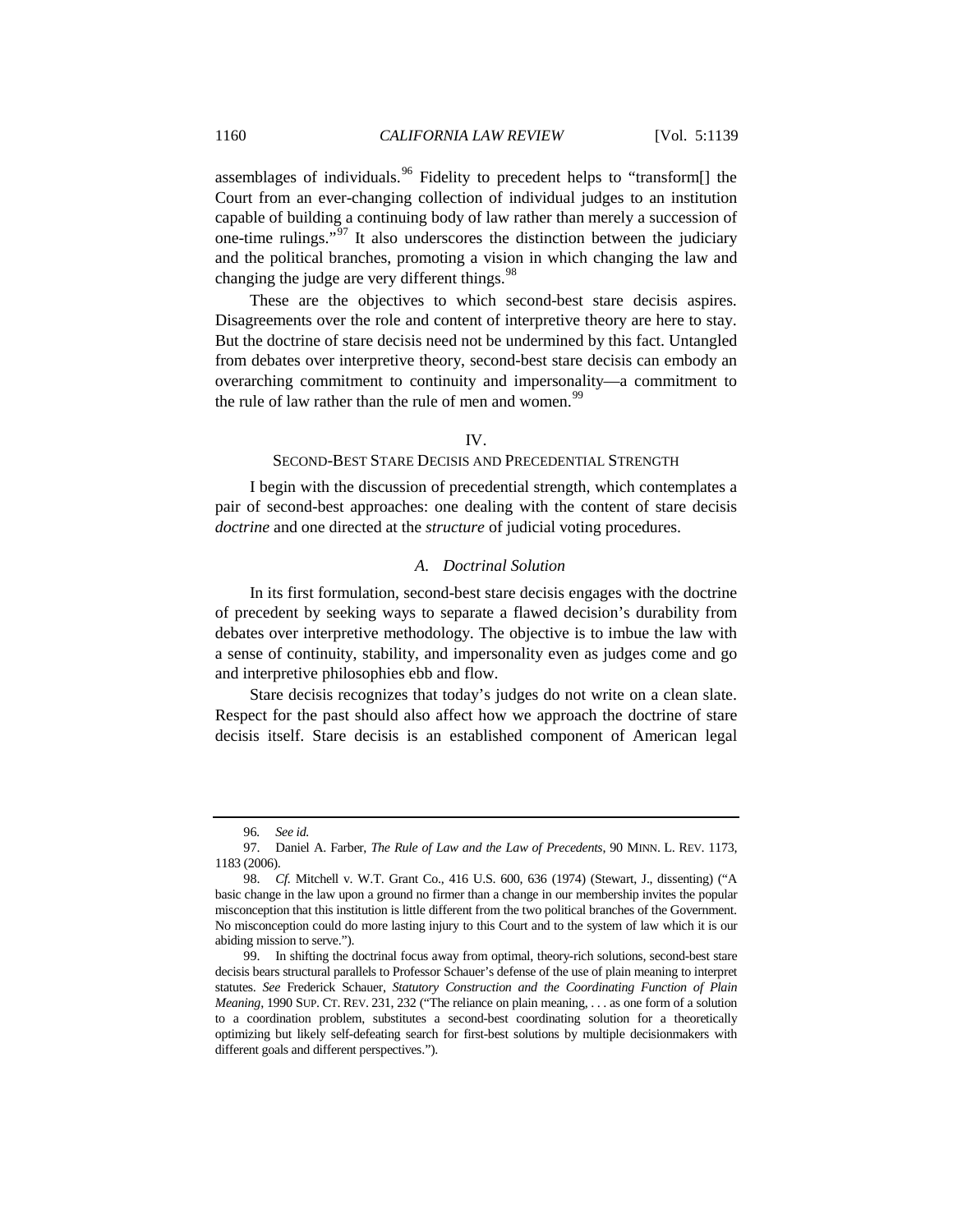practice.<sup>[100](#page-22-0)</sup> Time and again, the Supreme Court has emphasized the foundational importance of precedent.<sup>[101](#page-22-1)</sup> When a new Justice takes her place on the bench, she is greeted by a preexisting doctrine of stare decisis, just as she encounters preexisting doctrines in scores of other fields. This is an important point, because a doctrine whose touchstone is respect for the past should be mindful of its own lineage.

There are numerous doctrinal factors that the Court has, from time to time, described as relevant to the stare decisis analysis.<sup>[102](#page-22-2)</sup> The most prominent account comes from *Planned Parenthood of Southeastern Pennsylvania v. Casey*,  $^{103}$  $^{103}$  $^{103}$  in which the Court revisited its decision in *Roe v. Wade*<sup>[104](#page-22-4)</sup> regarding the constitutional status of abortion rights. In surveying the components of stare decisis doctrine, the *Casey* majority articulated the following factors:

<span id="page-22-7"></span><span id="page-22-6"></span>So in this case we may enquire whether *Roe*'s central rule has been found unworkable; whether the rule's limitation on state power could be removed without serious inequity to those who have relied upon it or significant damage to the stability of the society governed by it; whether the law's growth in the intervening years has left *Roe*'s central rule a doctrinal anachronism discounted by society; and whether *Roe*'s premises of fact have so far changed in the ensuing two decades as to render its central holding somehow irrelevant or unjustifiable in dealing with the issue it addressed.<sup>[105](#page-22-5)</sup>

<span id="page-22-0"></span><sup>100.</sup> *See, e.g.*, Dickerson v. United States, 530 U.S. 428, 443 (2000) (noting the requirement of a "special justification" for departing from precedent even in constitutional cases).

<span id="page-22-1"></span><sup>101.</sup> *See, e.g.*, Michigan v. Bay Mills Indian Cmty., 134 S. Ct. 2024, 2036 (2014) (describing stare decisis as a "foundation stone of the rule of law"); Planned Parenthood of Se. Pa. v. Casey, 505 U.S. 833, 854 (1992) ("[T]he very concept of the rule of law underlying our own Constitution requires such continuity over time that a respect for precedent is, by definition, indispensable.").

<span id="page-22-2"></span><sup>102.</sup> *See* Randy J. Kozel, *Stare Decisis as Judicial Doctrine*, 67 WASH. & LEE L. REV. 411, 416–49 (2010) (discussing the conventional stare decisis considerations).

<sup>103.</sup> 505 U.S. 833.

<sup>104.</sup> 410 U.S. 113 (1973).

<span id="page-22-5"></span><span id="page-22-4"></span><span id="page-22-3"></span><sup>105.</sup> *Casey*, 505 U.S. at 855; *see also, e.g.*, Montejo v. Louisiana, 556 U.S. 778, 792–93 (2009) ("Beyond workability, the relevant factors in deciding whether to adhere to the principle of *stare decisis* include the antiquity of the precedent, the reliance interests at stake, and of course whether the decision was well reasoned."); Leegin Creative Leather Prods., Inc. v. PSKS, Inc., 551 U.S. 877, 923-29 (2007) (Breyer, J., dissenting) (describing the stare decisis inquiry as including considerations such as workability, legal settlement, and reliance expectations); Barry Friedman, *The Wages of Stealth Overruling (with Particular Attention to* Miranda v. Arizona*)*, 99 GEO. L.J. 1, 26 (2010) ("The Court asks whether a rule has proven unworkable, whether subsequent legal developments have made the rule idiosyncratic and contrary to the texture of the law, whether subsequent factual developments have rendered it perverse, and whether reliance interests justify adherence nonetheless."); Michael Stokes Paulsen, *Does the Supreme Court's Current Doctrine of Stare Decisis Require Adherence to the Supreme Court's Current Doctrine of Stare Decisis?*, 86 N.C. L. REV. 1165, 1173–98 (2008) (describing the existing doctrine as including considerations of workability, reliance, whether a decision is a remnant of abandoned doctrine, factual changes, and judicial integrity).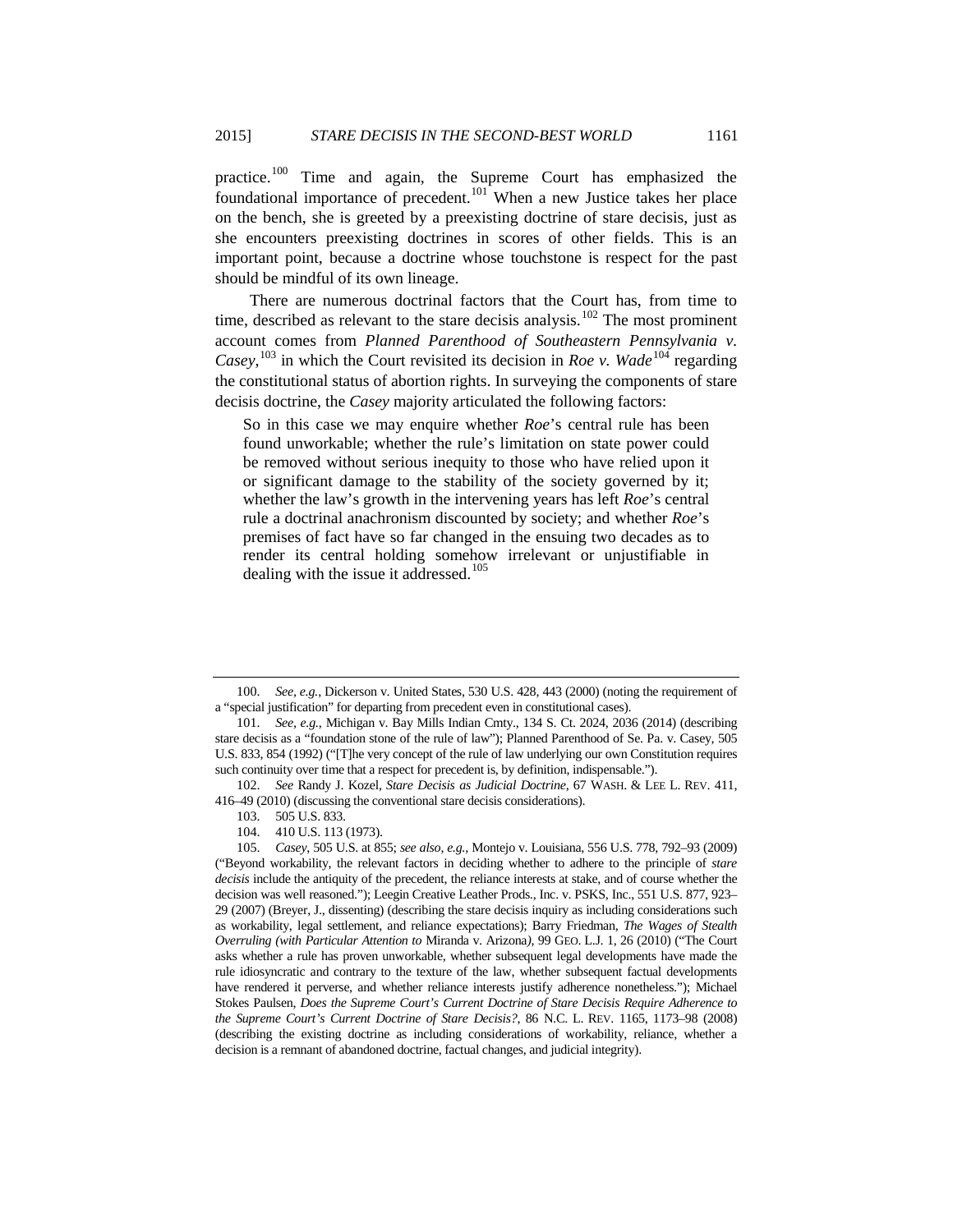In constructing the second-best doctrine of stare decisis, it will be useful to begin from *Casey*'s account.<sup>[106](#page-23-0)</sup> In the Sections below, I have (for expositional clarity) reordered the relevant considerations and labeled them as *unworkability*, *factual inaccuracy*, *reliance and disruption*, and *jurisprudential coherence*. After discussing each factor against a backdrop of interpretive pluralism, I incorporate two additional concepts that often play a role, either explicitly or implicitly, in the stare decisis calculus: the *flagrancy* of a precedent's interpretive error, and the precedent's *substantive effects*.

# *1. Unworkability*

Unworkability refers to the "mischievous consequences to litigants and courts alike" that can result from a vague or byzantine judicial rule.<sup>[107](#page-23-1)</sup> The rationale for paying attention to workability is intuitive: precedents that have proved cumbersome and unpredictable warrant reconsideration.<sup>[108](#page-23-2)</sup> Such precedents create byproducts of uncertainty, cost, and opacity that all judges can recognize as undesirable.

In practice, the characterization of a decision as workable or unworkable can sometimes track judges' views about the precedent on the merits.<sup>[109](#page-23-3)</sup> That correlation might suggest that the diagnosis of unworkability cannot be extricated from interpretive and normative preferences, rendering considerations of workability unsuitable for the second-best world. There is little doubt that, when the judicial conception of workability is broad and vaguely delimited, methodological and normative commitments may creep into the analysis. At base, however, the concepts of workability and interpretive philosophy are severable and distinct. Some workability concerns are independent of interpretive theory and susceptible to principled application regardless of methodological predilections.

The crucial step is rejecting the argument that a precedent becomes unworkable simply because a judge does not like the substance of its results. Saying that a precedent has wrought moral or practical harms is not an argument from unworkability. It is an argument about the precedent's substantive effects. The proper reasons for paying attention to a decision's

<span id="page-23-0"></span><sup>106.</sup> The *Casey* majority also discussed the national controversy surrounding *Roe* as a reason to reaffirm it. *See* 505 U.S. at 866–67. But the Court described that consideration as outside the realm of conventional stare decisis analysis and suitable only for highly exceptional cases. *See id.* at 861.

<span id="page-23-1"></span><sup>107.</sup> Swift & Co. v. Wickham, 382 U.S. 111, 116 (1965); *see also* Paulsen, *supra* note [105,](#page-22-6) at 1173 ("[A] precedent or line of precedents . . . tends to be thought 'unworkable' where there exist no readily discoverable, judicially manageable standards to guide judicial discretion or where the purported 'rule' supplied by precedent seems to require judicial policy determinations of a kind not appropriate for courts to be making.").

<span id="page-23-2"></span><sup>108.</sup> *See* Thomas R. Lee, *Stare Decisis in Economic Perspective: An Economic Analysis of the Supreme Court's Doctrine of Precedent*, 78 N.C. L. REV. 643, 670 (2000).

<span id="page-23-3"></span><sup>109.</sup> *Compare* Dickerson v. United States, 530 U.S. 428, 444 (2000) (defending the relative workability of the *Miranda* rule), *with id.* at 463 (Scalia, J., dissenting) (disputing *Miranda*'s "supposed workability").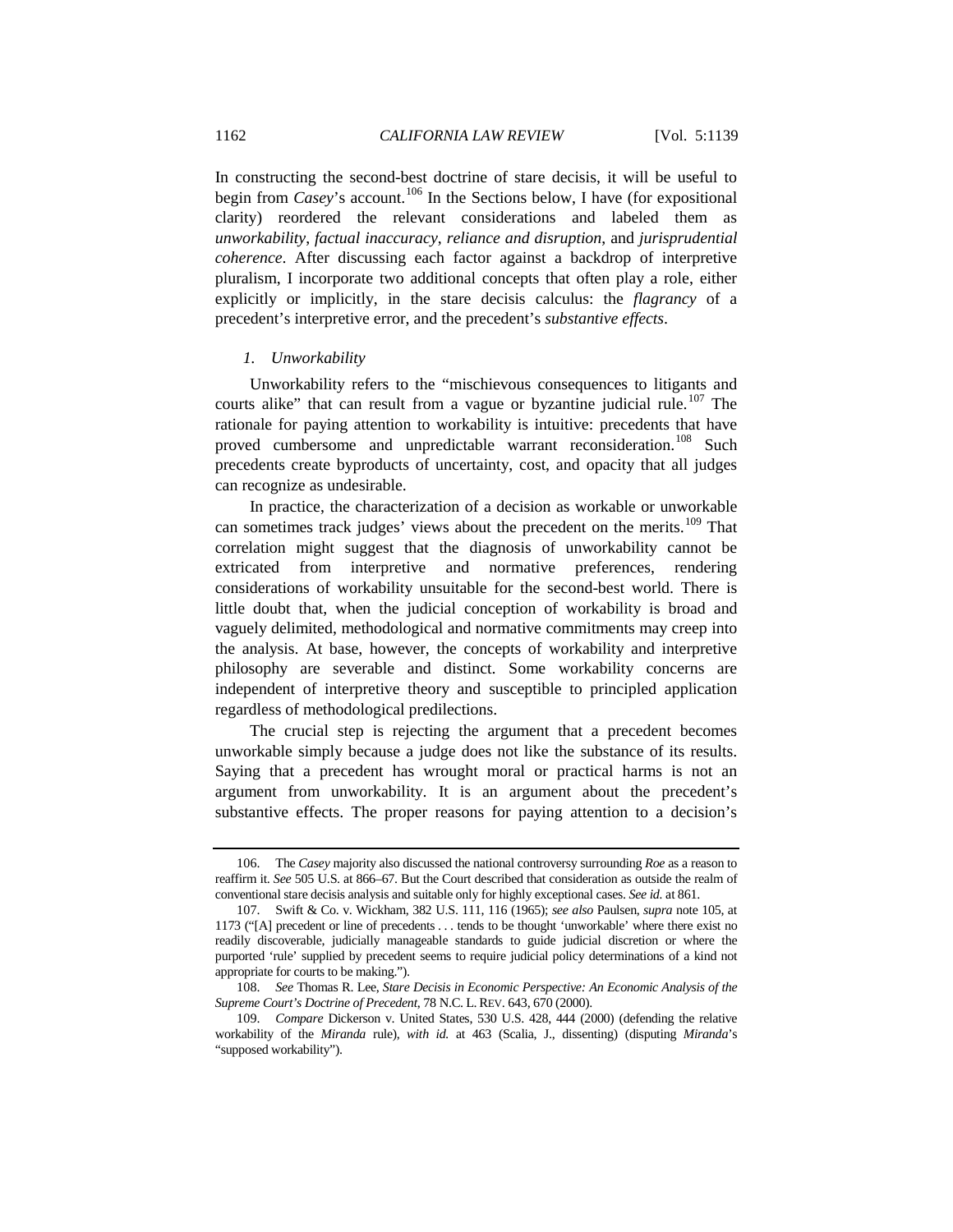workability are procedural in nature.<sup>[110](#page-24-0)</sup> They deal with whether courts, litigants, and other stakeholders have been able to understand and apply the rule without undue difficulty. A rule of decision that is hopelessly convoluted or exceedingly vague renders a precedent unworkable regardless of its substantive effects. Likewise, a rule of decision that is unmistakably clear must be acknowledged as workable even if its substantive effects have been disastrous. It is one thing to criticize, for example, a line of Supreme Court cases for unduly constraining federal power. It is quite another to conclude that, whatever their substantive result, the cases failed to articulate "consistent" and "well defined" legal standards for determining the extent of congressional authority.<sup>[111](#page-24-1)</sup>

I will discuss the treatment of substantive effects in greater depth below.<sup>[112](#page-24-2)</sup> The important takeaway for present purposes is that such effects are distinct from considerations of procedural workability, which have independent force regardless of a judge's preferred interpretive methodology. Either a precedent has been clear enough for courts and other stakeholders to understand and apply, or it has not. The answer does not change depending on whether one is an originalist, a pragmatist, or a common law constitutionalist. This is not to say that judges will always agree about a precedent's workability. Disputes will continue to arise. But second-best stare decisis is compatible with that reality. The second-best approach is not quixotic. It does not seek to eliminate disagreements in judgment. The goal, rather, is to facilitate reasoned deliberation in a common grammar that overcomes competing interpretive commitments. Second-best stare decisis can tolerate disagreement or misdiagnosis in the context of an individual case. What it rejects are criteria that have no content until they are situated within a particular methodological framework. Because the creation of workable decisions—and the revision or eradication of unworkable ones—has independent value across a range of methodological perspectives, unworkability emerges as a legitimate component of second-best stare decisis.

# *2. Factual Inaccuracy*

Judicial decisions contain factual premises, and those premises can be wrong. The error may have occurred at the outset, as when the Supreme Court repeats a mistaken statement by a litigant regarding federal immigration policy.[113](#page-24-3) Or a premise may have disintegrated over time, as when

<span id="page-24-0"></span><sup>110.</sup> *See, e.g.*, BREYER, supra not[e 22,](#page-8-6) at 152 (noting that a decision "that has created a set of unworkable legal rules" is problematic because it "may have proved confusing or created legal conflict or otherwise caused serious harm").

<span id="page-24-1"></span><sup>111.</sup> The example is drawn from BARRY CUSHMAN, RETHINKING THE NEW DEAL COURT 217 (1998).

<sup>112.</sup> *See infra* Part IV.A.6.

<span id="page-24-3"></span><span id="page-24-2"></span><sup>113.</sup> *See* Nken v. Holder, 556 U.S. 418, 435 (2009) ("Aliens who are removed may continue to pursue their petitions for review, and those who prevail can be afforded effective relief by facilitation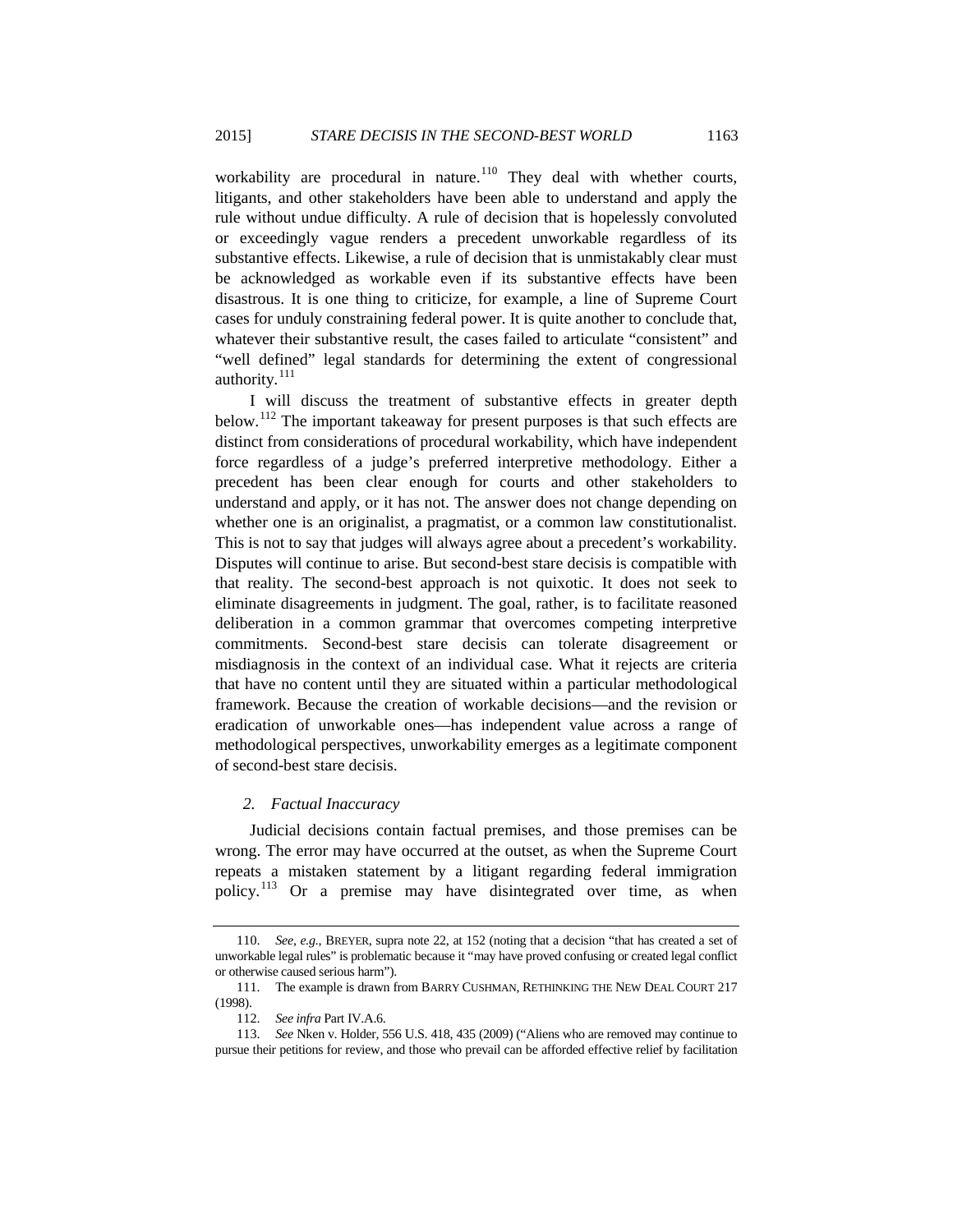technological developments undermine the Court's prior characterization of certain forms of media.<sup>[114](#page-25-0)</sup> In either situation, factual accuracy is compromised.

As with their treatment of workability, courts occasionally conflate diagnoses of factual error with assessments of a precedent's persuasiveness or impact. Consider the Supreme Court's discussion of factual mistakes in *Casey*. The Court concluded that there had been no factual developments that undermined the "central holding" of *Roe v. Wade* regarding viability as the critical point for determining the government's power to prohibit nontherapeutic abortions.<sup>[115](#page-25-1)</sup> In explaining its conclusion, the Court discussed two precedents that it characterized as resting on factual mistakes. The first case was *Lochner v. New York*, [116](#page-25-2) which *Casey* described as reflecting inaccurate assumptions about "the capacity of a relatively unregulated market to satisfy minimal levels of human welfare."[117](#page-25-3) The second case was *Plessy v. Ferguson*, [118](#page-25-4) which *Casey* described as overlooking the pernicious stigmatization that results from racial segregation.<sup>[119](#page-25-5)</sup>

One can accept that both *Lochner* and *Plessy* deserved to be overruled, while recognizing that calling their respective errors the products of fact rather than opinion erodes the line between a decision's factual foundations and its substantive effects. The dispositive change from *Plessy* to *Brown v. Board of Education*, [120](#page-25-6) and from *Lochner* to *West Coast Hotel Co. v. Parrish*, [121](#page-25-7) was not empirical reality. It was the opinions and values through which reality is perceived and understood. Opinions and values are important, but they do not possess the objectivity of facts.

The *Casey* approach is not the only way to identify which of a judicial decision's components are factual. Factual content can be understood more narrowly as driven by objective and empirical observations that do not depend on one's assessment of a precedent on the merits. A useful example comes from the field of broadcast regulation. In the 1978 case of *FCC v. Pacifica Foundation*, the Supreme Court explained that broadcasters do not enjoy the

- 116. 198 U.S. 45 (1905).
- 117. *Casey*, 505 U.S. at 862–63.
- <span id="page-25-5"></span><span id="page-25-4"></span>118. 163 U.S. 537 (1896).<br>119. See Casey, 505 U.S. a
- 119. *See Casey*, 505 U.S. at 863.
- 120. 347 U.S. 483 (1954).
- <span id="page-25-7"></span><span id="page-25-6"></span>121. 300 U.S. 379 (1937).

of their return, along with restoration of the immigration status they had upon removal. *See* Brief for Respondent 44."). *But see* Letter from Michael R. Dreeben, Deputy Solicitor General, to William K. Suter, Clerk, the Supreme Court of the United States, at 4 (Apr, 24, 2012) ("[T]he government is not confident that the process for returning removed aliens ... was as consistently effective as the statement in its brief in *Nken* implied."). The example is discussed in Allison Orr Larsen, *Factual Precedents*, 162 U. PA. L. REV. 59, 63–64 (2013).

<span id="page-25-3"></span><span id="page-25-2"></span><span id="page-25-1"></span><span id="page-25-0"></span><sup>114.</sup> FCC v. Fox Television Stations, Inc., 556 U.S. 502, 533 (2009) (Thomas, J., concurring) (arguing that "even if this Court's disfavored treatment of broadcasters under the First Amendment could have been justified at the time [the Court issued the two relevant precedents], dramatic technological advances have eviscerated the factual assumptions underlying those decisions").

<sup>115.</sup> *See Casey*, 505 U.S. at 860.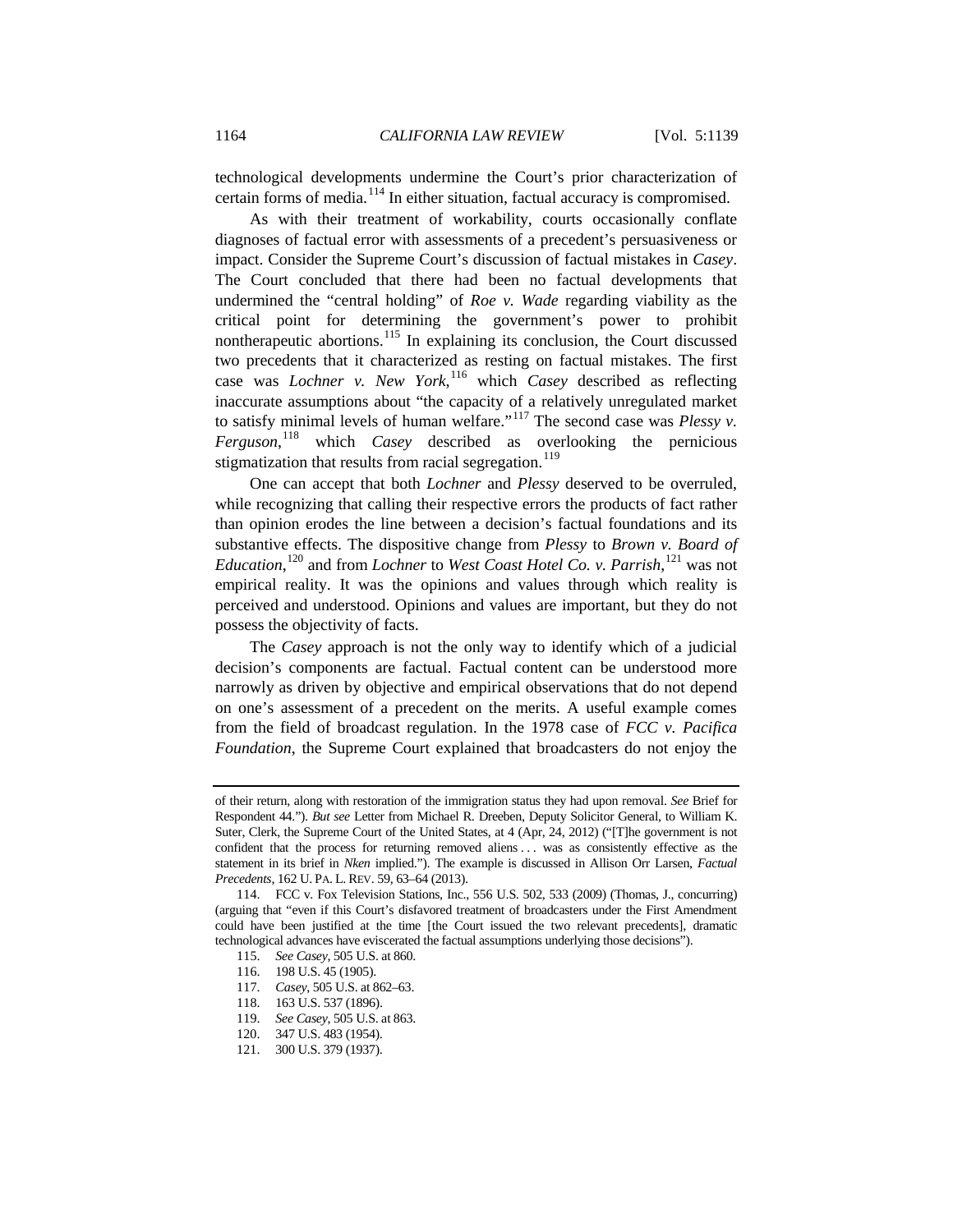same degree of First Amendment protection as do other speakers.<sup>[122](#page-26-0)</sup> Among the reasons for the distinction was that "the broadcast media have established a uniquely pervasive presence in the lives of all Americans."<sup>[123](#page-26-1)</sup> In the years since *Pacifica*'s issuance, the emergence of competing media sources, including cable television, satellite television, and the Internet, has undercut that "unique" status.<sup>[124](#page-26-2)</sup> In other words, technological changes have eroded a factual predicate of the Court's prior approach. [125](#page-26-3) *Pacifica* accordingly should be understood as subject to reconsideration based on factual developments though whether the case ultimately deserves to be overruled depends on other factors as well, among them the matters of reliance and disruption discussed below.

Contrasting *Pacifica* with cases like *Lochner* and *Plessy* illustrates how the concept of factual inaccuracy can be pared down to its central, objective core. This streamlined conception of a judicial decision's factual propositions allows deliberation across methodological lines. One need not belong to any particular interpretive school to conclude that broadcasting is no longer uniquely pervasive among media technologies. An incorrect statement of fact is an incorrect statement of fact, regardless of a judge's interpretive philosophy. Given its severability from claims about interpretive theory, an opinion's factual accuracy is an appropriate consideration for second-best stare decisis.

## *3. Reliance and Disruption*

Procedural unworkability and factual inaccuracy are potential reasons for rejecting a flawed precedent. Cutting against those considerations is the impact of an overruling on reliance expectations.<sup>[126](#page-26-4)</sup> The Supreme Court has expressed reluctance about overruling precedents that command significant reliance.<sup>[127](#page-26-5)</sup>

<span id="page-26-4"></span>126. *See* Barrett, *supra* note [12,](#page-5-1) at 1730 ("[W]hile the doctrine [of stare decisis] serves many goals, the protection of reliance interests is paramount."); *cf.* Walton v. Arizona, 497 U.S. 639, 673 (1990) (Scalia, J., concurring in part and concurring in the judgment) ("The doctrine [of stare decisis] exists for the purpose of introducing certainty and stability into the law and protecting the expectations of individuals and institutions that have acted in reliance on existing rules.").

<sup>122.</sup> 438 U.S. 726 (1978).

<sup>123.</sup> *Id.* at 748.

<span id="page-26-2"></span><span id="page-26-1"></span><span id="page-26-0"></span><sup>124.</sup> *See* FCC v. Fox Television Stations, Inc., 556 U.S. 502, 533 (2009) (Thomas, J., concurring) ("[T]raditional broadcast television and radio are no longer the 'uniquely pervasive' media forms they once were.").

<span id="page-26-3"></span><sup>125.</sup> The pervasiveness of broadcast media was not the only reason the Court offered to justify its approach. *See Pacifica*, 438 U.S. at 749 ("[B]roadcasting is uniquely accessible to children, even those too young to read."). But the alternative rationale based on accessibility to children has also become tenuous in light of technological developments. *See Fox Television Stations*, 556 U.S. at 533– 34, 545 n.\* (Thomas, J., concurring) (noting the proliferation of cable, satellite, and Internet media, as well as the emergence of "innovative solutions to assist adults in screening their children from unsuitable programming—even when that programming appears on broadcast channels").

<span id="page-26-5"></span><sup>127.</sup> For recent expressions of this point, see Michigan v. Bay Mills Indian Cmty., 134 S. Ct. 2024, 2036 (2014) (observing that "tribes across the country, as well as entities and individuals doing business with them, have for many years relied on [the relevant precedent] (along with its forebears and progeny), negotiating their contracts and structuring their transactions against a backdrop of tribal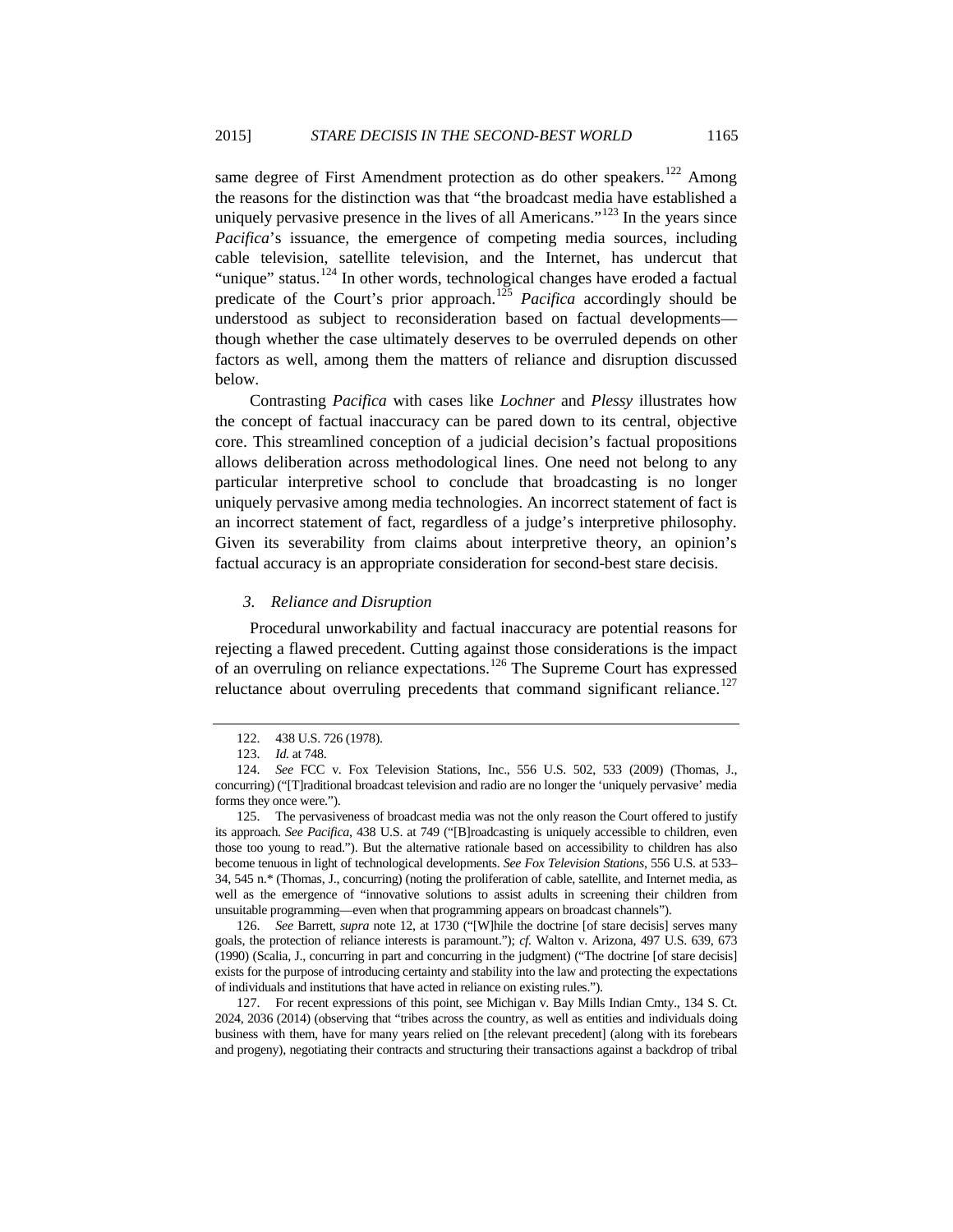As Henry Monaghan has put it, "History has its claims, at least where settled expectations of the body politic have clustered around constitutional doctrine."<sup>[128](#page-27-0)</sup>

While disputes over the degree of reliance on a precedent are important and unavoidable, they need not collapse into debates about interpretive philosophy. The assessment of reliance is fundamentally an empirical undertaking, albeit one in which the data will never be comprehensive. There is no reason why a judge's calculation of the reliance that a precedent has engendered should vary depending on whether the judge is, for example, an originalist or a living constitutionalist. Despite its complexity, the reliance analysis can be an objective inquiry in which a judge's interpretive predilections do not dictate her conclusions about the degree of disruption that an overruling is likely to cause.

The conceptual difficulty comes from trying to define which types of reliance are relevant to the stare decisis inquiry. Once again, my starting point is existing practice, which emphasizes direct reliance by implicated stakeholders as the core area of interest. Supreme Court case law thus suggests that disruption is most problematic in cases involving investment-backed expectations and rights in property and contract. <sup>[129](#page-27-1)</sup> Nevertheless, the basic rationale for protecting reliance can apply to noneconomic liberties. Whatever the nature of the underlying right, when stakeholders have taken tangible steps or made concrete plans in reliance on the stability of Supreme Court pronouncements, the disappointment of their expectations is a relevant consideration in the decision whether to overrule.

Reliance by governmental officials such as legislators presents a more complex case. Supreme Court decisions suggest that reliance by government actors, such as through the enactment of statutes, can be a legitimate part of the stare decisis calculus.[130](#page-27-2) A potential counterpoint is *Citizens United*, which

immunity"); Harris v. Quinn, 134 S. Ct. 2618, 2652 (2014) (Kagan, J., dissenting) ("[The relevant precedent] has created enormous reliance interests. More than 20 States have enacted statutes authorizing fair-share provisions, and on that basis public entities of all stripes have entered into multiyear contracts with unions containing such clauses.").

<span id="page-27-0"></span><sup>128.</sup> Henry P. Monaghan, *Taking Supreme Court Opinions Seriously*, 39 MD. L. REV. 1, 7 (1979).

<span id="page-27-1"></span><sup>129</sup>*. See, e.g.*, Planned Parenthood of Se. Pa. v. Casey, 505 U.S. 833, 855–56 (1992) ("[T]he classic case for weighing reliance heavily in favor of following the earlier rule occurs in the commercial context, [] where advance planning of great precision is most obviously a necessity." (citation omitted)); Quill Corp. v. North Dakota, 504 U.S. 298, 317 (1992) (treating as relevant the fact that a precedent "has engendered substantial reliance and has become part of the basic framework of a sizable industry").

<span id="page-27-2"></span><sup>130</sup>*. See* Randall v. Sorrell, 548 U.S. 230, 244 (2006) (opinion of Breyer, J.) (noting the reliance on a precedent by "Congress and state legislatures"); Harris v. United States, 536 U.S. 545, 567–68 (2002) (plurality opinion) (noting the relevance of legislative reliance); cf. Hilton v. S.C. Pub. Rys. Comm'n, 502 U.S. 197, 202 (1991) ("*Stare decisis* has added force when the legislature, in the public sphere, and citizens, in the private realm, have acted in reliance on a previous decision, for in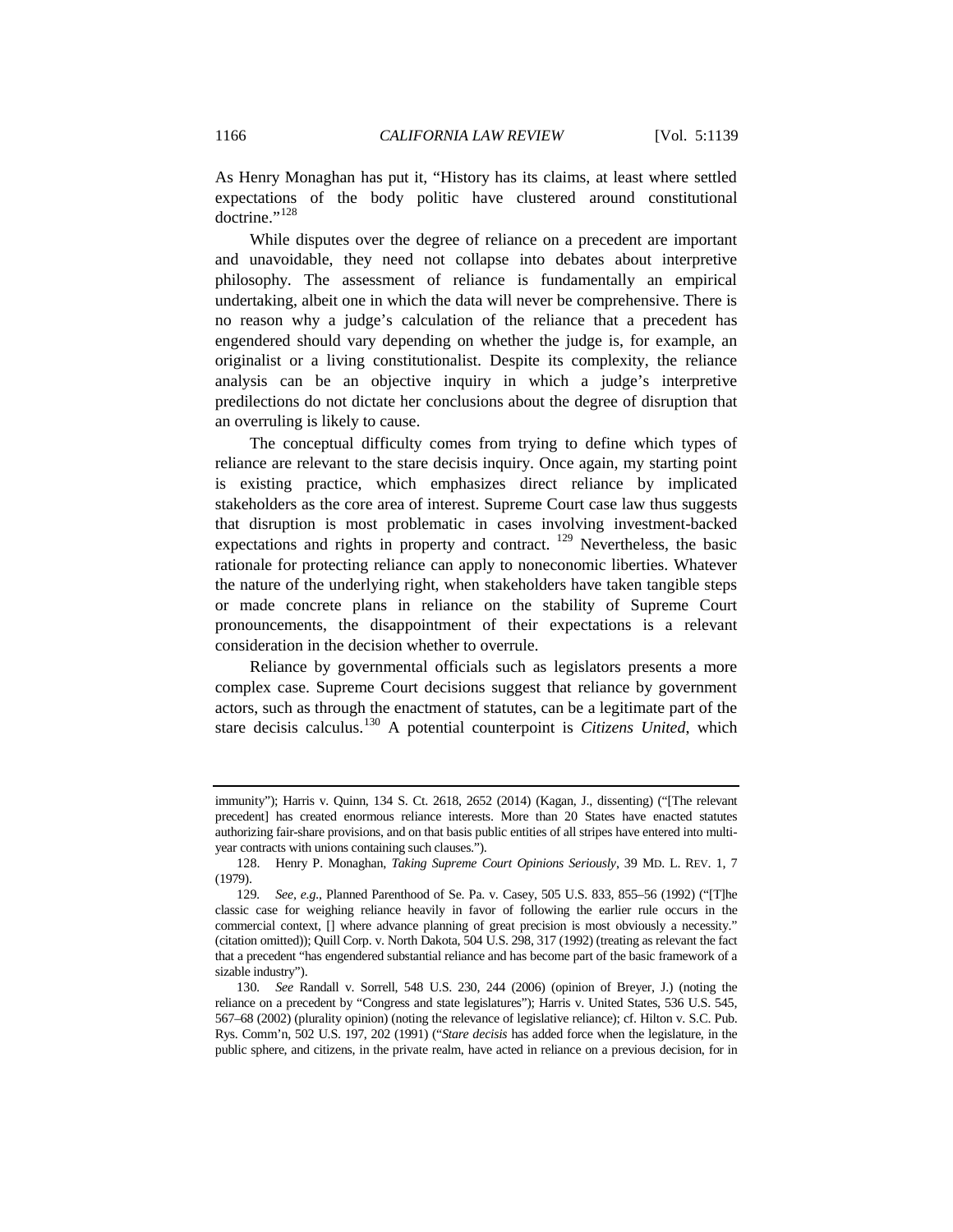overruled a precedent that had commanded considerable legislative reliance. But the *Citizens United* majority did not state that legislative reliance is inapposite; rather, it described that factor as "not  $\dots$  compelling."<sup>[131](#page-28-0)</sup> In light of the Court's other opinions giving regard to legislative reliance, it would be curious if the *Citizens United* majority meant to sweep away its past practice without acknowledging what it was doing. Viewed against a backdrop in which Supreme Court opinions have treated legislative reliance as a legitimate consideration, the "not . . . compelling" language from *Citizens United* is best understood to mean that, within the context of corporate electioneering, such reliance was not sufficiently weighty to save a flawed precedent.

Governmental reliance does not implicate the issues of individual expectation that form the core case in which disruption is a relevant consideration. Still, the upsetting of legislative expectations can be a direct, tangible, foreseeable effect of overruling precedent. There is also something to the claim that the judiciary ought to be cognizant of the costs its vacillations can impose on the political arms of government. Recognizing governmental reliance expresses respect for coordinate branches and acknowledges the reality that it is private citizens who ultimately bear the costs of sending politicians back to the drawing board to understand new and different judicial pronouncements. Taken in combination, these features and implications of legislative reliance suggest its suitability for consideration even under secondbest conditions.

The same cannot be said for reliance by society at large. Broad notions of societal reliance on precedent have played a role in major constitutional cases. In *Casey*, the Court described disruption in broad terms as encompassing the interests of "people who have ordered their thinking and living around" the continued validity of *Roe*. [132](#page-28-1) Similarly, when it reaffirmed *Miranda v. Arizona*, the Court cited the status of the *Miranda* warnings as "part of our national culture."[133](#page-28-2) Of course, *Roe* and *Miranda* are exceptional cases in terms of their notoriety, creating questions about whether the Court's invocation of societal reliance in the course of reaffirming them can be extended to other areas of constitutional law. And unlike the private and legislative reliance discussed above, appeals to societal reliance do not depend on tangible behaviors and concrete expectations of stakeholders who stand to be affected most proximately by a precedent's overruling.

Moreover, the objectives served by protecting societal reliance are promoted to a considerable extent by the very existence of a meaningful doctrine of stare decisis—even one that does not expressly account for

<span id="page-28-2"></span><span id="page-28-1"></span><span id="page-28-0"></span>this instance overruling the decision would dislodge settled rights and expectations or require an extensive legislative response.").

<sup>131.</sup> Citizens United v. FEC, 558 U.S. 310, 365 (2010).

<sup>132.</sup> Planned Parenthood of Se. Pa. v. Casey, 505 U.S. 833, 856 (1992).

<sup>133.</sup> Dickerson v. United States, 530 U.S. 428, 443 (2000).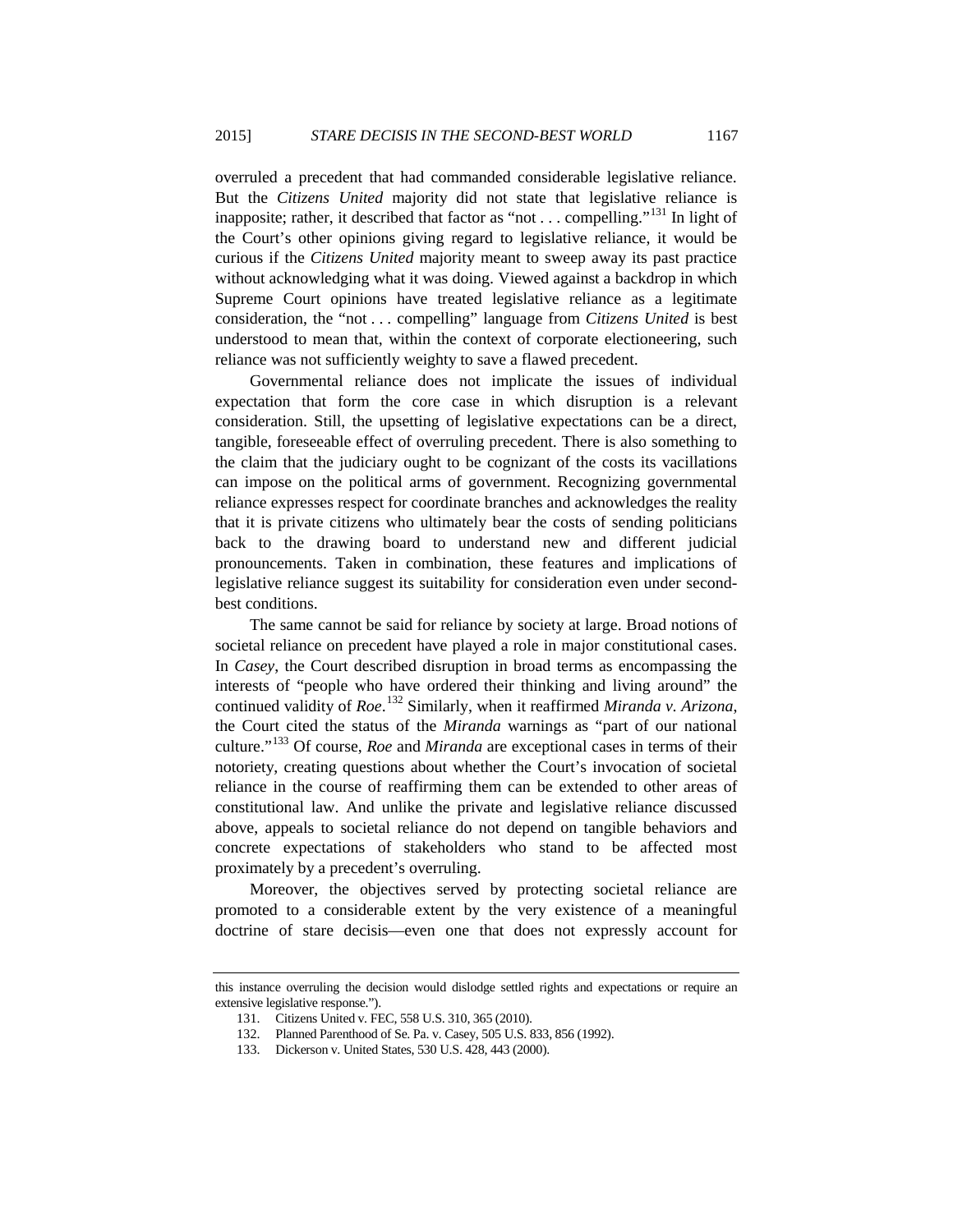society's reliance on a given precedent. Societal reliance is distinct from private and legislative reliance because it captures the myriad effects that overruling a well-known precedent can have on various communities, including those who have not taken tangible action based on the precedent. To illustrate, return to the example of *Miranda*. The overruling of *Miranda*—and the corresponding rewrite of the rules of engagement for apprehending criminal suspects—could matter immensely to the perceived stability of the law and weaken perceptions of the law's continuity and impersonality, even for those who will never be put in the position of hearing the *Miranda* rights read to them. This does not mean *Miranda* is impervious to reconsideration, but it does mean that an overruling would affect more than the people most directly affected by the case's rule of decision. The potential costs of societal reliance should encourage recognition that stability and impersonality are important as a general matter. One way to promote those values is by demanding a significant justification above and beyond flawed reasoning before a precedent will be overruled. Deferring generally to all precedents is a way of respecting societal reliance on the body of extant judicial pronouncements.

Societal reliance might well be a sensible consideration within a doctrine of stare decisis fashioned under first-best conditions of interpretive consensus. But in our second-best world, compromises are necessary to appeal to a wide cross-section of judges. Societal reliance does not possess the same grounding in existing case law as does reliance by directly impacted stakeholders. Further, its relevance rests on conceptual underpinnings different from the direct actions and expectations covered by the inquiries into private and legislative reliance. Finally, societal reliance can receive indirect protection from a doctrine of stare decisis that demands a significant justification for the overruling of any precedent. On balance, these arguments lead me to conclude that societal reliance—even if relevant in an ideal world—should be excluded from secondbest stare decisis.

#### <span id="page-29-4"></span>*4. Jurisprudential Coherence*

Precedents receive diminished protection if they have become "mere survivor[s] of obsolete constitutional thinking."<sup>[134](#page-29-0)</sup> Take *Lawrence v. Texas*,<sup>[135](#page-29-1)</sup> in which the Supreme Court described its decision in *Bowers v. Hardwick*[136](#page-29-2) as inconsistent with more recent statements regarding equal protection and due process. [137](#page-29-3) Similarly, the plurality in *Mitchell v. Helms* discarded certain

<span id="page-29-3"></span><span id="page-29-2"></span><span id="page-29-1"></span><span id="page-29-0"></span><sup>134.</sup> *Casey*, 505 U.S. at 857; *see also* MICHAEL J. GERHARDT, THE POWER OF PRECEDENT 31 (2008) (noting the significance of a precedent's "irreconcilability with subsequent case law" in the Court's analysis of whether to overrule).

<sup>135.</sup> 539 U.S. 558 (2003).

<sup>136.</sup> 478 U.S. 186 (1986).

<sup>137.</sup> *See Lawrence*, 539 U.S. at 576.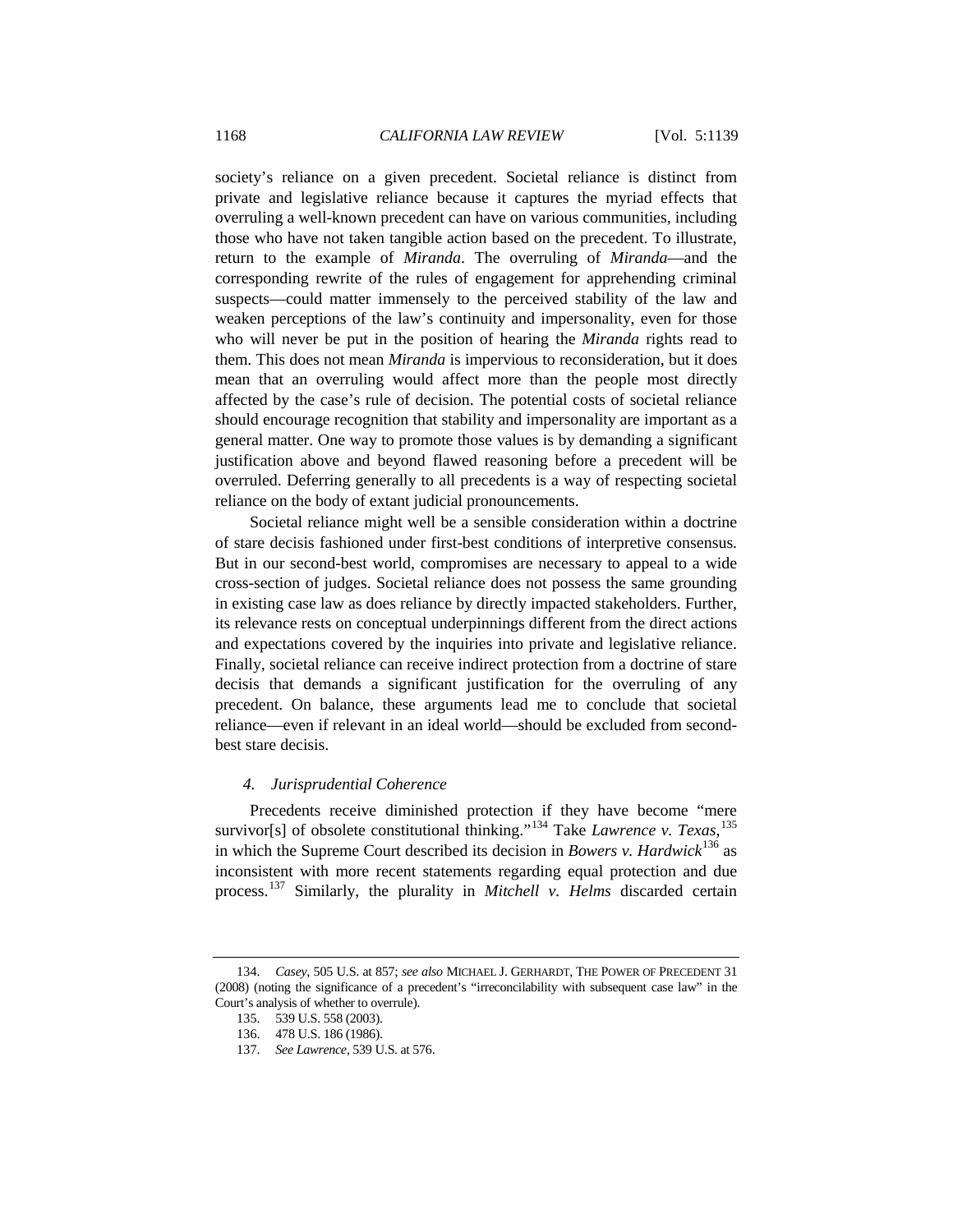precedents in part because they were in tension with subsequent case law.<sup>[138](#page-30-0)</sup> The operative question, to recall the language of *Casey*, is "whether the law's growth in the intervening years" has left a precedent as "a doctrinal anachronism discounted by society."<sup>[139](#page-30-1)</sup>

In theory, jurisprudential coherence is another consideration that can be isolated from methodological disagreements. The consistency of one precedent with another does not depend on any particular interpretive philosophy. It reflects the idea that sound judging aspires to consistent decisions—a commitment shared by judges across the methodological spectrum. But while decisions will sometimes be glaringly incompatible, in other cases the inquiry into jurisprudential coherence will repackage debates over a precedent's soundness and animating principles. [140](#page-30-2) Was the Supreme Court's pre-*Citizens United* case law inconsistent in failing to protect corporate electioneering on behalf of political candidates, or did the case law properly recognize the unique dynamics of corporate advocacy in elections?<sup>[141](#page-30-3)</sup> Is the Court's brightline rule regarding the tax liability of out-of-state retailers an anachronistic holdover from an absolutist era of jurisprudence or a specialized application that makes sense within the broader doctrinal scheme?<sup>[142](#page-30-4)</sup> How should the Court's subsequent cases involving abortion rights and equal protection have affected the vitality of its decision in *Bowers* to uphold a criminal prohibition against same-sex intimate conduct?<sup>[143](#page-30-5)</sup>

Without an objective baseline, there is too great a risk that the question of jurisprudential coherence will be answered by reference to interpretive commitments that vary from judge to judge and court to court, robbing stare decisis of its ability to serve as a bridge between methodologies. Standardizing the definition of precedential scope cannot solve the problem. I will argue below that a uniform approach to scope is crucial for infusing stare decisis with the ability to promote continuity, impersonality, and stability. But even a uniform definition of scope will leave uncertainty around the assessment of jurisprudential coherence. When the Court was deliberating about *Citizens United*, there was no doubt that its precedents permitted restrictions on corporate electioneering. The question was whether other cases, though not

<sup>138.</sup> 530 U.S. 793, 835–36 (2000) (plurality opinion).

<sup>139.</sup> *Casey*, 505 U.S. at 855.

<sup>140.</sup> *See supra* Part I.A.

<span id="page-30-3"></span><span id="page-30-2"></span><span id="page-30-1"></span><span id="page-30-0"></span><sup>141.</sup> *See* Citizens United v. FEC, 558 U.S. 310, 348 (2010) ("The Court is thus confronted with conflicting lines of precedent: a pre-*Austin* line that forbids restrictions on political speech based on a speaker's corporate identity and a post-*Austin* line that permits them.").

<span id="page-30-4"></span><sup>142.</sup> *Compare* Quill Corp. v. North Dakota, 504 U.S. 298, 311 (1992) (arguing that the precedent in question could be squared with subsequent cases despite superficial tension), *with id.* at 323 (White, J., concurring in part and dissenting in part) (arguing that the majority's assertion of coherence "will be news to commentators, who have rightly criticized" the relevant precedent).

<span id="page-30-5"></span><sup>143.</sup> *See* Lawrence v. Texas, 539 U.S. 558, 576 (2003) ("The foundations of *Bowers* [*v. Hardwick*, 478 U.S. 186 (1986)] have sustained serious erosion from our recent decisions in *Casey* and *Romer* [*v. Evans*, 517 U.S. 620 (1996)].").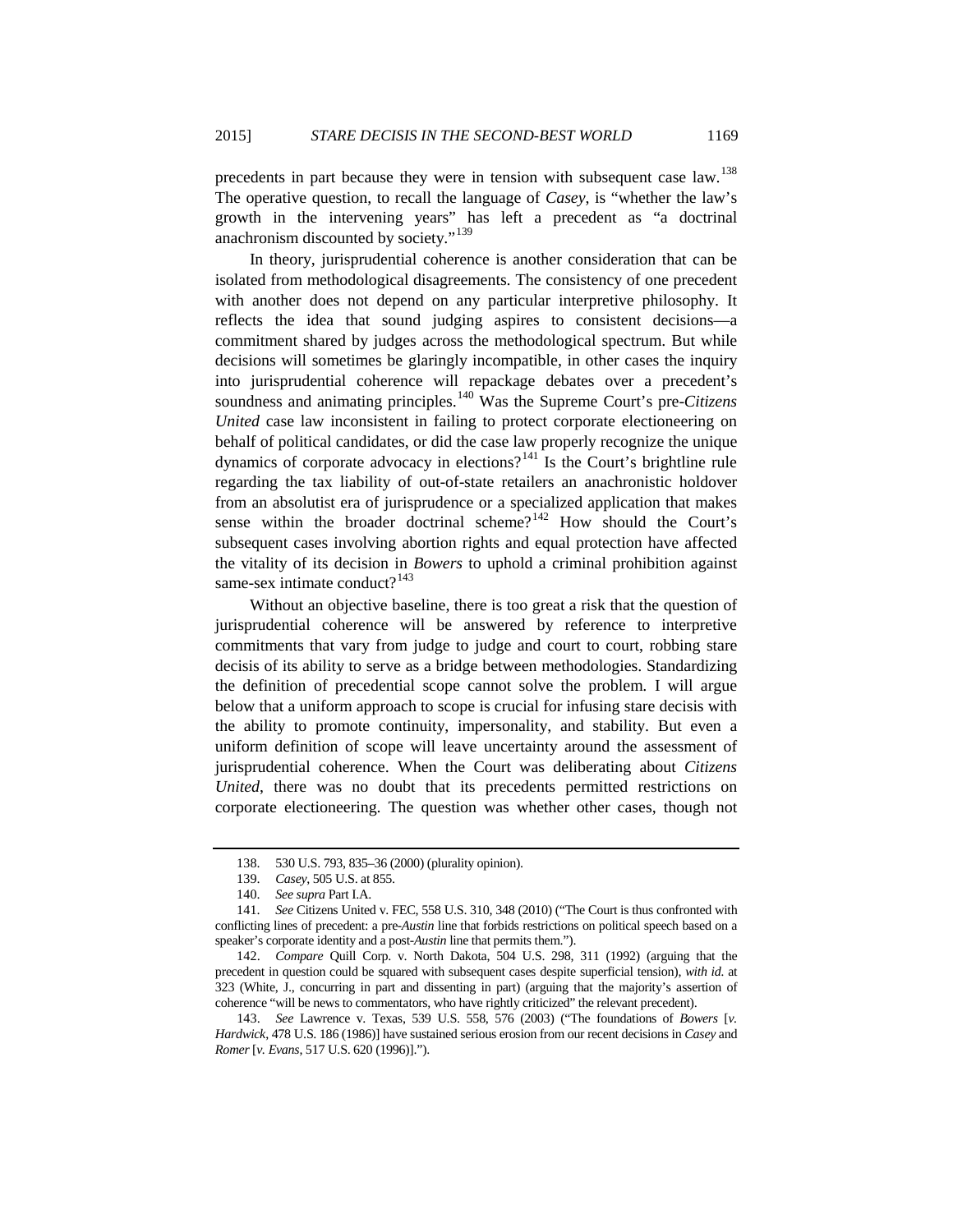directly applicable, reflected an incompatible constitutional theory or adjudicative approach. Likewise, when the Court heard arguments in *Lawrence v. Texas*, there was no doubt that *Bowers v. Hardwick* was, formally speaking, the governing law. But that did not resolve the issue of jurisprudential coherence. The Court evaluated the impact of other decisions that, while not directly "on point," illuminated broader themes in its case law.

If definitions of precedential scope do not resolve debates over jurisprudential coherence, other considerations must be doing the work. It is possible to conceptualize the diagnosis of coherence as objective and uniform in the first instance. A judge could look over a body of jurisprudence, extract its general themes, and ask whether a given precedent respects or deviates from them. But the ultimate question will always be whether thematic outliers are justified on their own terms. There may be good reasons for treating corporate electioneering differently from electioneering by individuals, or for recognizing special rules for the tax treatment of out-of-state retailers. Or there may not. Either way, making that determination is too complicated and controversial to furnish a component of stare decisis doctrine in a world of interpretive pluralism.

The best explanation for why *Citizens United* treated the Court's precedents on corporate electioneering as anomalous (and wrong) rather than context-sensitive (and correct) is the majority's conclusion that the prior decisions were antithetical to core First Amendment values. The same is true of *Lawrence*. The majority's characterization of *Bowers v. Hardwick* as a doctrinal anachronism was connected to the conclusion that *Bowers* permitted states to "demean" the "existence" of consenting adults and to "control their destiny by making their private sexual conduct a crime"—a point the *Lawrence*  majority underscored by stating that *Bowers* "was not correct when it was decided."<sup>[144](#page-31-0)</sup> As I have explained, factors such as procedural workability and factual accuracy may also intermingle with interpretive philosophy. But those factors are more susceptible to a paring down that separates them from methodological commitments. The inquiry into jurisprudential coherence admits of no such narrowing, at least in practical terms. Its complex and wideranging nature prevents its decoupling from interpretive and normative debates. Notwithstanding its potential relevance in a world of interpretive consensus, the inquiry into jurisprudential coherence must be excluded from second-best stare decisis.

# *5. Flagrancy of Error*

<span id="page-31-0"></span>Beyond the factors discussed above, there is a related consideration that frequently finds its way into discussions of stare decisis: the reasoning of the precedent under review. The Supreme Court has stated that the presence of

<sup>144</sup>*. Id.* at 578.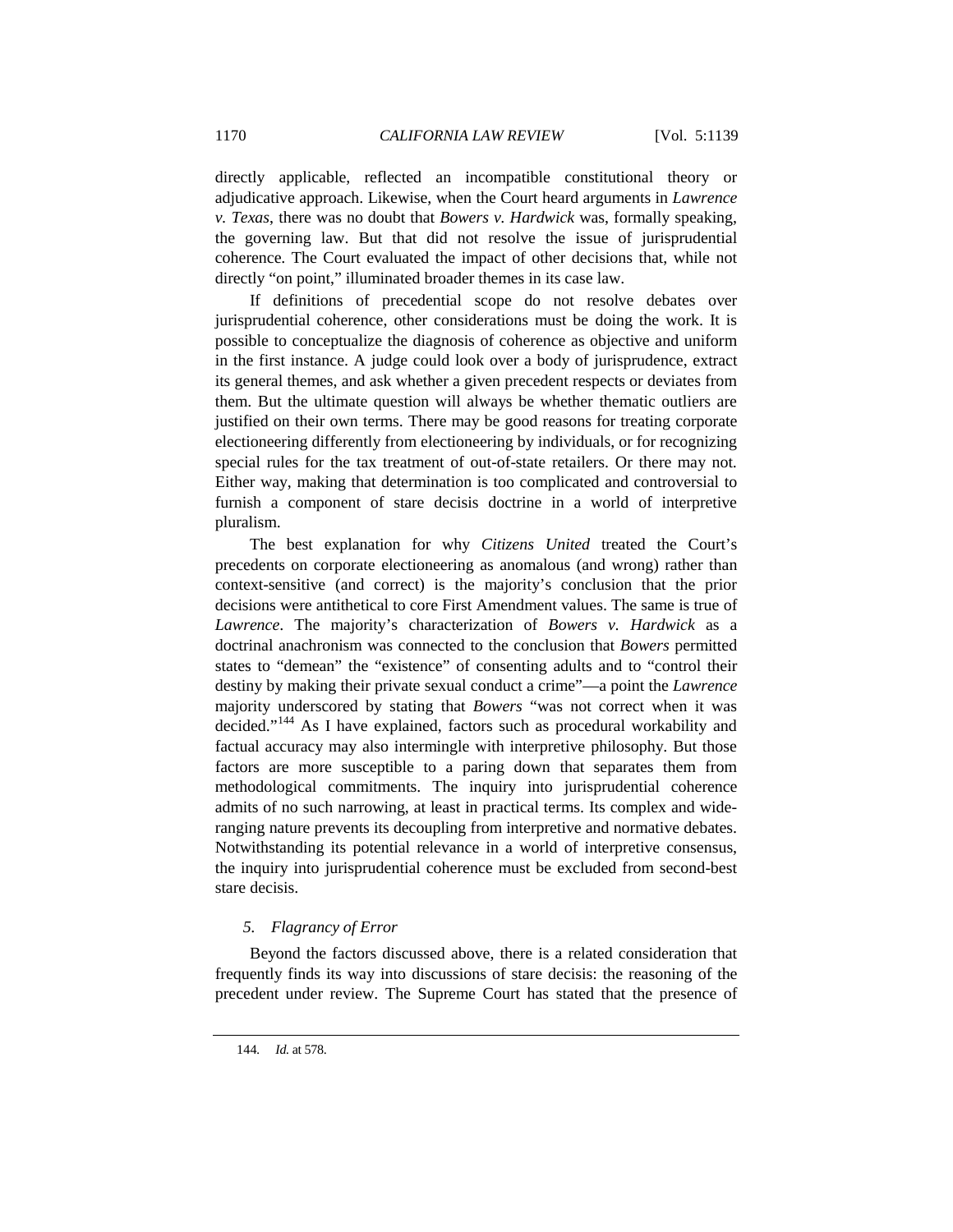<span id="page-32-0"></span>error is not a sufficient ground for overruling a precedent. As the Court wrote in *Casey*, "a decision to overrule should rest on some special reason over and above the belief that a prior case was wrongly decided."[145](#page-32-1) Nevertheless, the Justices have sometimes included the soundness of a precedent's reasoning among the relevant considerations in deciding whether to preserve it.<sup>[146](#page-32-2)</sup> One way to justify this practice is to draw distinctions among erroneous precedents based on the flagrancy of their error: when a precedent is not simply mistaken but clearly or manifestly so, the extent of error becomes a reason to overrule. Caleb Nelson has provided a powerful account of this position, grounding it in theory and historical practice.<sup>[147](#page-32-3)</sup> He suggests that withholding deference from manifestly erroneous precedents may be a desirable alternative to embracing a "*general* presumption against overruling past decisions."<sup>[148](#page-32-4)</sup>

Within the contours of a single interpretive school, classifying dubious precedents based on the flagrancy of their error is surely plausible. If, for example, a judge believes that constitutional rules should be assessed pragmatically based on their costs and benefits, it is natural that the judge will distinguish between precedents whose costs slightly outweigh their benefits and precedents whose costs greatly outweigh their benefits. In this example, the latter category includes cases of manifest error—sufficient to jeopardize a precedent's continued vitality—whereas the former category includes cases of ordinary error that do not themselves constitute sufficient justification for overruling. A similar analysis applies to other interpretive methodologies. If one accepts the validity of originalism, it is sensible to distinguish between precedents that reflect *probable* misreadings of the constitutional text and those that reflect *blatant* misreadings.[149](#page-32-5) Again, such a distinction facilitates the sorting of precedents into the categories of manifest error and ordinary error.<sup>[150](#page-32-6)</sup> That categorization, in turn, can determine which mistakes justify an overruling and which mistakes judges should live with (absent other reasons to overrule).

<span id="page-32-1"></span><sup>145.</sup> Planned Parenthood of Se. Pa. v. Casey, 505 U.S. 833, 864 (1992); *see also, e.g.*, Harris v. Quinn, 134 S. Ct. 2618, 2652 (2014) (Kagan, J., dissenting) ("The special justifications needed to reverse an opinion must go beyond demonstrations (much less assertions) that it was wrong; that is the very point of *stare decisis*."); Caleb Nelson, *Stare Decisis and Demonstrably Erroneous Precedents*, 87 VA. L. REV. 1, 8 (2001) ("The doctrine of *stare decisis* would indeed be no doctrine at all if courts were free to overrule a past decision simply because they would have reached a different decision as an original matter.")

<span id="page-32-2"></span><sup>146</sup>*. See, e.g.*, Citizens United v. FEC, 558 U.S. 310, 362–63 (2010) (including among the relevant factors whether a precedent was well reasoned); Montejo v. Louisiana, 556 U.S. 778, 793 (2009) (same); Payne v. Tennessee, 501 U.S. 808, 827 (1991) (noting that precedents may be overruled if they are "unworkable or are badly reasoned").

<sup>147.</sup> *See* Nelson, *supra* not[e 145,](#page-32-0) at 3–5.

<sup>148.</sup> *Id.* at 4.

<span id="page-32-5"></span><span id="page-32-4"></span><span id="page-32-3"></span><sup>149.</sup> For elaboration of this point, see Randy J. Kozel, *Original Meaning and the Precedent Fallback*, 68 VAND. L. REV. 105, 121–22 (2015).

<span id="page-32-6"></span><sup>150.</sup> *See* Nelson, *supra* note [145,](#page-32-0) at 7 ("If the prior court went outside the range of indeterminacy, it did not simply exercise its discretion; it made a demonstrably erroneous decision.").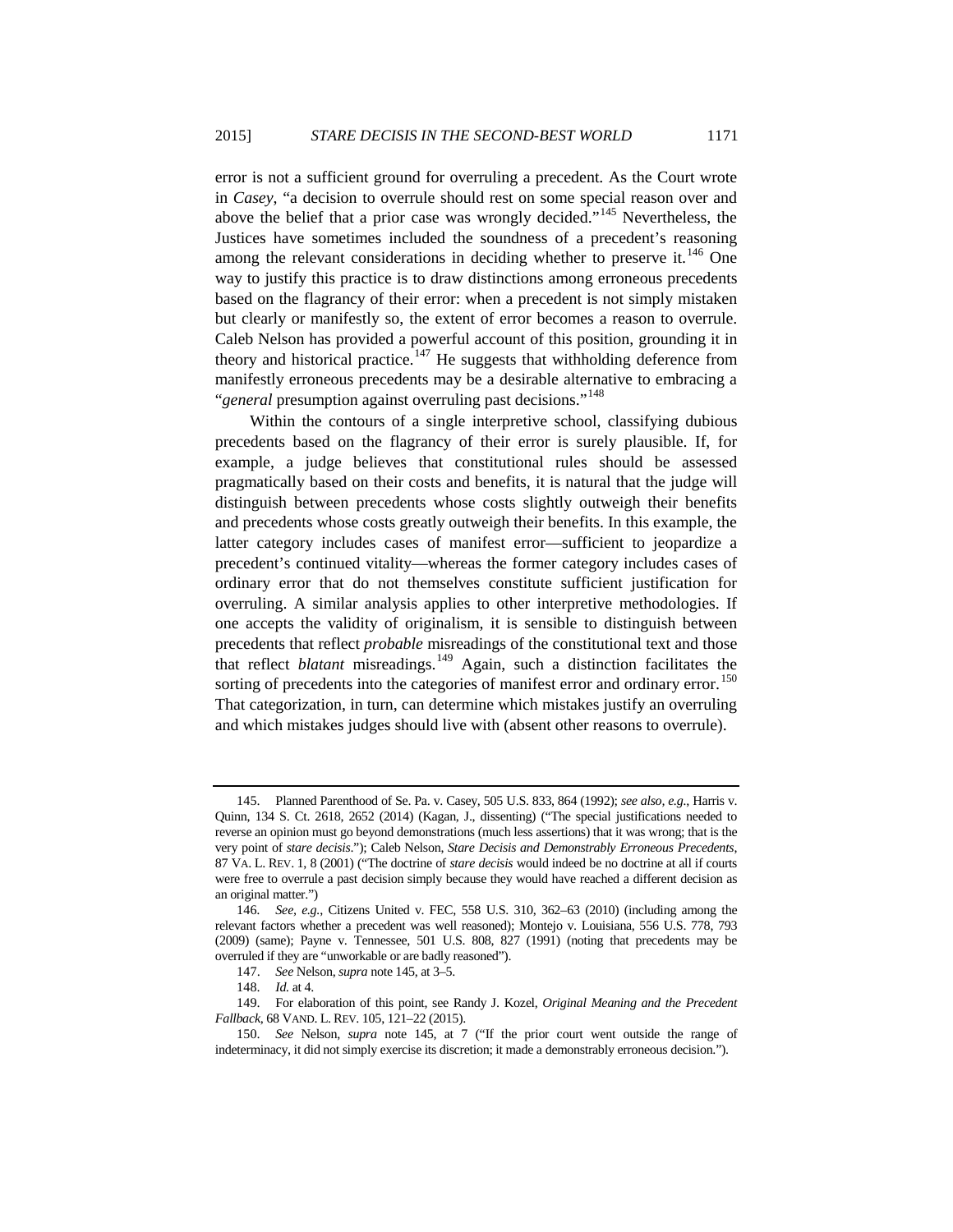Yet in our pluralistic world, the prospect of distinguishing precedents based on their degree of error becomes problematic—a point that Professor Nelson notes.<sup>[151](#page-33-0)</sup> To illustrate, simply combine the examples discussed in the previous paragraph. If Judge *A* believes that pragmatism is the proper method of interpreting the Constitution, how is she to determine whether a precedent that is reasoned on originalist grounds reflects an ordinary error or a manifest error? And if Judge *B* adheres to originalism, how is she to distinguish between ordinary error and manifest error in precedents explained in pragmatic terms? $152$ 

A potential solution, which is based on *interpretive fidelity* to one's preferred philosophy, is to treat as manifestly erroneous all precedents that reflect a methodology different from one's own.<sup>[153](#page-33-2)</sup> An originalist judge would characterize all nonoriginalist interpretations as manifestly erroneous and, thus, subject to overruling. A nonoriginalist judge would take the same view of precedents decided on originalist grounds. And so the divide between ordinary error and manifest error would collapse into disagreements over interpretive philosophy. The problem with this approach is that it sacrifices the ability of stare decisis to unite judicial actors across time. Interpretive methodology determines flagrancy of error, and flagrancy of error determines susceptibility to overruling. But if precedents are only as strong as the interpretive commitments of five Supreme Court Justices, the continuity and impersonality of law is dramatically impaired.

Rather than treating all precedents that arise from rival interpretive schools as egregiously wrong, judges might attempt to practice *interpretive empathy* by placing themselves within the decisional mindset that a prior decision reflects. An originalist judge would not treat flawed decisions as manifestly erroneous simply because they were reasoned on pragmatic grounds. Instead, she would evaluate those decisions against a backdrop assumption of pragmatism's validity. Nor would a pragmatic judge treat all originalist precedents as manifestly erroneous. She would assess the flagrancy of error from the standpoint of an originalist. This practice would maintain a

<span id="page-33-0"></span><sup>151.</sup> *See id.* at 67 (discussing the risk that "current judges may be committed to an entirely different interpretive method than their predecessors, and they may be too quick to decide that their predecessors' method was illegitimate").

<span id="page-33-1"></span><sup>152.</sup> *Cf.* Jill E. Fisch, *The Implications of Transition Theory for Stare Decisis*, 13 J. CONTEMP. LEGAL ISSUES 93, 100 (2003) ("A subsequent court's disagreement with a prior precedent is more likely to reflect a disagreement about the prior court's selection of decisional principles than the application of those principles."); *id.* at 101 (arguing that the outcome of a Supreme Court case "may reflect a variety of policy, methodological and political choices, but is unlikely to demonstrate that the minority view is objectively without merit").

<span id="page-33-2"></span><sup>153.</sup> *See* BREYER, *supra* note [22,](#page-8-6) at 154 ("[D]ifferent judges will have different philosophical approaches about how best to apply highly general constitutional terms. . . . And judges on one Court may have different basic views on such subjects from their predecessors. It is consequently not surprising if a later Court considering an earlier case believes that the earlier Court decision was absolutely wrong.").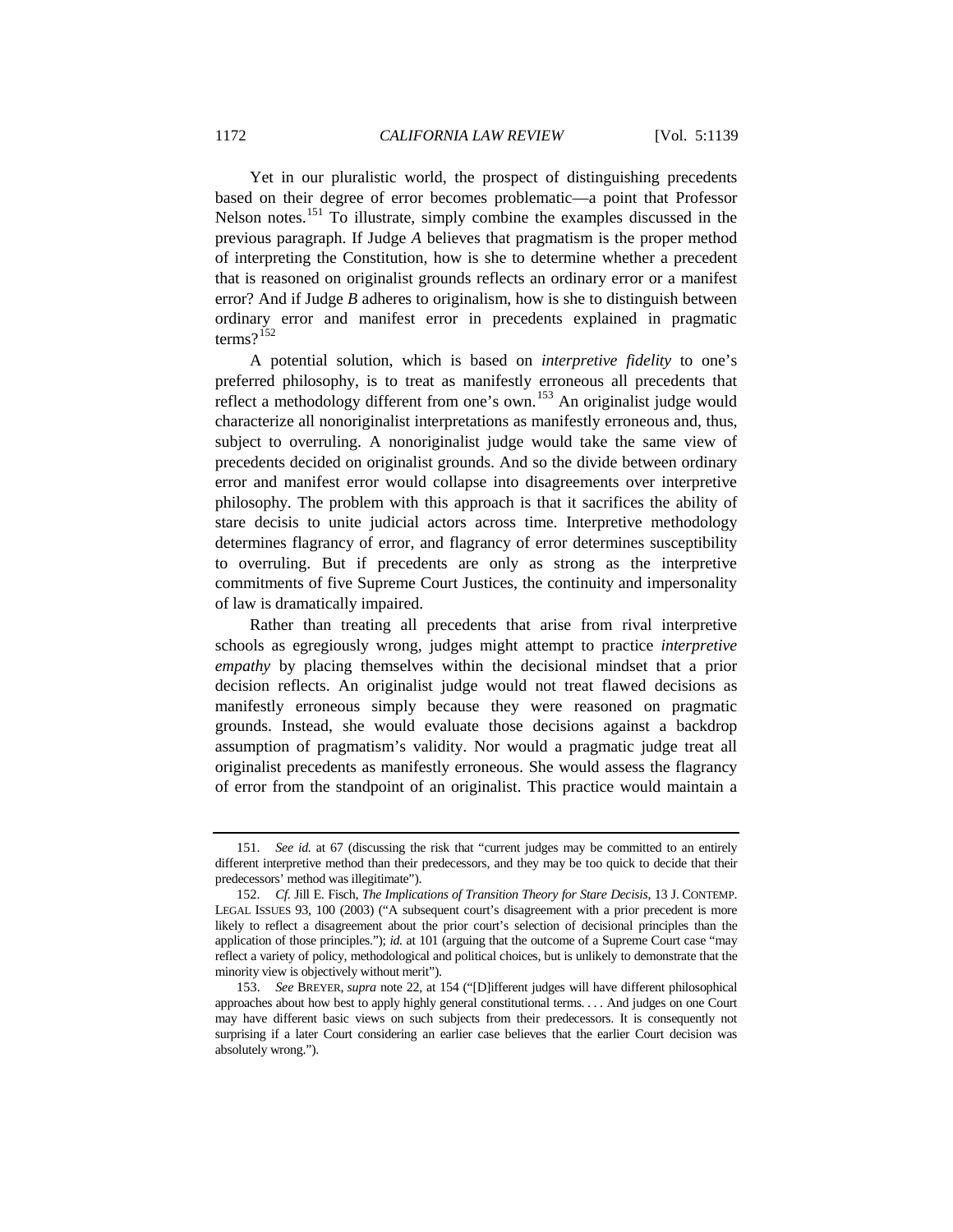distinction between the adoption of a given interpretive philosophy and the declaration of manifest error.

But interpretive empathy presents serious difficulties of its own. Even assuming that judges have the time and capacity to deploy divergent methodologies from case to case, interpretive empathy forces them to apply, at least hypothetically, an interpretive methodology that they may view as imprudent or even illegitimate. An originalist Justice is required to adopt a competing methodology that may be incompatible with the tenets of originalism. The same is true of the pragmatist or common law constitutionalist who must imagine himself as a momentary originalist, regardless of any doubts he may have about the originalist enterprise.

Further problems arise with respect to precedents that do not fit neatly into one interpretive box. As Professor Fallon has explained, Supreme Court decisions often describe different types of arguments as pointing toward the same result.<sup>[154](#page-34-0)</sup> That practice can render it impracticable for a later Justice to put herself in the methodological mindset of the Court that decided the precedent case. There may be no way to determine what, exactly, that mindset was.

In light of the difficulties associated with interpretive fidelity and interpretive empathy, the flagrancy of a precedent's error fits uneasily with the doctrine of stare decisis in a pluralistic legal culture. Despite its role in some of the Supreme Court's discussions of stare decisis, and notwithstanding powerful scholarly treatments such as the one provided by Professor Nelson, I am inclined to believe that the degree of a precedent's error coheres with the doctrine of stare decisis only in a world of interpretive consensus.

The diagnosis of error obviously requires the integration of interpretive philosophy. After all, one must choose a metric by which to determine whether judicial decisions are right or wrong. And it is possible, if unlikely, that a Supreme Court decision may be not simply wrong but illegitimate and unlawful, for instance because it was rendered by a Justice who expressly ignored the relevant enactments and ruled instead based on personal regard, a flip of the coin, or the like. Such decisions, of course, would be entitled to no deference whatsoever. But beyond that category of cases, second-best stare decisis should focus on factors apart from theory-dependent reactions to a decision's reasoning.

# *6. Substantive Effects*

There is considerable force to the argument that a precedent that has led to problematic outcomes should have a limited shelf life. The importance of deciding a case *correctly* must be informed by the effects of deciding it *incorrectly*. But we have seen that the assessment of a precedent's harmfulness depends on conclusions about constitutional relevance, which in turn depend

<span id="page-34-0"></span><sup>154.</sup> Fallon, *supra* not[e 15,](#page-6-3) at 1192–93.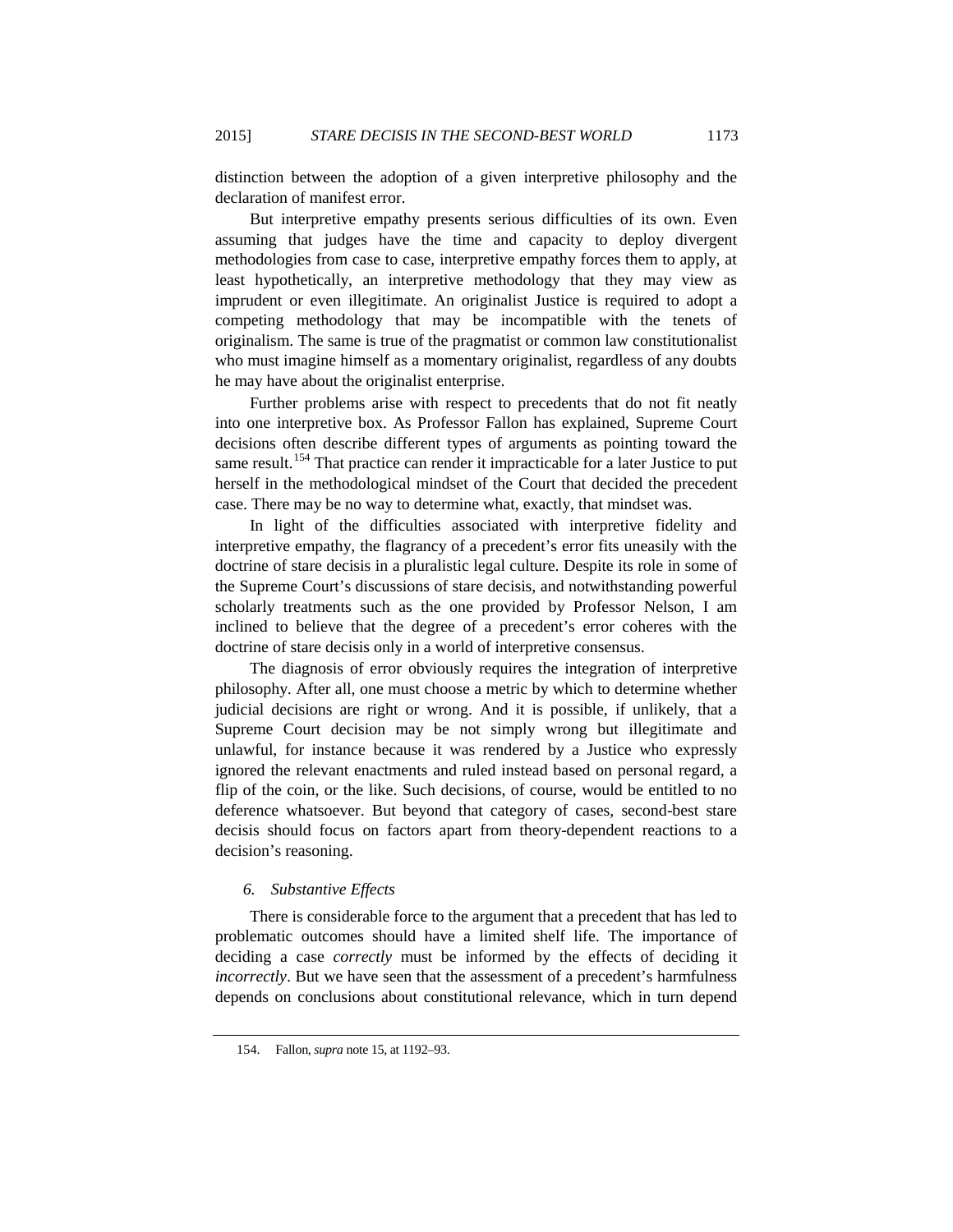on theories of constitutional interpretation.<sup>[155](#page-35-0)</sup> Substantive assessments—and the methodological choices they reflect—are unsuitable for a world of interpretive disagreement. Second-best stare decisis responds by excluding substantive effects from the overruling calculus in the ordinary course.

This argument does not imply that substantive effects must be irrelevant to determining whether a precedent is wrong. The essence of interpretive pluralism is the pervasiveness of competing beliefs regarding the appropriate ends of legal interpretation. By excising substantive effects from the analysis of whether a flawed precedent should be overruled, second-best stare decisis accepts the prevalence of pluralism. In selecting the best interpretation of a disputed constitutional provision, judges will continue to disagree about the types of benefits and harms that are legally relevant. Second-best stare decisis simply prevents those disagreements from reemerging when considering whether a flawed precedent should be retained or jettisoned.

Treating substantive effects as inapposite reflects a compromise that cuts across methodological and ideological lines. Judges who would otherwise be inclined to view a precedent's injustice or inefficacy as a reason for overruling will need to set those factors aside in recognizing the challenges posed by pluralism. Similarly, judges who emphasize factors such as popular sovereignty will need to relinquish the idea that precedents are in greater need of overruling when they impede democratic self-government; the primacy of popular sovereignty is not a norm that applies across interpretive methodologies.<sup>[156](#page-35-1)</sup> The same is true for those who would determine a precedent's durability by referring to principles of consequentialist analysis.<sup>[157](#page-35-2)</sup> Conclusions about the salient effects of flawed decisions can serve as the basis for declaring a precedent to be erroneous (or for resolving a case of first impression), but they are generally barred from the inquiry into a precedent's durability. Rather than drawing on the substantive value of interpreting the Constitution correctly, second-best stare decisis revolves around factors whose application can be cordoned off from disputes over interpretive theory.

Disregard of substantive effects thus characterizes the ordinary course of second-best stare decisis. But the ordinary course is not the only course. I am inclined to believe that there is a category of exceptional situations in which a precedent's substantive effects may play a role in the second-best analysis. Cases may occasionally arise in which a judge perceives an overwhelming justification for renouncing a precedent due to its substantive effects. The common law constitutionalist might view a precedent as deeply immoral. The pragmatist might view a precedent as creating disastrous results in terms of its practical effects. The popular sovereignty originalist might view a precedent as

<span id="page-35-1"></span><span id="page-35-0"></span><sup>155.</sup> *See supra* Part I.A.

<sup>156.</sup> *Cf.* Lash, *supra* not[e 24,](#page-9-7) at 1456–57.

<span id="page-35-2"></span><sup>157.</sup> *Cf.* MCGINNIS & RAPPAPORT, *supra* not[e 27,](#page-9-8) at 175.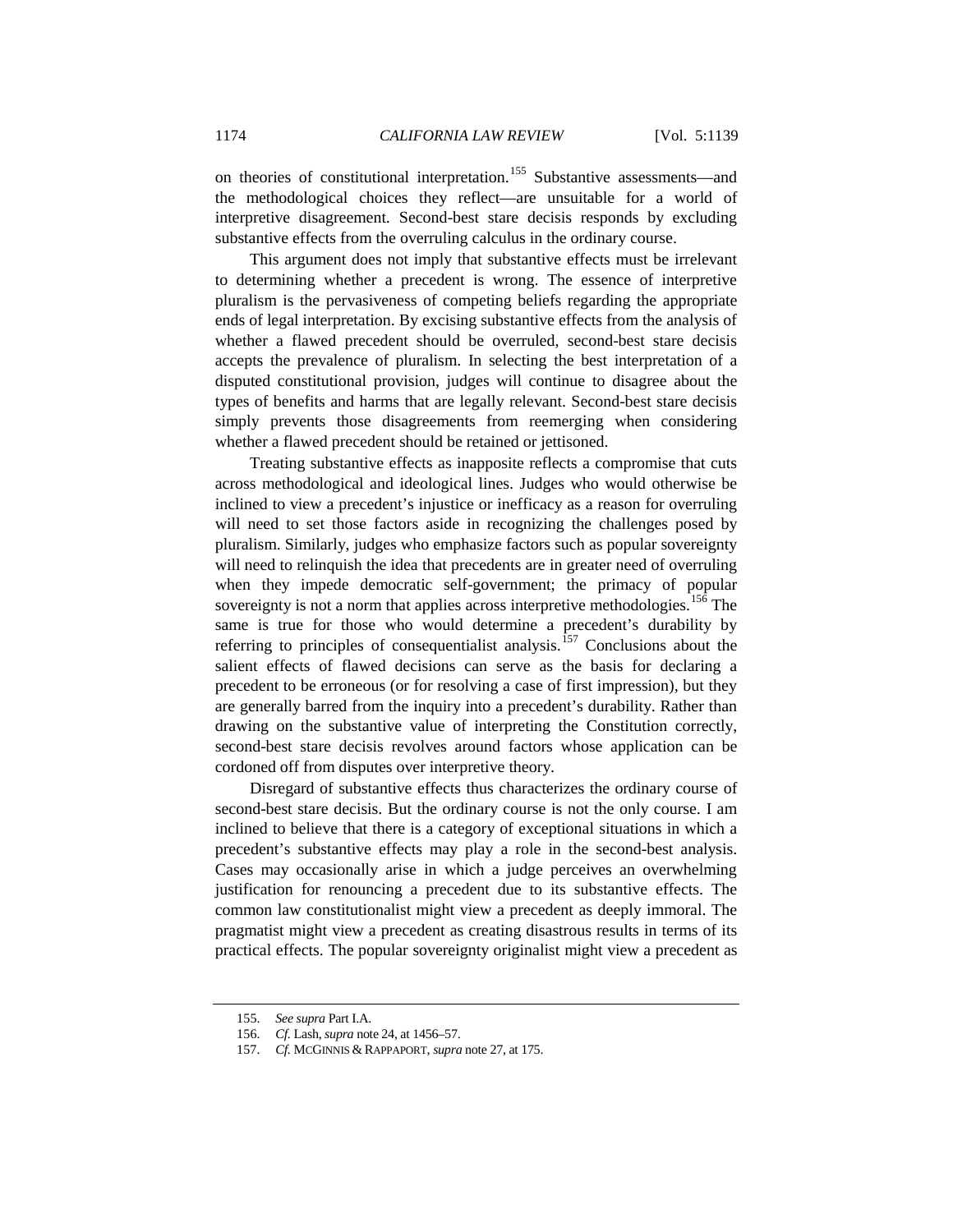severely impairing the authority of the people. The rule of law originalist might view a precedent as a stunning affront to judicial constraint.

Despite its general exclusion of substantive effects, second-best stare decisis can accept the legitimacy of substantive considerations in these exceptional cases. Fidelity to precedent is not an absolute. It is a presumption, one subject to override when certain criteria are met. In most cases, those criteria should exclude a precedent's substantive effects to prevent stare decisis from collapsing into debates over interpretive philosophy. At the same time, by ensuring that most disputes over precedent will be resolved without reference to substantive effects, second-best stare decisis can permit exceptional cases in which substantive effects are relevant without jeopardizing the larger project of accommodating the treatment of precedent to a pluralistic world.

The key is ensuring that attention to substantive effects remains the exception rather than the norm. Invoking substantive considerations to justify an overruling triggers a corresponding obligation to imagine what the consequences would be if one's judicial colleagues were to behave in the same way with respect to precedents that they view as severely problematic.<sup>[158](#page-36-0)</sup> This type of aggregated analysis should sharply limit the category of cases in which substantive considerations are relevant. The citation of substantive effects must be extraordinary rather than commonplace.<sup>[159](#page-36-1)</sup>

For example, even under the second-best approach, a Supreme Court Justice could leave open the possibility that considerations of morality can be relevant to the durability of precedent. But she would reserve those considerations for extreme cases rather than allowing them to affect the treatment of precedent in every constitutional dispute.<sup>[160](#page-36-2)</sup> A different Justice might determine that precedents posing a substantial threat to popular sovereignty—for example, by inhibiting the free elections necessary for meaningful self-government—should be overturned based on their substantive effects.<sup>[161](#page-36-3)</sup> Yet second-best stare decisis forecloses the broader conclusion that *all* precedents that impair popular sovereignty should be subject to reconsideration. While such an approach may be legitimate in a world of interpretive consensus, it fails under conditions of interpretive pluralism.

<span id="page-36-4"></span><span id="page-36-0"></span><sup>158.</sup> *Cf.* BREYER, *supra* note [22,](#page-8-6) at 155 (discussing the importance of recognizing the "psychological factors" that make it "difficult to remain faithful to a decision with which" one disagrees).

<span id="page-36-1"></span><sup>159.</sup> Note that legitimizing substantive considerations in exceptional cases is not the same as allowing the overruling of precedents that are "manifestly" or "clearly" erroneous. Even a precedent that is not manifestly or clearly wrong may have substantive ramifications that are extraordinarily bad.

<span id="page-36-2"></span><sup>160.</sup> *Cf.* David A. Strauss, *Common Law Constitutional Interpretation*, 63 U. CHI. L. REV. 877, 895 (1996) (defending departures from traditionally accepted practices in light of reasons including a belief that a practice "is terribly wrong").

<span id="page-36-3"></span><sup>161.</sup> *Cf.* Lash, *supra* note [34,](#page-10-9) at 2217 ("An erroneous failure of the Court to intervene in order to protect the democratic process falls outside the category of precedents that can benefit from the application of stare decisis.").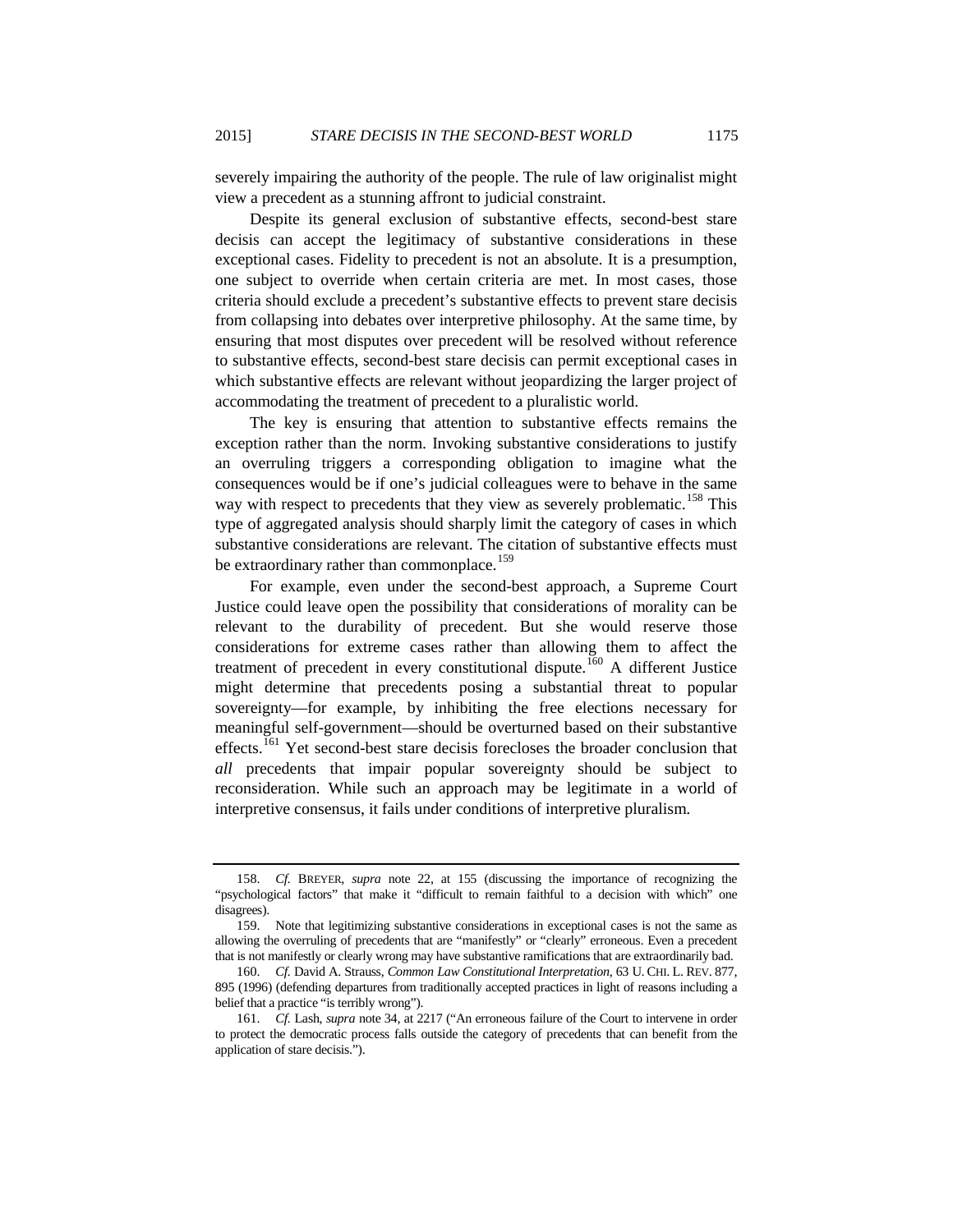The exception for substantive effects makes second-best stare decisis more plausible in practical terms. Some (or all) Supreme Court Justices might well balk at promising to uphold even the worst of the worst precedents unless they can find a factual mistake or workability problem. The substantive-effects exception gives those Justices a safety valve for handling the most troubling cases, removing a serious obstacle to the adoption of second-best stare decisis. The exception also provides space for correcting the judiciary's most harmful (however that concept is defined) mistakes without creating pressure to distort the ordinary tools of stare decisis analysis. So long as substance-based overrulings are limited to rare and exceptional situations, they do not threaten the enterprise of second-best stare decisis. Stare decisis operates as it should: as a strong presumption that yields when the countervailing considerations are truly compelling.

#### *7. Constructing the Second-Best Doctrine*

The previous Subsections provide a framework for putting second-best stare decisis into practice. On one hand, there is inquiry into a precedent's procedural workability and the accuracy of its factual claims. Those factors can justify overruling a flawed precedent. They define, in other words, the importance of getting the law *right* within the context of second-best stare decisis. On the other hand is the disruption of reliance expectations that an overruling is likely to cause. The prospect of disruption informs the value of allowing the law to remain *settled*. Finally, in exceptional cases an overruling may be justified by a precedent's disastrous effects as viewed through a particular methodological lens.

The second-best approach builds on the factors that have formed the core of stare decisis as set forth in *Casey*, the Supreme Court's most prominent exposition of the doctrine. The pivotal difference between the existing account of stare decisis and the second-best approach is the latter's introduction of doctrinal revisions designed to alleviate the problems posed by interpretive disagreement. Under second-best stare decisis, a decision that is unworkable or that rests on a factual inaccuracy loses its presumptive claim to deference. In the vernacular of the Supreme Court, these conditions are "special justifications" that warrant overruling the precedent.<sup>[162](#page-37-0)</sup> The inquiry then turns to whether, notwithstanding the presence of a sufficient justification for overruling, the precedent should be retained for the sake of protecting reliance expectations.

<span id="page-37-0"></span><sup>162.</sup> *See, e.g.*, Michigan v. Bay Mills Indian Cmty., 134 S. Ct. 2024, 2036 (2014) ("[T]his Court has always held that 'any departure' from the doctrine [of stare decisis] 'demands special justification.'" (citation omitted)).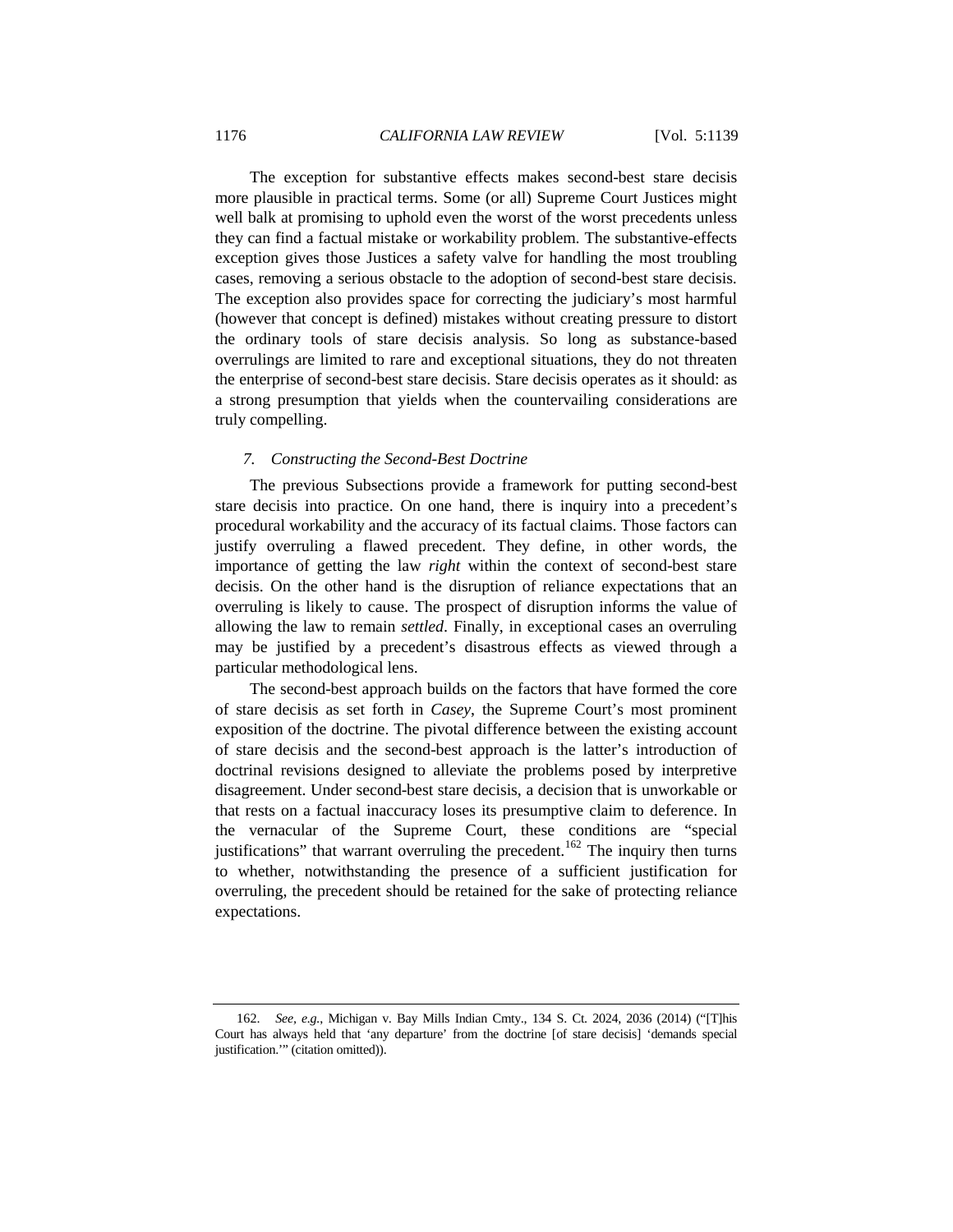<span id="page-38-0"></span>Like the Supreme Court's existing doctrine, second-best stare decisis requires comparing incommensurable values.<sup>[163](#page-38-1)</sup> As Caleb Nelson notes, asking judges to "compare the harms of instability" to "the harms of inaccuracy" calls to mind Justice Scalia's reference to asking "'whether a particular line is longer than a particular rock is heavy."<sup>[164](#page-38-2)</sup> Still, comparing incommensurables is a familiar feature of legal practice, bearing on questions like how the freedom of speech interacts with safety and security<sup>[165](#page-38-3)</sup> and how equal protection interacts with educational diversity.<sup>[166](#page-38-4)</sup> To be effective, second-best stare decisis need not avoid such comparisons altogether.<sup>[167](#page-38-5)</sup> It need only keep them distinct from disputes over interpretive methodology. Different judges will sometimes reach different conclusions about whether a precedent is, for instance, so unworkable as to justify its overruling, notwithstanding the disruption that is likely to ensue. But under the second-best approach, the terms of the debate are uniform, and they transcend methodological disputes.

I have also suggested the compatibility of second-best stare decisis with a narrow exception that allows the overruling of cases whose substantive effects are—from the standpoint of an individual judge applying her own interpretive methodology—too detrimental to tolerate. This exception permits the consideration of a precedent's substantive effects in extraordinary cases. At the same time, it underscores that substantive effects are irrelevant to stare decises in the ordinary course.

Finally, I note that the Supreme Court occasionally populates the doctrine of stare decisis with considerations other than the ones I have addressed. They include a precedent's age, the voting margin by which it was decided, and beyond.<sup>[168](#page-38-6)</sup> This Article has begun the inquiry into second-best stare decisis by focusing on workability, factual accuracy, reliance, and jurisprudential

<span id="page-38-1"></span><sup>163.</sup> *See* Fallon, *supra* note 70, at 1239 ("Incommensurability obtains when there are competing conceptions of what the arguments within a particular category properly refer to."); Cass R. Sunstein, *Incommensurability and Valuation in Law*, 92 MICH. L. REV. 779, 796 (1994) ("Incommensurability occurs when the relevant goods cannot be aligned along a single metric without doing violence to our considered judgments about how these goods are best characterized." (emphasis omitted)).

<span id="page-38-2"></span><sup>164.</sup> Nelson, *supra* note [145,](#page-32-0) at 63 (quoting *Bendix Autolite Corp. v. Midwesco Enters.*, 486 U.S. 888, 897 (1988) (Scalia, J., concurring)).

<span id="page-38-3"></span><sup>165.</sup> *See, e.g.*, Wood v. Moss, 134 S. Ct. 2056, 2061 (2014) ("The First Amendment . . . disfavors viewpoint-based discrimination. . . . But safeguarding the President is also of overwhelming importance in our constitutional system.").

<span id="page-38-4"></span><sup>166.</sup> Grutter v. Bollinger, 539 U.S. 306, 326 (2003) (noting that racial "classifications are constitutional only if they are narrowly tailored to further compelling governmental interests"); *cf.* Fallon, *supra* note 70, at 1239 n.226 ("Even though the claims about the original understanding may be incommensurable with claims about current meaning, the two conceptions can be usefully and rationally compared and a judgment made to prefer one or the other.").

<span id="page-38-5"></span><sup>167.</sup> *Cf.* Sunstein, *supra* note [163,](#page-38-0) at 798 ("Incommensurability need not entail incomparability.").

<span id="page-38-6"></span><sup>168</sup>*. See* Kozel, *supra* note [102,](#page-22-7) at 416–49 (discussing the various factors); Montejo v. Louisiana, 556 U.S. 778, 793 (2009) (considering a precedent's antiquity); Payne v. Tennessee, 501 U.S. 808, 828–29 (1991) (discussing voting margins and the presence of "spirited dissents").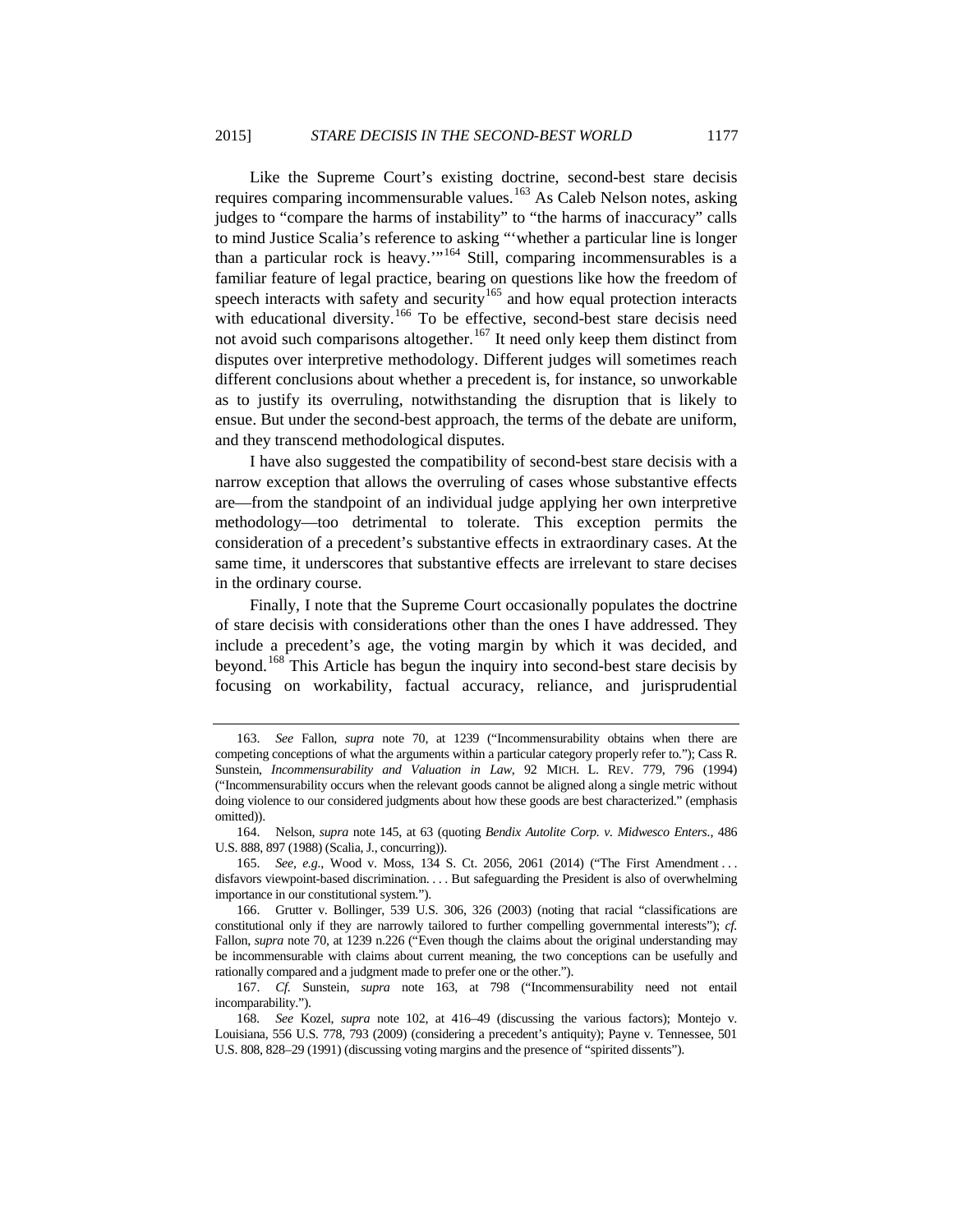coherence in light of the centrality of those factors to *Casey*, which continues to represent the Court's most significant overview of the doctrine. I have also described the role of a precedent's degree of wrongness and substantive effects, on the rationale that those factors tend to crop up—sometimes implicitly—in cases involving the durability of precedent. Notwithstanding these focal points, I do not mean to suggest that no other factors bearing on the durability of precedent are suitable for second-best stare decisis. I leave open the possibility that some such factors may exist, so long as they derive their content from sources other than interpretive methodology.

# *B. Structural Solution*

The previous Section explained how the inquiry into precedential strength can be tailored for the second-best world through a series of revisions to the content of stare decisis *doctrine*. This Section offers an alternative approach focused on the *structure* of judicial decision making: a supermajority voting requirement for the overruling of precedent.<sup>[169](#page-39-0)</sup>

# *1. Supermajority Stare Decisis*

Requiring a supermajority vote to overrule precedent is a simple mechanism for responding to the problems of interpretive pluralism. Rather than revising the doctrine of stare decisis to make it suitable for the second-best world, the supermajority approach permits the consideration of any factor from workability to factual integrity to all manner of substantive effects—that a Supreme Court Justice deems relevant to a precedent's durability. But by increasing the number of Justices whose votes are needed to overrule a precedent, the supermajority requirement raises the probability that the Court's collective decision to overrule will bridge methodological divides. In a world of pluralism, it will often be difficult to cobble together a supermajority to overrule a precedent unless the precedent is unacceptable from multiple methodological perspectives. Depending on the composition of the Supreme Court, building even a five-Justice majority may require considerable compromise. As the requisite number of votes rises to six or seven, it becomes decreasingly likely that a majority coalition could overrule a precedent without drawing together adherents of competing methodological schools. By preserving precedents absent supermajoritarian disapproval, second-best stare decisis reduces the impact of interpretive vacillation. A supermajority requirement would foreclose five-to-four overrulings of the sort that occurred

<span id="page-39-0"></span><sup>169.</sup> *Cf.* Jacob E. Gersen & Adrian Vermeule, Chevron *as a Voting Rule*, 116 YALE L.J. 676, 682 (2007) (imagining a rule whereby a "precedent decision must be followed unless overruled by a supermajority vote or even a unanimous vote of the later court").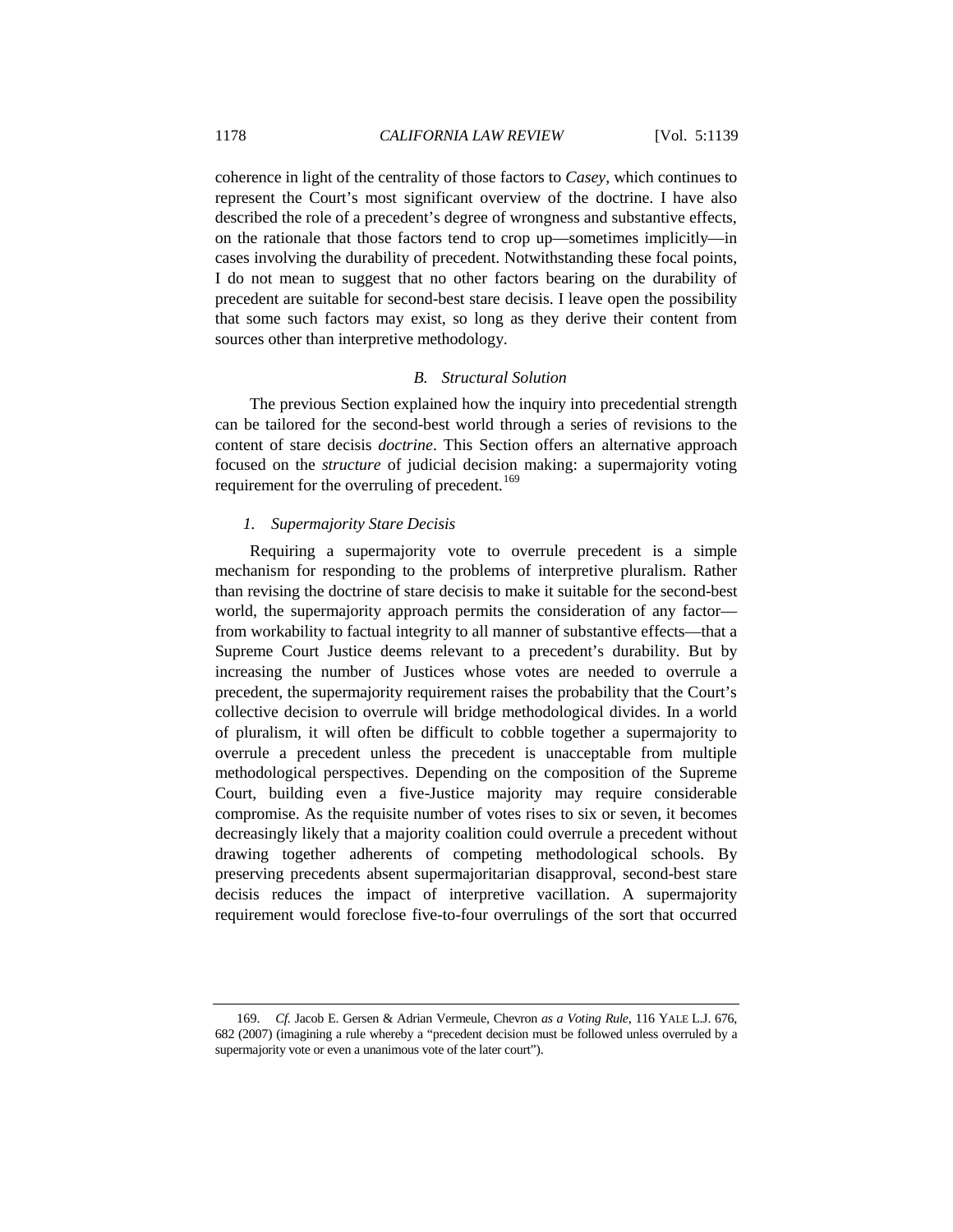in recent cases like *Citizens United v. FEC* (corporate electioneering)<sup>[170](#page-40-0)</sup> and *Alleyne v. United States* (mandatory minimum sentences). [171](#page-40-1)

Supermajority stare decisis resembles the approach laid out by Jacob Gersen and Adrian Vermeule in their examination of the *Chevron* rule.<sup>[172](#page-40-2)</sup> They emphasize the conceptual problems that arise when "individual decisionmakers are charged with internalizing a legal norm of deference that is conceptually ill defined and that cuts against both their individual judgments of what is best and their biases and prejudices."<sup>[173](#page-40-3)</sup> Instead of asking individual judges to defer to administrative agencies, Professors Gersen and Vermeule would have courts uphold agency decisions absent a supermajoritarian judicial override. Through the use of supermajority rules, deference becomes "an emergent property of the aggregate vote, rather than of individual decisions."<sup>[174](#page-40-4)</sup> While their focus is administrative law, Professors Gersen and Vermeule briefly extend their claims to the operation of stare decisis, where a supermajority requirement could "avoid[] the inevitable uncertainty involved in lumpy linguistic formulations like 'strong' and 'super-strong' deference accorded to prior judicial decisions."[175](#page-40-5)

The structural version of second-best stare decisis embraces a similar rule while emphasizing a different rationale: the need for circumventing methodological pluralism. Under the supermajority approach to stare decisis, each Justice makes her own decision about the durability of precedent. The Justices' votes are aggregated, but their analyses remain personal and distinctive. As with the doctrinal version of second-best stare decisis, a likely effect of adopting a supermajority-voting rule is a reduction in the number of overrulings. Yet that result—while consistent with the Justices' description of stare decisis as the rule rather than the exception<sup>[176](#page-40-6)</sup>—is less important than the creation of a structural framework that increases the conceptual distance between the durability of precedents and the cycling of prevailing interpretive methodologies.

# *2. Implementation*

There are two ways that a tribunal such as the U.S. Supreme Court might implement supermajority stare decisis. First, the Court could adopt the requirement through its case law and internal practices. Second, the Court could formally amend its operating rules.<sup>[177](#page-40-7)</sup> Templates exist for both

<span id="page-40-0"></span><sup>170.</sup> 558 U.S. 310 (2010).

<sup>171.</sup> 133 S. Ct. 2151 (2013).

<sup>172.</sup> *See* Chevron, U.S.A. Inc. v. Nat. Res. Def. Council, Inc., 467 U.S. 837 (1984).

<sup>173.</sup> Gersen & Vermeule, *supra* not[e 161,](#page-36-4) at 685.

<sup>174.</sup> *Id.*

<sup>175.</sup> *Id.* at 706 n.60. 176. *See supra* Part III.

<span id="page-40-7"></span><span id="page-40-6"></span><span id="page-40-5"></span><span id="page-40-4"></span><span id="page-40-3"></span><span id="page-40-2"></span><span id="page-40-1"></span><sup>177.</sup> On the Supreme Court's rulemaking authority, see 28 U.S.C. § 2071(a) (2012) ("The Supreme Court and all courts established by Act of Congress may from time to time prescribe rules for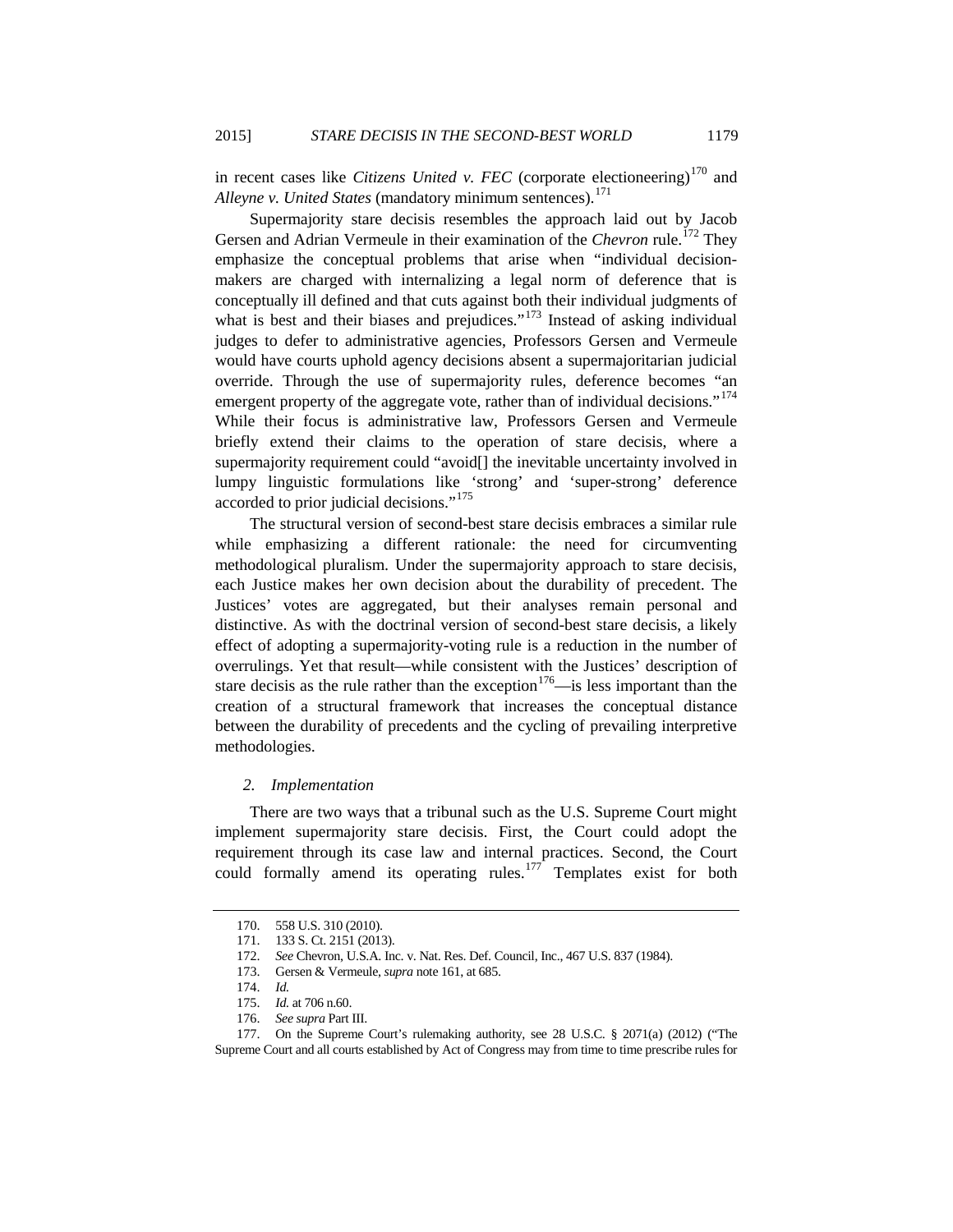approaches. The "Rule of Four" regarding the votes necessary for certiorari does not appear in the Court's formal rules.[178](#page-41-0) Similarly, the *Marks* principle, which governs the binding effect of fractured Supreme Court decisions, developed out of the Court's case  $law$ .<sup>[179](#page-41-1)</sup> By contrast, the factors that are relevant to granting certiorari are spelled out in the Court's official rules.<sup>[180](#page-41-2)</sup> And the Court's quorum requirements are included in its rules (and set by statute). $^{181}$  $^{181}$  $^{181}$ 

Though both options are defensible, the safer course for implementing the supermajority-voting requirement is a formal revision to the Court's rules. After the rules were updated, the requirements for overruling would be unmistakably clear to future Justices and other stakeholders—not unlike the U.K. House of Lords' decision in 1966 to alter its treatment of precedent through the issuance of a Practice Statement.<sup>[182](#page-41-4)</sup> Following a rule change, there would be little chance that a five-Justice majority might depart from the supermajority requirement within the confines of a significant or controversial case. Cases would come and go, but the supermajority requirement would remain in place unless and until the Supreme Court formally removed it.<sup>[183](#page-41-5)</sup>

## *3. The Move Toward Minimalism*

In evaluating supermajority stare decisis, it is important to consider its potential effects on the composition of judicial opinions. If there were a supermajority of Supreme Court Justices belonging to a single methodological school, the Court could explain its justifications for overruling in considerable depth notwithstanding the requirement of supermajority approval. In periods of pluralism, however, there may be no unified theory that encompasses the

the conduct of their business."); *cf.* Jed Shugerman, *A Six-Three Rule: Reviving Consensus and Deference on the Supreme Court*, 37 GA. L. REV. 893, 951–53 (2003) (discussing the potential options for requiring a supermajority vote in order to invalidate legislative action). I am putting aside the possibility that Congress might wish to impose its own precedent rules on the Court. For discussions of congressional control over the doctrine of stare decisis, compare Michael Stokes Paulsen, *Abrogating Stare Decisis by Statute: May Congress Remove the Precedential Effect of* Roe *and* Casey*?*, 109 YALE L.J. 1535 (2000), with Richard H. Fallon, Jr., *Stare Decisis and the Constitution: An Essay on Constitutional Methodology*, 76 N.Y.U. L. REV. 570 (2001).

<span id="page-41-0"></span><sup>178.</sup> On the Rule of Four generally, see, for example, Richard L. Revesz & Pamela S. Karlan, *Nonmajority Rules and the Supreme Court*, 136 U. PA. L. REV. 1067, 1068–73 (1988).

<span id="page-41-1"></span><sup>179.</sup> Marks v. United States, 430 U.S. 188, 193 (1977) ("When a fragmented Court decides a case and no single rationale explaining the result enjoys the assent of five Justices, 'the holding of the Court may be viewed as that position taken by those Members who concurred in the judgments on the narrowest grounds.'" (quoting *Gregg v. Georgia*, 428 U.S. 153, 169 n.15 (1976))).

<sup>180.</sup> *See* SUP. CT. R. 10.

<sup>181.</sup> *See* SUP. CT. R. 4.

<span id="page-41-4"></span><span id="page-41-3"></span><span id="page-41-2"></span><sup>182.</sup> *See* DUXBURY, *supra* note [42,](#page-11-10) at 129 ("[B]y issuing something akin to a legal press release, the House drew far more attention to its action than would likely have been the case if it had departed from [its prior approach to precedent] in the course of a judgment . . . ." (internal footnote omitted)).

<span id="page-41-5"></span><sup>183.</sup> This discussion assumes arguendo that the Constitution does not limit the Supreme Court's ability to determine its internal voting procedures.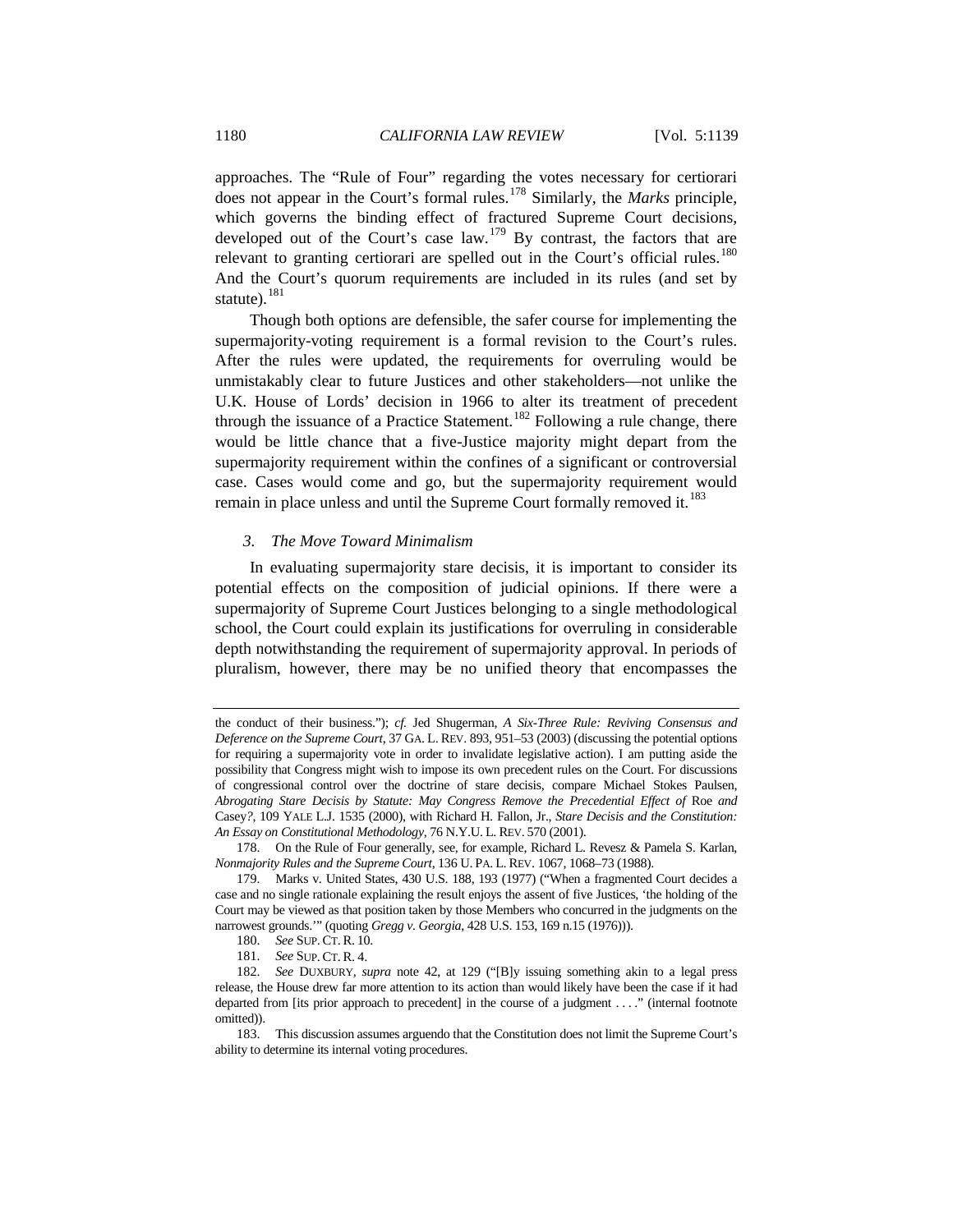various reasons why different Justices opted to overrule a precedent. Instead, we would expect the Court's majority opinions to exhibit a minimalist approach to stare decisis.<sup>[184](#page-42-0)</sup>

So long as there is agreement regarding the result, minimalist courts can dispense with theoretical wrangling in the interest of reaching resolution.<sup>[185](#page-42-1)</sup> As applied to second-best stare decisis, a minimalist approach would lead to joint decisions regarding the durability of precedent without the need for deeply theorized discussions about what makes a precedent vulnerable to overruling. The collective problems posed by interpretive pluralism would not stand in the way of collective pronouncements regarding the fate of precedent. Indeed, Cass Sunstein, who is one of minimalism's leading expositors, describes minimalism as a response to (among other things) pluralism.<sup>[186](#page-42-2)</sup>

Minimalists tend to avoid "abstract theories."<sup>[187](#page-42-3)</sup> They focus on "concrete" outcomes" that are acceptable to judges of varying interpretive stripes.<sup>[188](#page-42-4)</sup> Minimalism's endgame is the construction of "[i]ncompletely theorized agreements."<sup>[189](#page-42-5)</sup> Judges may not agree "all the way down,"<sup>[190](#page-42-6)</sup> but they can act collectively based on the beliefs they *do* share. Through the fashioning of incompletely theorized agreements, judges evince a healthy "reluctance to challenge the basic commitments of one's fellow citizens when it is not necessary to do so."<sup>[191](#page-42-7)</sup>

The introduction of a supermajority requirement for overruling could amplify the role of incompletely theorized agreements in constitutional adjudication. Increasing the number of Justices whose votes are required to overrule a precedent leads to a corresponding increase in the chances that some Justices whose votes are necessary for overruling will disagree with each other on matters of interpretive methodology. Justices from different methodological schools could agree that a precedent should be overruled, but each Justice might have a distinctive view of the underlying theory that justifies the overruling. Rather than declaring an impasse, the Justices would take a minimalist approach by joining together to support a collective opinion that renounces the applicable precedent without seeking to furnish a comprehensive or highly detailed rationale.

<span id="page-42-0"></span><sup>184.</sup> *See* CASS R. SUNSTEIN, ONE CASE AT A TIME: JUDICIAL MINIMALISM ON THE SUPREME COURT 3–4 (1999) (defining minimalism as "the phenomenon of saying no more than necessary to justify an outcome, and leaving as much as possible undecided").

<span id="page-42-5"></span><span id="page-42-4"></span><span id="page-42-3"></span><span id="page-42-2"></span><span id="page-42-1"></span><sup>185.</sup> *See id.* at 57 ("As a practical matter, minimalism may be the only possible route for a multimember tribunal, which may be incapable of bridging its many disagreements, and which may be able to converge only on a minimal ruling.").

<sup>186.</sup> *See id.*

<sup>187.</sup> *Id.* at 13.

<sup>188.</sup> *Id.*

<sup>189.</sup> *Id.* at 13–14.

<sup>190.</sup> *Cf.* STEPHEN W. HAWKING, A BRIEF HISTORY OF TIME 1 (1988).

<span id="page-42-7"></span><span id="page-42-6"></span><sup>191.</sup> SUNSTEIN,*supra* note 184, at 50–51.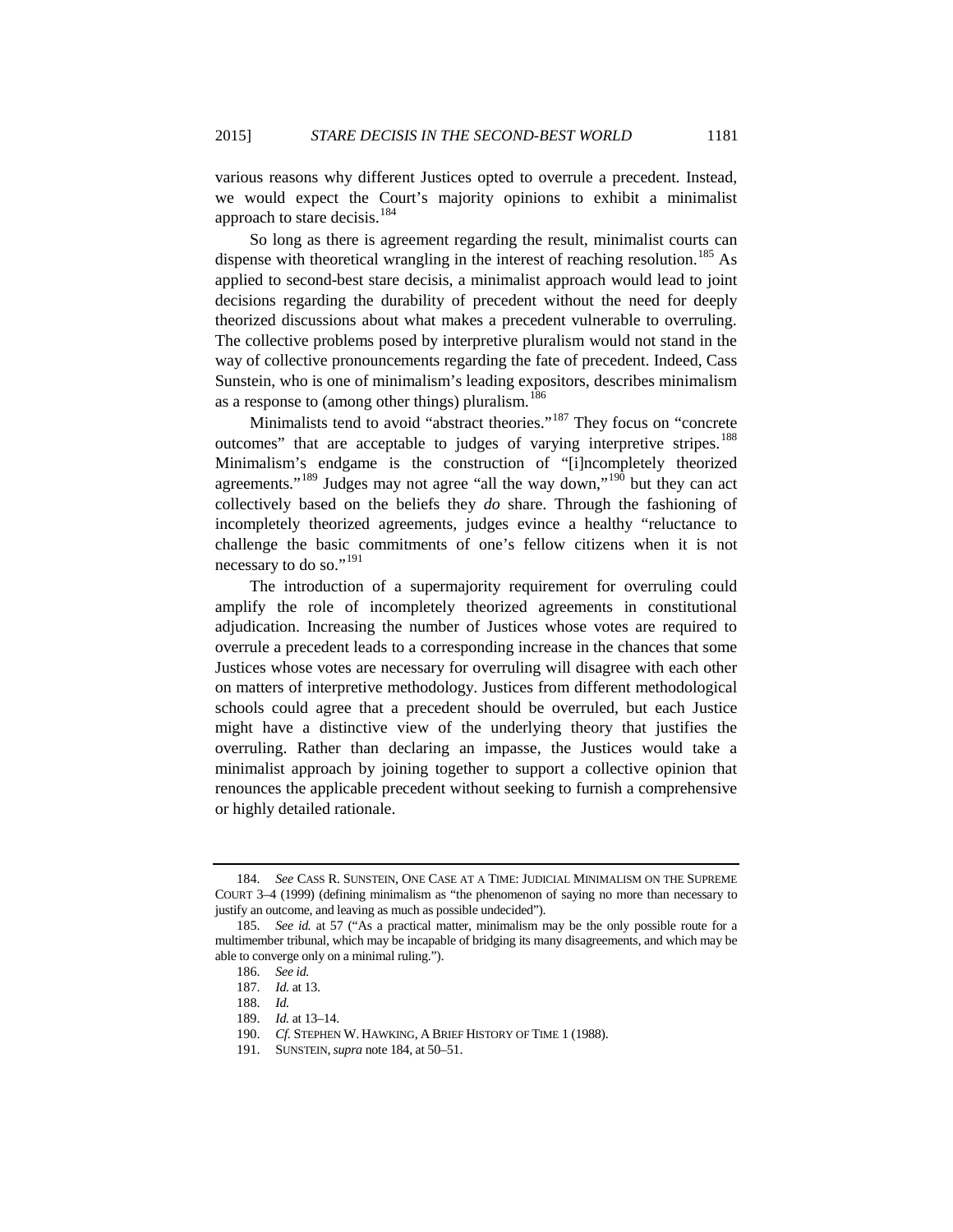# *C. Comparing the Doctrinal and Structural Approaches*

Notwithstanding their shared attention to the challenges posed by interpretive pluralism, the doctrinal and structural versions of second-best stare decisis differ dramatically. The doctrinal approach draws on the distinction between considerations that can operate independently of interpretive methodology and considerations that cannot. As applied to the Supreme Court, the structural approach avoids the need for making any such distinction by increasing the number of Justices whose votes are required to overrule a precedent.

The supermajority requirement implies that the overruling of precedent is essentially a matter of judicial will—of "having the votes." Each Justice is at liberty to take into account whatever considerations she wishes and to defer to her successors as much or as little as she likes. Deference to the past occurs through the aggregation of multiple Justices' behaviors. The doctrinal approach operates differently. It asks the individual Justice to subordinate her views in order to keep faith with the Court's institutional history.

While the structural approach has the advantage of simplicity, I view the doctrinal approach as superior due to its promotion of judicial impersonality.<sup>[192](#page-43-0)</sup> Even against the backdrop of a supermajority voting requirement, if Justices invoke stare decisis to defend precedents they like but withhold deference from precedents they disapprove, stare decisis loses its claim to emphasizing the Court's nature as a unified whole rather than an accumulation of individuals. Nevertheless, for those who are inclined to challenge this sentiment—perhaps because they are willing to trade some impersonality for an added degree of simplicity, or because they doubt the ability of any doctrine to operate independently of interpretive philosophy—the structural approach deserves consideration as an alternative response to pluralism.<sup>[193](#page-43-1)</sup>

#### V.

# SECOND-BEST STARE DECISIS AND PRECEDENTIAL SCOPE

Thinking about the strength of precedent in isolation is incomplete. Even the most powerful precedents become nonconstraining if future judges can easily distinguish them. A system of stare decisis is only as reliable as its concept of precedential scope. There must be preexisting rules for determining when precedents apply and when they do not. Without such rules, precedents

<span id="page-43-0"></span><sup>192.</sup> On other potential arguments against adopting a supermajority requirement for the overruling of precedent, see GERHARDT,*supra* not[e 134,](#page-29-4) at 105–06.

<span id="page-43-1"></span><sup>193.</sup> It is also possible to combine the doctrinal and structural approaches by requiring a supermajority vote while excluding certain issues from the stare decisis calculus. Such an approach would sacrifice the simplicity of the pure structural approach. Still, it could be attractive if one were to conclude that, even after the doctrinal revisions to stare decisis that I have set forth, the incidence of overruling remained too frequent. Under that scenario, integration of the supermajority requirement would preserve the doctrinal revisions of second-best stare decisis while reducing the likelihood that any particular precedent would be overruled.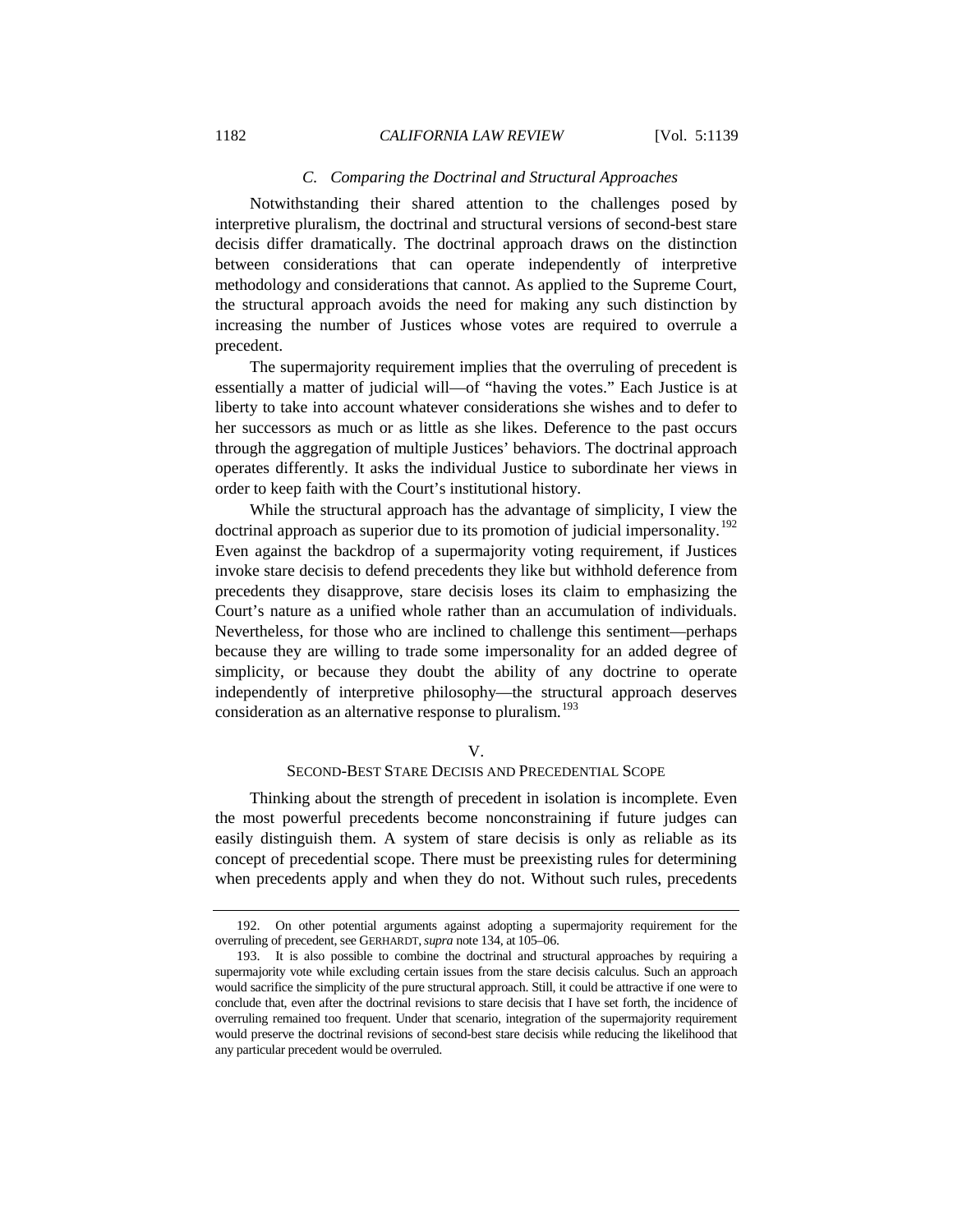lose much of their constraining force regardless of how resistant they are to express overruling.

The Supreme Court often characterizes precedents' binding effect as arising not only from their results, but also from their articulated rules and supporting reasons.<sup>[194](#page-44-0)</sup> At the same time, the Court has remained attentive to the distinction between holdings and dicta.<sup>[195](#page-44-1)</sup> The picture that emerges is, roughly, one in which broad statements of rules, reasons, and doctrinal frameworks often receive deference while judicial asides and counterfactuals usually do not.<sup>[196](#page-44-2)</sup> Yet as explained above,<sup>[197](#page-44-3)</sup> the Court's practice has been uneven. Despite its tendency to accord deference to rules and reasons in addition to results, the Court occasionally treats supporting rationales as dispensable.<sup>[198](#page-44-4)</sup> It has also suggested that certain types of dicta can, through factors such as their indicia of deliberation, establish some warrant of deference.<sup>[199](#page-44-5)</sup>

The initial step in revising the treatment of precedential scope is smoothing out these inconsistencies. But there must also be a deeper layer to the analysis. The implications of precedential scope are bound up with theoretical commitments and constitutional understandings. When there are nine different Justices applying (potentially) nine different interpretive theories, the likelihood of achieving consensus regarding the definition of precedent is low. The prospect is all the worse when the Court is viewed as an institution continuing over time, such that even the momentary emergence of consensus might give way to a different perspective at some later date.

This Part proposes a second-best approach to precedential scope designed to enhance consistency and coherence notwithstanding the reality of interpretive pluralism. Drawing on the Supreme Court's existing jurisprudence, I suggest three principles for defining a precedent's scope of applicability. The goals are to facilitate adjudication pursuant to general rules and promote respect for the Court's status as an enduring institution, while at the same time rejecting the notion that every utterance contained within a judicial opinion warrants deference going forward.

# *A. Rules*

The first question is whether a judicial opinion sets a precedent for a rule of decision as opposed to the specific application of law to concrete facts. There appears to be agreement among Supreme Court Justices about the Court's ability to articulate rules infused with binding force. The Justices commonly formulate rules that seem designed to guide future adjudication in

<span id="page-44-1"></span><span id="page-44-0"></span><sup>194.</sup> *See* Kozel, *supra* not[e 41,](#page-11-0) at 194–97.

<sup>195.</sup> *See id.* at 187–88.

<span id="page-44-3"></span><span id="page-44-2"></span><sup>196.</sup> *See id.* at 190–97.

<sup>197.</sup> *See supra* Part I.B.

<sup>198.</sup> *See, e.g.*, United States v. Stevens, 559 U.S. 460, 471 (2010).

<span id="page-44-5"></span><span id="page-44-4"></span><sup>199.</sup> *See* Kappos v. Hyatt, 132 S. Ct. 1690, 1699 (2012).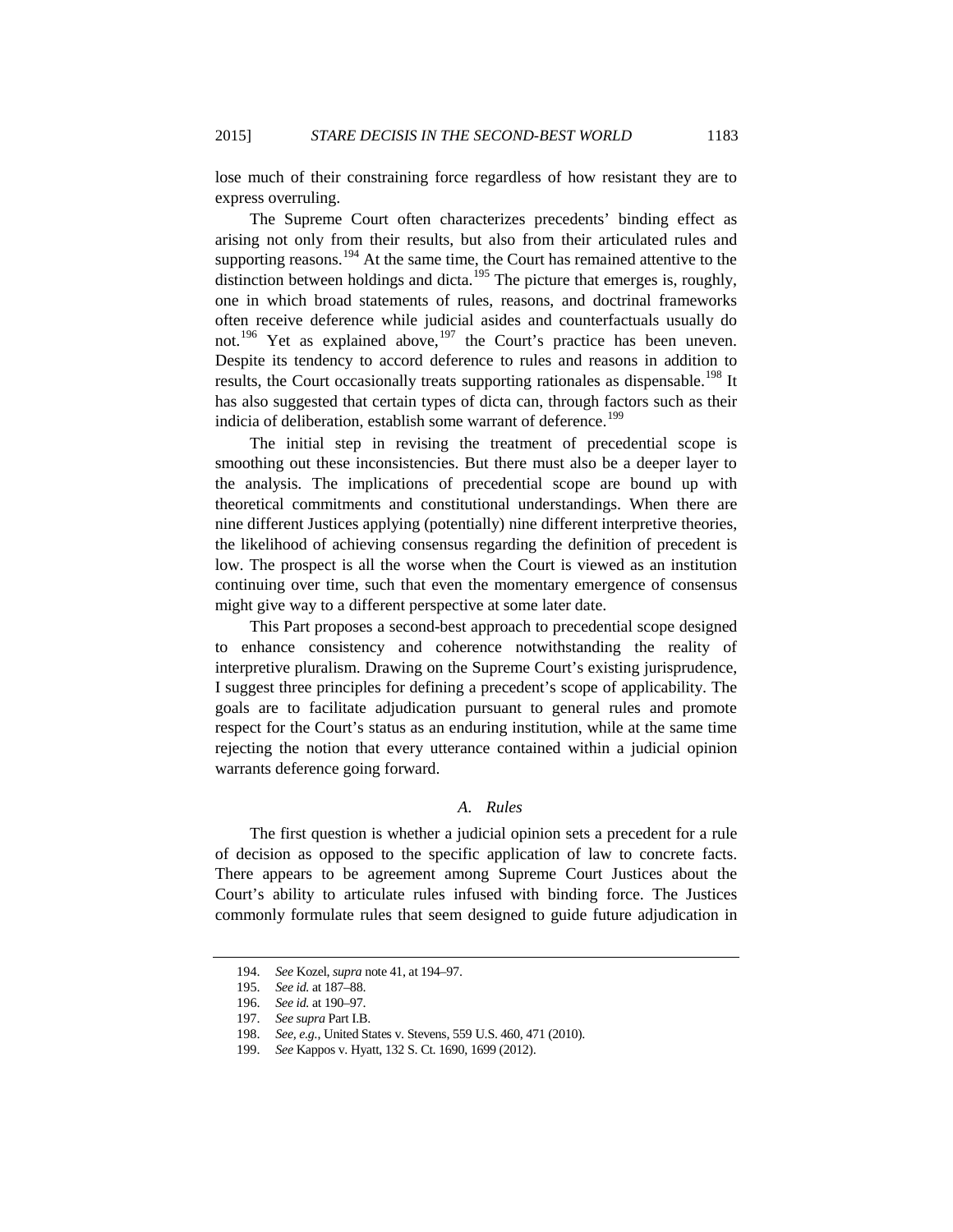the lower courts and the Supreme Court itself, and those rules receive deference in due course. Sometimes the rules are relatively targeted, such as a mandate to apply strict scrutiny to content-based restrictions on speech. Other times the rules take the shape of broader doctrinal frameworks, such as the protocol for determining whether an aspect of the Bill of Rights is incorporated against the states.<sup>[200](#page-45-0)</sup> Either way, deference is often treated as attaching to the Court's broad rules of decision. The rationale behind this practice seems clear enough. Withholding deference from judicial rules risks impeding the development of a systematic, continuous framework of law.<sup>[201](#page-45-1)</sup>

In building from the existing law of precedent, second-best stare decisis starts from the proposition that a decision's scope of impact includes its legal rule as well as its fact-specific result.

# *B. Rationales*

The implications of second-best stare decisis are more complicated with respect to judicial rationales, meaning the reasons offered in support of a decision.[202](#page-45-2) The Supreme Court has explained that a "well-established rationale upon which the Court based the results of its earlier decisions" generally receives deference in future cases.<sup>[203](#page-45-3)</sup> But at other times, the Court distinguishes between a precedent's rule and its "descriptive" components.<sup>[204](#page-45-4)</sup> A consistent doctrine requires choosing between these two approaches lest variation in the definition of precedent be allowed to dilute the constraining force of stare decisis.

Treating supporting reasons as authoritative promotes impersonality by respecting the statements of prior judges. It also makes judicial case law a source of thicker norms for guiding litigants, courts, and other stakeholders.<sup>[205](#page-45-5)</sup> But construing decisions broadly also gives greater power to judges who are establishing precedents in the first instance. That effect may be disconcerting if one interprets Article III as placing strict limits on the ability of judges to establish binding precedents, or if one believes that decisions are more likely to

<span id="page-45-0"></span><sup>200.</sup> *See* Kozel, *supra* note [41,](#page-11-0) at 193–96; *cf.* County of Allegheny v. Am. Civil Liberties Union Greater Pittsburgh Chapter, 492 U.S. 573, 668 (1989) (Kennedy, J., concurring in the judgment in part and dissenting in part) ("As a general rule, the principle of *stare decisis* directs us to adhere not only to the holdings of our prior cases, but also to their explications of the governing rules of law.").

<span id="page-45-1"></span><sup>201.</sup> *Cf.* Waldron, *supra* note [78,](#page-18-7) at 20 (describing the connection between the rule of law and the adjudication of cases through generally applicable norms).

<span id="page-45-5"></span><span id="page-45-4"></span><span id="page-45-3"></span><span id="page-45-2"></span><sup>202.</sup> In discussing the binding effect of judicial rationales, I am intentionally steering clear of any discussion of an opinion's *ratio decidendi*—a concept that I view as sound in theory but fraught in practice. *Cf.* DUXBURY, *supra* note [42,](#page-11-10) at 68–69 (discussing the distinction between a case's *ratio* and its other elements).

<sup>203.</sup> Seminole Tribe of Fla. v. Florida, 517 U.S. 44, 66–67 (1996).

<sup>204.</sup> United States v. Stevens, 559 U.S. 460, 471 (2010).

<sup>205.</sup> *See* Kozel, *supra* not[e 41.](#page-11-0)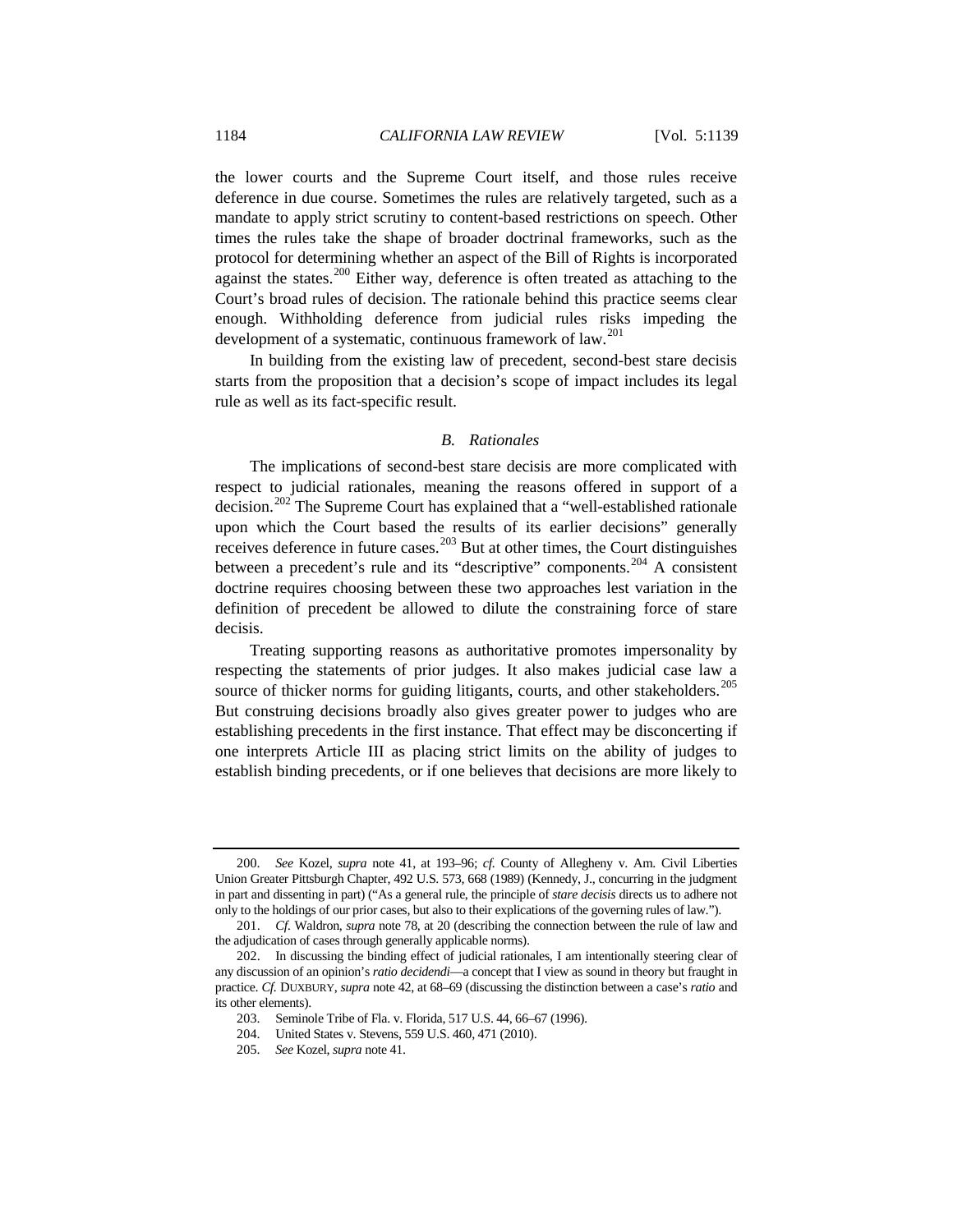be sound in their logic and accurate in their inferences when they hew closely to the facts at hand. $206$ 

Second-best stare decisis need not make an election between these competing arguments. It suggests an accommodation that seeks buy-in from judges of different methodological predilections. As it relates to the precedential status of decisional rationales, the second-best approach is one of compromise and shared sacrifice. Rationales need not receive deference irrespective of how widely they range, but neither must they be treated as utterly dispensable. Instead, supporting rationales should receive deference to the extent that they illuminate the content of the applicable legal rule. On this account, the justification for paying attention to supporting rationales is not their intrinsic worth. It is their clarification of the articulated rule—a rule that, in light of modern Supreme Court practice, has a strong claim to respect.<sup>[207](#page-46-1)</sup> A decision's rationale becomes a tool for understanding the general rule that the decision endorsed and applied.

To illustrate, consider the First Amendment implications of "true threats," which the Supreme Court addressed in *Virginia v. Black*. [208](#page-46-2) The Court ruled in *Black* that the burning of a cross is not necessarily beyond the First Amendment's protection.<sup>[209](#page-46-3)</sup> Along the way, the Court explained that unprotected threats "encompass those statements where the speaker means to communicate a serious expression of an intent to commit an act of unlawful violence to a particular individual or group of individuals."<sup>[210](#page-46-4)</sup> As lower courts attempted to apply *Black*, one area of uncertainty was whether a threat requires that the speaker *intend* to threaten the victim, or whether it is enough that "a reasonable speaker would foresee the statement would be interpreted as a threat."<sup>[211](#page-46-5)</sup>

To resolve this uncertainty under the second-best approach, a court would look to *Black*'s supporting rationale in attempting to shed light on its rule of decision. For example, *Black* included the statement that a prohibition against threats "protect[s] individuals from the fear of violence and 'from the disruption that fear engenders."<sup>[212](#page-46-6)</sup> That statement is an expression of the Court's reasoning, not part of its rule of decision. Even so, the second-best approach allows consultation of the statement to help identify the applicable rule. The quoted language from *Black* may be understood as providing some (though certainly not dispositive) support for the argument that, for First

<sup>206.</sup> *See supra* Part I.B.

<span id="page-46-1"></span><span id="page-46-0"></span><sup>207.</sup> *See supra* Part V.A.

<sup>208.</sup> 538 U.S. 343 (2003).

<span id="page-46-4"></span><span id="page-46-3"></span><span id="page-46-2"></span><sup>209.</sup> *See id.* at 347–48.

<sup>210.</sup> *See id.* at 359 (citing *Watts v. United States*, 394 U.S. 705, 708 (1969) (per curiam)).

<sup>211.</sup> United States v. Elonis, 730 F.3d 321, 323 (3d Cir. 2013), *rev'd*, 135 S. Ct. 2001 (2015).

<span id="page-46-6"></span><span id="page-46-5"></span><sup>212.</sup> *Black*, 538 U.S. at 360 (quoting *R.A.V. v. City of St. Paul*, 505 U.S. 377, 388 (1992)).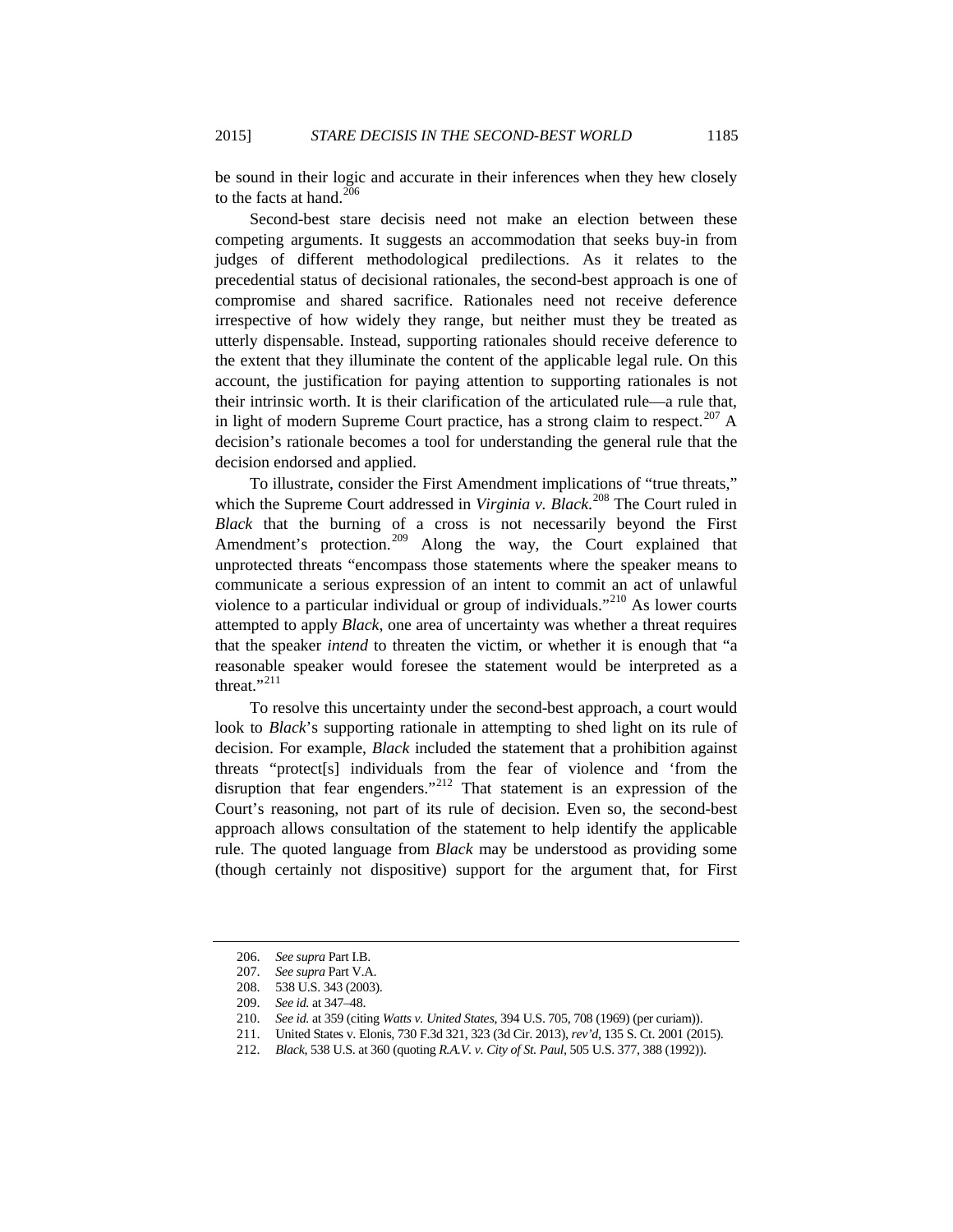Amendment purposes, threats need not be made with a subjective intent to threaten so long as they are foreseen as instilling fear. $^{213}$  $^{213}$  $^{213}$ 

As a counterexample, the Court's approach in *United States v. Stevens* is problematic from the standpoint of second-best stare decisis.[214](#page-47-1) In *Stevens*, the Court invalidated a federal statute dealing with depictions of animal cruelty.<sup>[215](#page-47-2)</sup> The Court withheld deference from its prior assertions that speech is unprotected for First Amendment purposes if it falls into a category of expression whose costs far exceed its benefits—a category that, according to the government, included the speech prohibited by the statute at issue.<sup>[216](#page-47-3)</sup> By treating as dispensable the Court's prior teaching that a category of speech's meager benefits and serious detriments could lead to its exclusion from protection, *Stevens* gave insufficient attention to the argument that the constitutional rule reflected by its precedents was one grounded in cost-benefit analysis.[217](#page-47-4) This does not necessarily mean *Stevens* was incorrect on its own terms; it might be that *Stevens* is right from the perspective of one who has interpretive, normative, or structural concerns about infusing decisional rationales with binding force.<sup>[218](#page-47-5)</sup> But from the second-best perspective, the Court's prior endorsements of cost-benefit analysis warranted presumptive respect. Those endorsements helped to explain the Court's rule of decision in its prior cases, and they accordingly were entitled to deference.

#### *C. Asides and Hypotheticals*

We come finally to judicial observations that do "not explain why the court's judgment goes in favor of the winner."<sup>[219](#page-47-6)</sup> While there are some notable exceptions, the Supreme Court's tendency is to treat such statements as dispensable dicta.<sup>[220](#page-47-7)</sup>

As with the treatment of decisional rules, the Court's general approach to judicial asides provides a baseline for second-best stare decisis. Some interpretive theories treat unnecessary asides as overstepping judicial authority or creating a heightened risk of erroneous pronouncements. But other theories might accept that judicial asides can sometimes exert binding force so long as they are clear, well considered, and thoroughly explained. The rationale would

<span id="page-47-1"></span><span id="page-47-0"></span><sup>213.</sup> *See Elonis*, 730 F.3d at 330 ("Limiting the definition of true threats to only those statements where the speaker subjectively intended to threaten would fail to protect individuals from 'the fear of violence' and the 'disruption that fear engenders,' because it would protect speech that a reasonable speaker would understand to be threatening."). The Supreme Court decided its most recent threats case on statutory grounds without addressing the First Amendment's requirements. *See Elonis*, 135 S. Ct. at 2012.

<sup>214.</sup> 559 U.S. 460 (2010).

<span id="page-47-2"></span><sup>215</sup>*. See id.* at 482.

<span id="page-47-3"></span><sup>216.</sup> *See id.* at 470.

<span id="page-47-4"></span><sup>217.</sup> *See id.* at 471.

<span id="page-47-5"></span><sup>218.</sup> *See supra* Part I.

<sup>219.</sup> Leval, *supra* not[e 53,](#page-12-8) at 1256.

<span id="page-47-7"></span><span id="page-47-6"></span><sup>220.</sup> *See supra* Part I.B.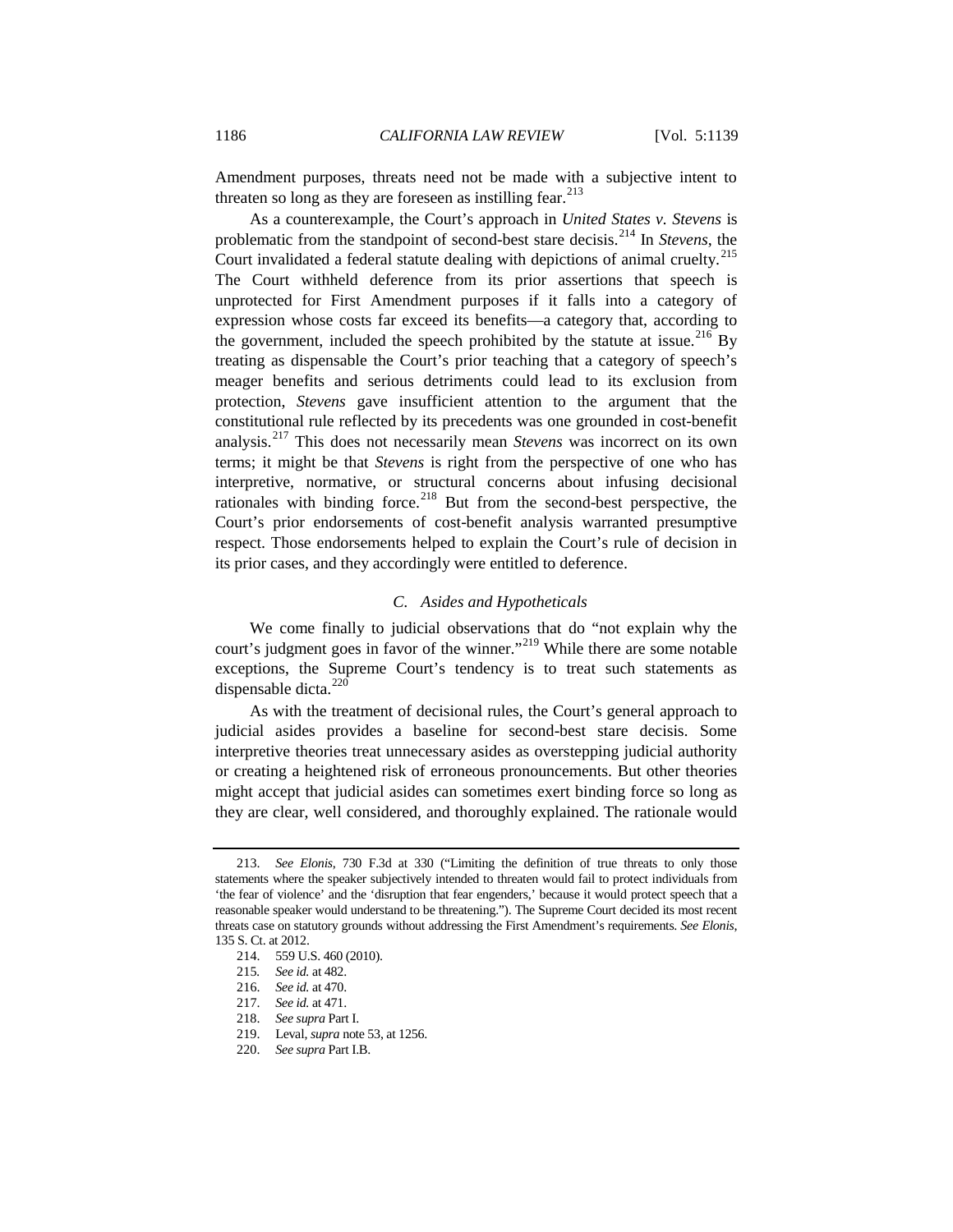be that even asides can furnish guidance, promote uniformity, encourage reliance, and constrain future judges. Irrespective of which approach is better, the need for consistency in the definition of precedential scope forecloses the argument that both approaches should operate simultaneously. Tethering a precedent's scope of impact—in other words, what the precedent *means*—to competing philosophical predilections runs counter to the aspirations of impersonality and continuity that animate second-best stare decisis.

Without a consistent definition of scope, a precedent's meaning is unknowable until the precedent is situated within a particular interpretive methodology. Just as second-best stare decisis resists interpretive vacillation as a driver of overrulings, it resists interpretive vacillation as the determinant of what a given case stands for. The second-best approach pursues a uniform, consistent definition of scope that accords with a vision of the law as stable, ascertainable, and existing apart from the methodological commitments of individual judges.

In pursuing a consistent definition of precedential scope, the question is whether to treat asides and hypotheticals as entitled to some degree of formal deference. Again, the better course is to validate the approach more in line with the Supreme Court's prevailing practice. Asides and hypotheticals never warrant formal deference beyond their persuasive appeal. When this treatment of asides and hypotheticals combines with full deference to decisional rules and qualified deference to statements of rationale, the vision of precedential scope that emerges is an intermediate one, representing a compromise between those who would define precedents narrowly and those who would define them broadly. The resulting framework may not be ideal from the standpoint of any interpretive theory. But it is a workable solution that allows for consistent treatment of precedent across cases while respecting existing practices and emphasizing areas of common ground. That spirit of continuity, common ground, and compromise is what transforms a group of individual judges into a unified institution that maintains its character and identity over generations.

# *D. Revisiting the Structural Solution*

In examining second-best approaches to precedential strength, I began with a doctrinal proposal before considering a structural one. The structural proposal provides that no precedent may be jettisoned unless a supermajority of judges on a given court votes to overrule it.<sup> $221$ </sup> Given that I have now sketched a doctrinal approach to precedential scope, it is worth asking whether, as with the concept of precedential strength, there ought to be a structural proposal as well. The idea would be to leverage supermajority-voting requirements to insulate determinations of precedential scope from methodological shifts and cycles.

<span id="page-48-0"></span><sup>221</sup>*. See supra* Part IV.B.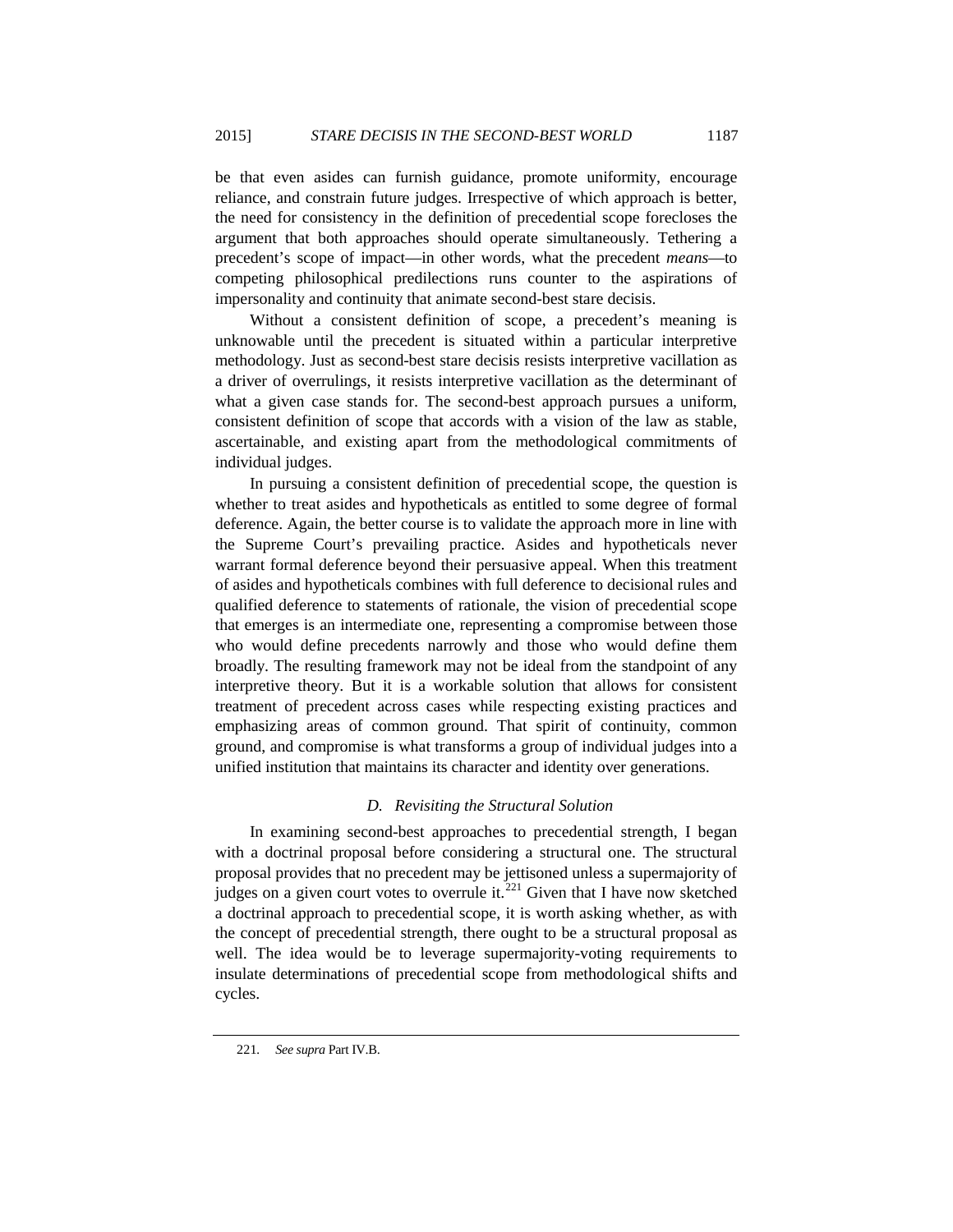With respect to precedential strength, I argued that the structural proposal is inferior to the doctrinal proposal for reasons involving the value of impersonality.<sup>[222](#page-49-0)</sup> Similar reasons explain the superiority of a doctrinal approach to precedential scope over a structural version grounded in supermajority voting requirements. Indeed, I think a structural approach to scope would be deeply problematic. The first question would be where to put the presumption. Should precedents be construed narrowly absent a supermajority vote to the contrary, or should they be construed broadly unless a supermajority says otherwise? There is no comparable problem in the context of precedential strength, because the Supreme Court's case law makes clear that the presumption must be in favor of fidelity to precedent.

Beyond that uncertainty, a supermajority approach to scope would imply that a precedent's meaning is a contingent fact. In difficult cases, the question of what a precedent stands for could not be confidently answered until a supermajority had spoken. This conception of precedent stands in considerable tension with the Supreme Court's description of precedent as enhancing the stability and perceived legitimacy of law.<sup>[223](#page-49-1)</sup> Declaring that a precedent may be overruled in light of countervailing considerations exacts some toll on the nature of constitutional law as a stable and impersonal force. But the toll is far greater when the contingency goes to the very heart of what a precedent means. Notwithstanding its attributes in the context of precedential strength, the supermajority approach is ill suited in both practical and theoretical terms for the determination of precedential scope.

# VI.

## THEORIES OF PRECEDENT AND THE INDIVIDUAL JUDGE

Parts III, IV, and V described second-best stare decisis as an alternative to the Supreme Court's existing approach to precedent. This Part turns to the mechanics by which second-best stare decisis can be implemented by individual judges and Justices.

#### *A. Judging Precedential Strength*

The dynamics of multimember tribunals are complex and interdependent. The "best approach for any given judge" must take into account what other judges are doing.<sup>[224](#page-49-2)</sup> This point is relevant to second-best stare decisis—and, in particular, to what I have described as the doctrinal approach to precedential strength—because it raises the question of why any judge or Justice would compromise her vision of sound legal interpretation absent a guarantee that her colleagues and successors will follow her lead.

<span id="page-49-1"></span><span id="page-49-0"></span><sup>222</sup>*. See supra* Part IV.C.

<sup>223</sup>*. See supra* Part III.

<span id="page-49-2"></span><sup>224.</sup> Vermeule,*supra* not[e 56,](#page-13-5) at 552.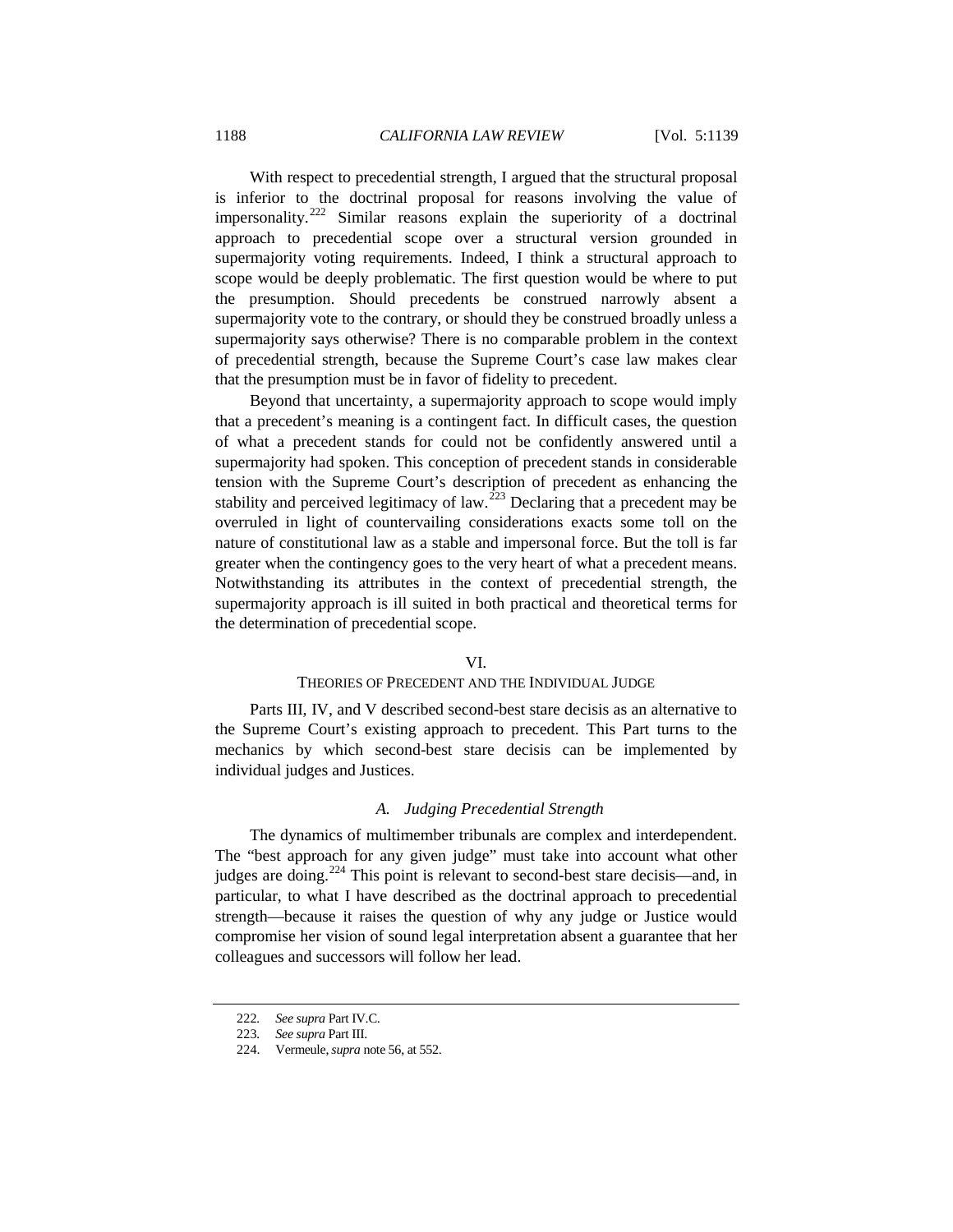As a starting point, Supreme Court Justices already describe the doctrine of stare decisis as warranting application even when it conflicts with their individual assessments of legal accuracy.<sup>[225](#page-50-0)</sup> Further, it is not the case that each Justice characterizes her vision of stare decisis as endogenous to her broader interpretive theory. Rather, Justices commonly invoke a doctrine of stare decisis that resembles the multifactor doctrines that govern numerous areas of substantive law, even if there is some variability within the descriptions of the relevant factors.<sup>[226](#page-50-1)</sup> The explanation for this practice may be the Justices' beliefs in the systemic virtues of continuity, or it may be a more self-interested recognition that "[j]udges who submit to a system of precedent-following are more likely to be judges with power and influence  $\ldots$  ...  $\cdot$ <sup>[227](#page-50-2)</sup> Whatever the explanation, the Justices often approach the doctrine of stare decisis like any other doctrine: as something that exists outside of them and that is their duty to consult.[228](#page-50-3)

The status quo, then, is not a world in which each Justice fends for herself. It is a world in which the Justices employ an established doctrine of stare decisis, albeit one that stands in tension with interpretive pluralism. Framed this way, the immediate project of second-best analysis is not to defend the relevance of precedent, but to revise the current version of stare decisis in light of the challenges posed by pluralism.

Nor are there any serious transitional obstacles to implementing the second-best approach. In particular, there is no danger that applying secondbest stare decisis would put one Justice at a disadvantage relative to her peers who continue to apply the existing doctrine. There is no "first mover" in the announcement of Supreme Court decisions. All of the Justices' votes, positions, and arguments have been thoroughly discussed by the time an opinion is released to the public. A Justice faces little risk in proposing secondbest stare decisis to her colleagues as grounds for deciding a pending case. If enough of the other Justices agree, second-best stare decisis can achieve validation by the Court as an institution. If not, the first Justice retains the option of concurring or dissenting as she sees fit. In either case, invoking the second-best approach is a low-risk strategy.

But a Supreme Court Justice does not deal solely with her contemporaries. She is also linked with the Justices who preceded her, as well as those who will

<sup>225.</sup> *See supra* Part III.

<sup>226</sup>*. See supra* Part IV.A.

<span id="page-50-2"></span><span id="page-50-1"></span><span id="page-50-0"></span><sup>227.</sup> DUXBURY, *supra* note [42,](#page-11-10) at 166; *see also id.* ("When precedents do not constrain, . . . one's own precedents do not constrain: all judges would be free to ignore the decisions of others, and so there would be no reason to expect any decision to have authority beyond the immediate case.").

<span id="page-50-3"></span><sup>228.</sup> Even Justice Thomas, who is commonly cited as the sitting Justice who is least enamored with stare decisis, has "acknowledg[ed] the importance of *stare decisis* to the stability of our Nation's legal system." McDonald v. City of Chicago, 561 U.S. 742, 812 (2010) (Thomas, J., concurring in part and concurring in the judgment).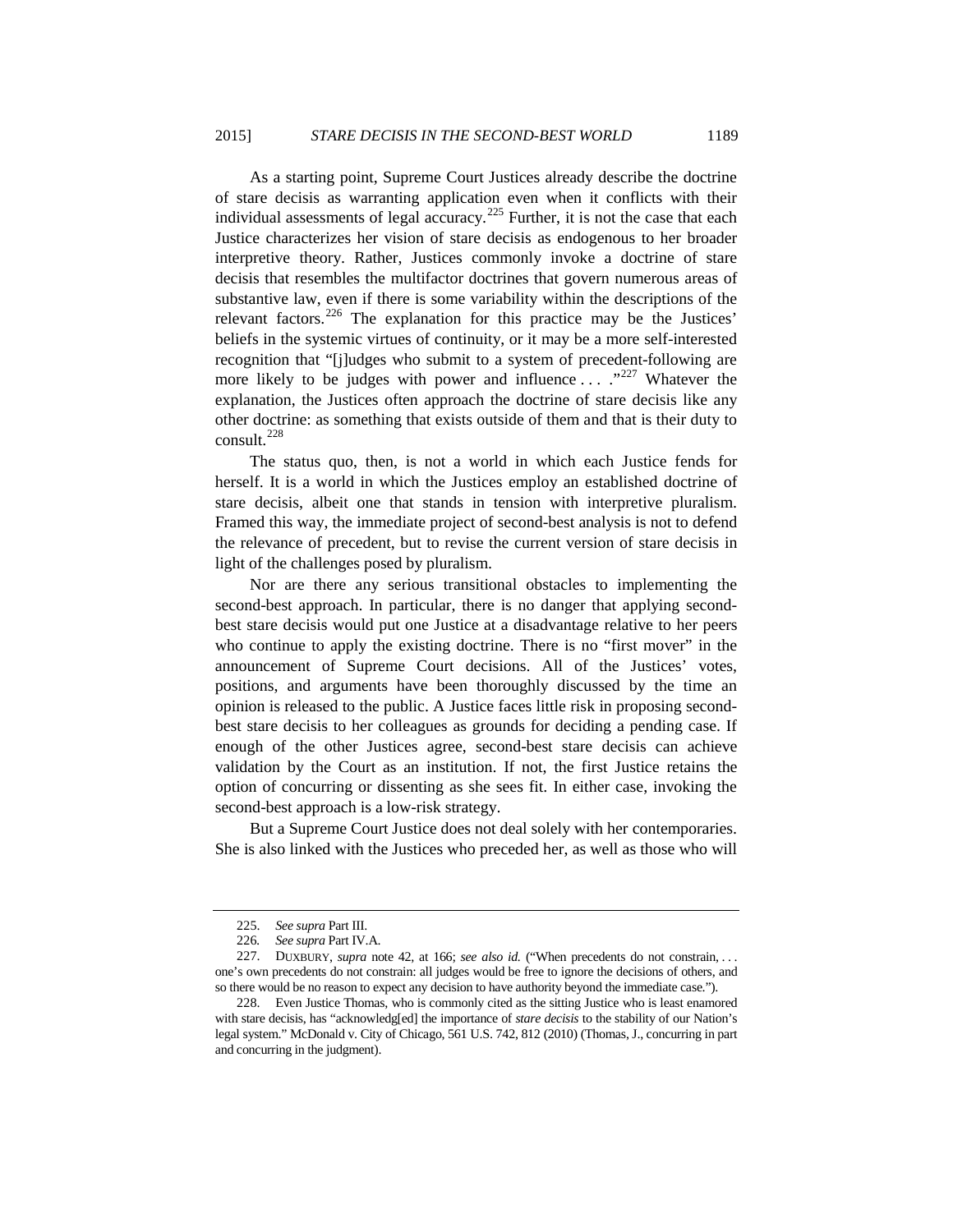follow her. If today's Justice adopts the second-best approach to stare decisis, who is to say that future Justices will follow suit?<sup>[229](#page-51-0)</sup>

There is, of course, no guarantee that one Justice's application of secondbest stare decisis will convince future Justices to take the same path. Nor is there any guarantee that the adoption of second-best stare decisis in a majority opinion will entrench that approach in perpetuity. Nevertheless, Justices who apply second-best stare decisis can help to establish its presence going forward. Moreover, for a Justice who hopes that her contributions will remain relevant to future generations, showing fidelity to the Court's precedents might well be the wiser course. In the course of overruling a decision, the Court sometimes cites the decision's deviation from the cases that came before it. $^{230}$  $^{230}$  $^{230}$ 

Even if a Justice finds herself paying greater attention to precedent than her colleagues do, she can still make a valuable contribution through her individual choice to apply second-best stare decisis.<sup>[231](#page-51-2)</sup> Adopting the secondbest approach is about mediating one's interpretive philosophy for the sake of behaving like a member of an impersonal and enduring institution. Obviously, the benefits of stare decisis are enhanced when a majority of Justices endorse it. But a single Justice who casts her lot with deference to precedent can promote the ideals of continuity and impersonality. The act of compromising one's interpretive predilections underscores the separation between the judge and the law, as well as the ideal of legal rules as general norms to which courts commit themselves across the span of time.<sup>[232](#page-51-3)</sup>

It is possible to imagine a Supreme Court Justice who simply cannot countenance the second-best doctrine of stare decisis. For example, a few commentators have taken the position that it is illegitimate for the Court to uphold precedents that conflict with the Constitution's original meaning.<sup>[233](#page-51-4)</sup> For those commentators, it may be the case that adherence to the second-best approach—like the acceptance of stare decisis more generally—is not an option. But for the Justices who treat stare decisis as a legitimate part of constitutional adjudication, there is good reason to consider the second-best

<span id="page-51-0"></span><sup>229.</sup> *Cf.* Vermeule, *supra* not[e 56,](#page-13-5) at 578 ("Theories of precedent typically recommend that any particular judge adopt the theorist's approach because that approach would be best if adopted by all judges. But many other judges will adopt different approaches; when they do, accounts of precedential decisionmaking that implicitly require or assume generalization will go badly awry.").

<span id="page-51-1"></span><sup>230.</sup> *See, e.g.*, Citizens United v. FEC, 558 U.S. 310, 363 (2010); Seminole Tribe of Fla. v. Florida, 517 U.S. 44, 66 (1996); GERHARDT, *supra* not[e 134,](#page-29-4) at 79 ("Justices . . . generally know from experience, training, and temperament they cannot be too disdainful of precedents or else they risk having other justices show the same, or even more, disdain for their preferred precedents.").

<span id="page-51-4"></span><span id="page-51-3"></span><span id="page-51-2"></span><sup>231.</sup> *Cf.* Vermeule, *supra* note [56,](#page-13-5) at 580 (noting that "[s]o long as the relevant theory does not require or assume a critical mass or threshold of judicial coordination—so long as individual judges may make a strictly divisible or marginal contribution to the aims specified by the theory—then the infeasibility of sustained judicial coordination poses no problem").

<sup>232.</sup> *See* Waldron, *supra* not[e 78,](#page-18-7) at 20.

<sup>233.</sup> *See, e.g.*, Lawson, *supra* not[e 19;](#page-8-0) Paulsen, *supra* not[e 19.](#page-8-0)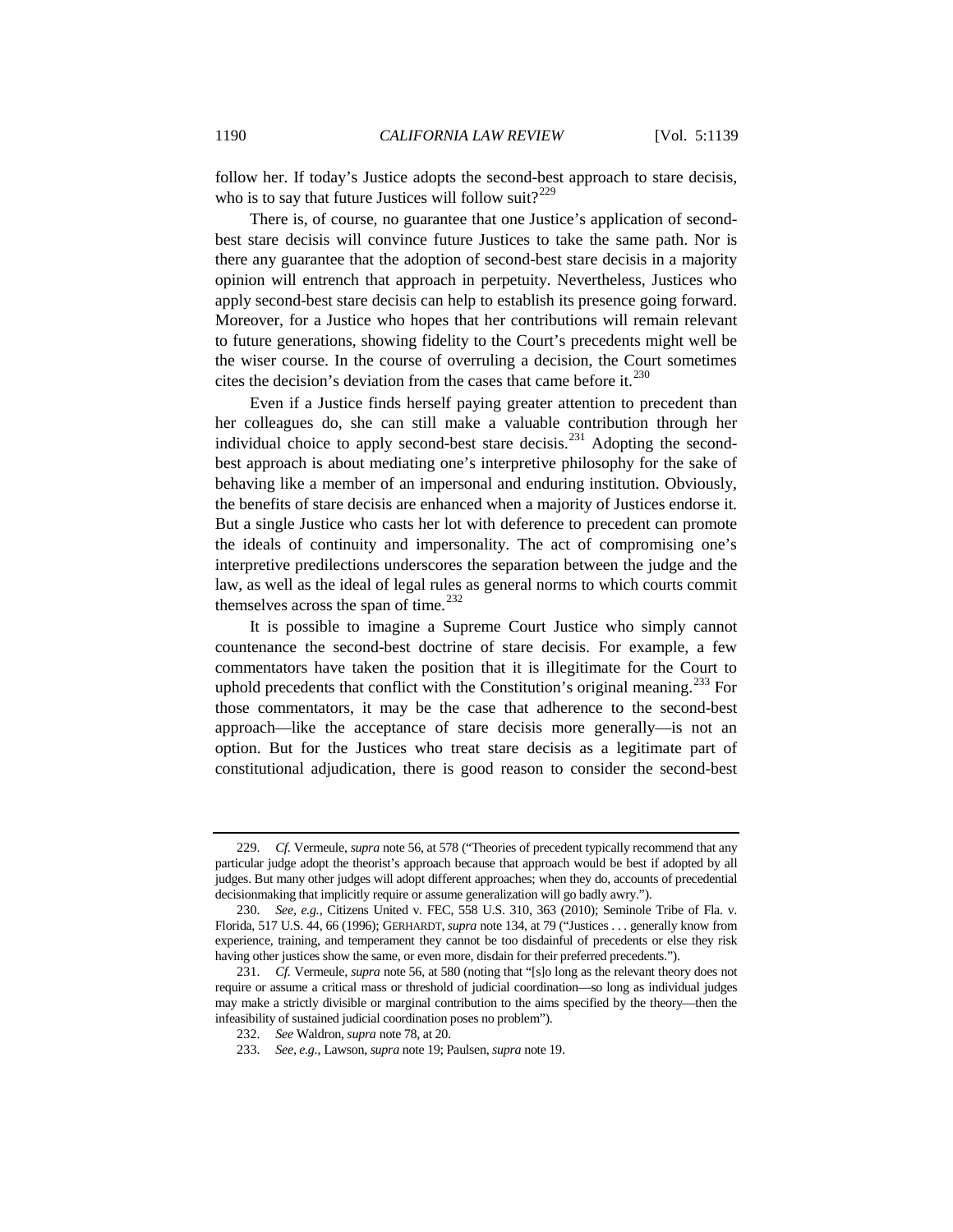approach.[234](#page-52-0) Second-best stare decisis leaves judges and Justices at liberty to apply their preferred methods of interpretation in cases of first impression and in diagnosing whether a precedent was erroneous. But within the specific domain of determining whether to overrule a flawed precedent, the second-best approach constricts the universe of relevant considerations in pursuing a doctrine of stare decisis that retains its efficacy across methodological lines.

Second-best stare decisis also stands on a different footing from interpretive methodologies such as originalism and living constitutionalism. I have argued that pursuing consensus around such methodologies is likely to be unavailing in our pluralistic era. Yet to ask an originalist or living constitutionalist to recognize a meaningful role for precedent is not to ask her to abandon her interpretive philosophy in the name of interpretive unanimity. I have already hinted at the reasons supporting this distinction. First, looking to precedent as a unifying and stabilizing force coheres with repeated statements by Supreme Court Justices across the methodological spectrum about the role and benefits of stare decisis. Precedent already possesses the status of common ground helping to draw together judges of varying methodological predilections. Second, deference to precedent reflects a shared sacrifice, because it calls upon every Justice to give presumptive respect to some decisions—and, by implication, the methodologies that yielded them—that she views as suboptimal.

It is also worth reiterating that in its pursuit of continuity and judicial impersonality, second-best stare decisis promotes values that have been endorsed by the Supreme Court and that are normatively desirable in their own right. As a result, the case for second-best stare decisis is not an argument that the Supreme Court should go back to the drawing board in thinking about the normative dimensions of constitutional adjudication. The second-best approach rests on the more modest claim that there is a disconnect between the values the Court has properly emphasized in its discussions of precedent and the operation of stare decisis doctrine as presently constructed. If we take as given the legitimacy of stare decisis in general—which Supreme Court Justices consistently have done—the move to second-best stare decisis is much less jarring and dramatic than the wholesale replacement of one interpretive philosophy with another.

# *B. Judging Precedential Scope*

An analogous question is why an individual judge or Justice, possessing her own interpretive theory (or exercising her prerogative to renounce all theories in favor of a case-by-case approach), should accept a second-best

<span id="page-52-0"></span><sup>234.</sup> *Cf.* Fallon, *supra* note 70, at 1261 ("Though precedents can be rejected based on arguments from text and the framers' intent, this seldom happens. The cases take on a significance of their own.").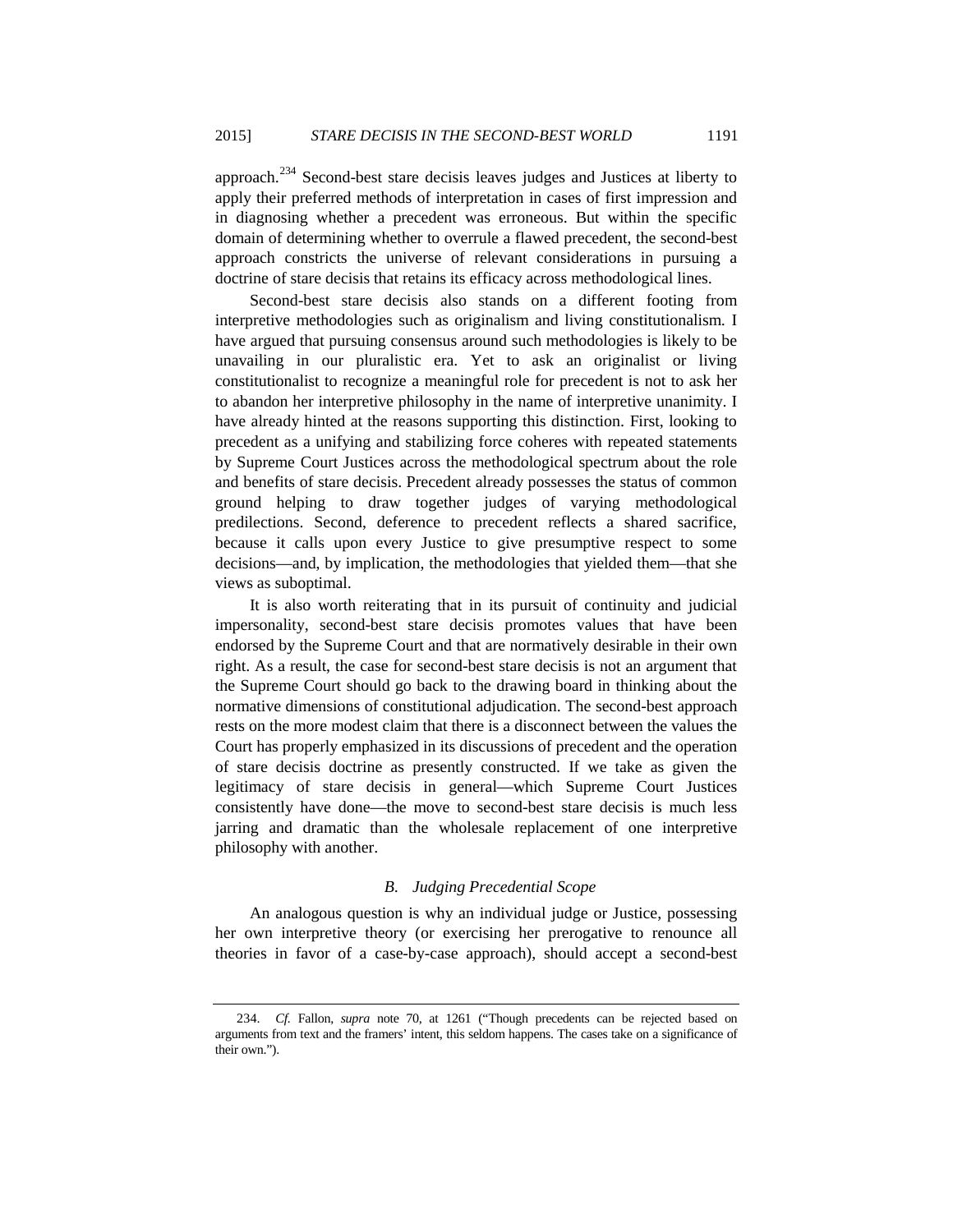version of precedential scope rather than construing precedents in light of her methodological, constitutional, and normative commitments.

For those who would otherwise be inclined to interpret precedents broadly, the second-best approach to scope imposes relatively little cost. A judge or Justice can always choose to follow dicta that she finds persuasive. The implications of second-best stare decisis are more complicated for those who are inclined to defer only to a precedent's narrow core. Such a jurist would need to give presumptive deference to aspects of opinions, including doctrinal frameworks and broad statements of rationale, that she might otherwise treat as dispensable.<sup>[235](#page-53-0)</sup> This is indeed a sacrifice, whether our jurist's preferred approach to scope is grounded in pragmatic concerns about judicial error, her understanding of the judicial power as set forth in Article III, or some other source. [236](#page-53-1)

Yet the sacrifice is warranted by the benefits of formulating a definition of precedential scope that applies across cases. Committing oneself to second-best stare decisis confirms that the meaning of a precedent is not simply in the eye of the beholder. Even if it comes at some cost to pursuit of individual judicial philosophies, that is a valuable principle for a legal system to embody.

# **CONCLUSION**

This Article has developed a second-best approach to precedent for a world of methodological disagreement. The central idea has been to revisit the conventional elements of stare decisis doctrine with a view toward isolating the factors that can operate in isolation from interpretive disputes. As a corollary, considerations that are deeply intertwined with underlying interpretive commitments are minimized. This form of analysis applies to the strength of deference as well as the scope of propositions for which a precedent is presumptively binding.

The overarching objective of second-best stare decisis, which I hope to have furthered to at least some degree, is to produce a doctrine of precedent suitable for judges of varying methodological predilections. If the promise of precedent is constancy and impersonality, the doctrine of precedent must transcend methodological debates.

<span id="page-53-0"></span><sup>235.</sup> *See supra* Part V.

<span id="page-53-1"></span><sup>236.</sup> *See* Kozel, *supra* not[e 41.](#page-11-0)